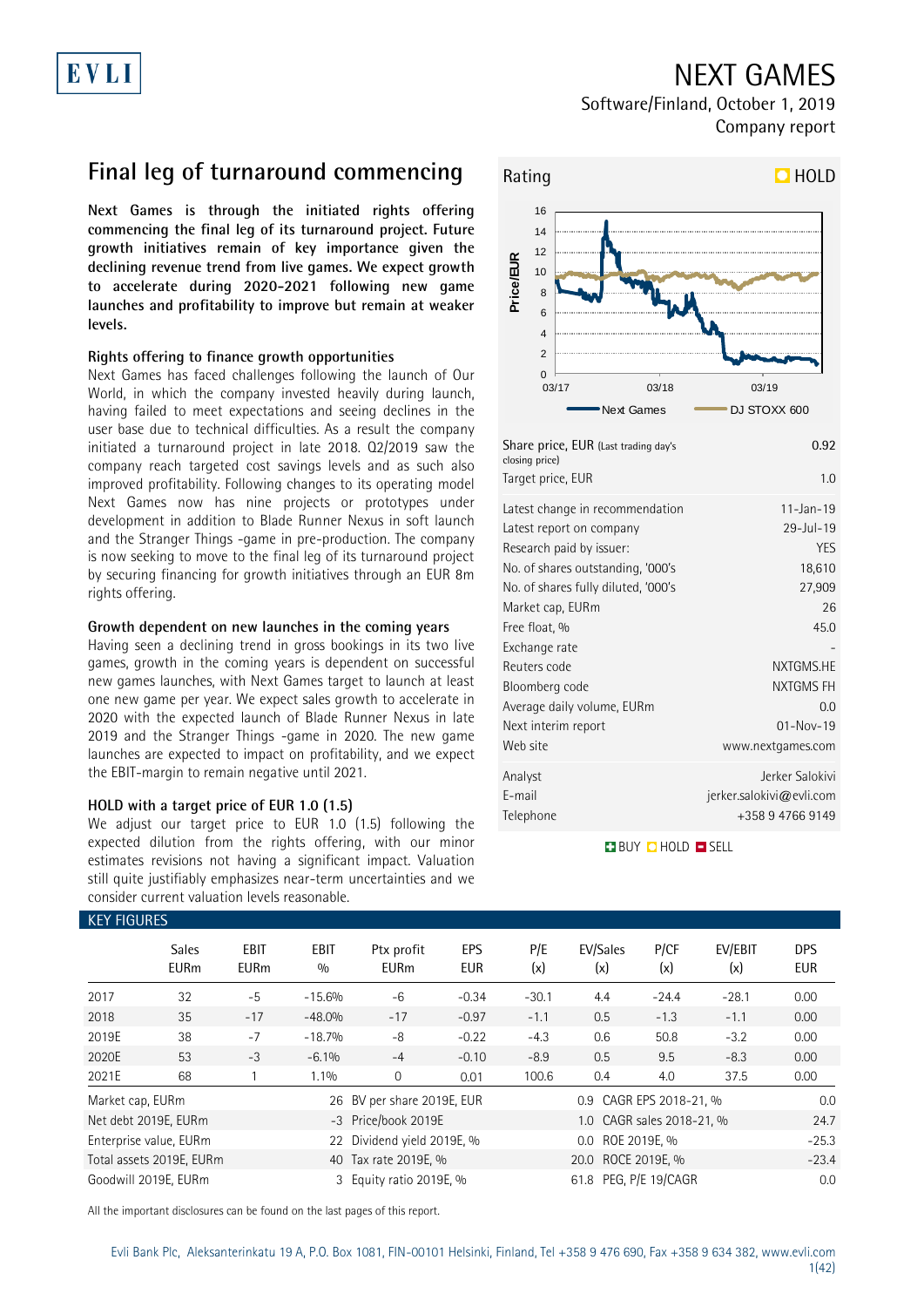### **Investment Summary**

Next Games is a developer and publisher of third party IP based mobile games. The company has two live games: The Walking Dead: No Man's Land and The Walking Dead: Our World. The games are offered free-to-play and the main source of revenue is in-app purchases. The company has just over 100 employees. The company seeks to build a portfolio of mobile games and as part of the strategy the company aims to publish at least one game per year. The game Blade Runner Nexus is currently in soft launch and a game based on Netflix's Stranger Things -series in preproduction. Additionally, the company has nine other projects or prototypes in development. The overall gaming market globally is growing rapidly. Growth in mobile gaming is expected to be among the strongest compared to other platforms, with the mobile gaming market expected to grow at a CAGR of around 11 % between 2018-2022 according to Newzoo estimates<sup>1</sup>. Next Games has during the past 12 months seen a declining trend for the gross bookings of its current two live games. No Man's Land was launched in 2015 and has in that sense pulled off a solid performance and is still contributing significantly to revenue. Our World has however faced challenges since the period after the game was launched, with technical difficulties having affected the users' gameplay experiences and as such possibilities to scale, and key operational metrics as such below expectations. Although the game still has potential for recovery and improvement, we have not assumed significant improvements in the coming years and expect growth to arise from the launch of new games. We expect the launch of Blade Runner Nexus in late-2019 and the Stranger Things -game in 2020 along with two other launches in 2021. We have estimated sales growth of 7%, 40% and 29% in 2019E, 2020E and 2021E respectively, estimating revenue to reach EUR 68.2m in 2021. Next Games has since its founding in 2013 sought to grow and the company has yet to achieve healthy levels of profitability. A large portion of costs are fixed to revenue in form of commissions and licenses. Sales and marketing costs also form a significant cost, especially when launching new games. Following Next Games' turnaround project, initiated in the latter half of 2018, the cost structure by Q2/19 was at a more satisfactory level and profitability improved but we still expect profitability to remain negative due to new game launches. We expect Next Games to reach a barely positive EBIT-margin in 2021E. Due to the nature of the expected sales growth of Next Games, relying largely on the new games in the development pipeline with low visibility, we note certain significant risks to our investment case. The main risks are 1) new games in development not being launched or not succeeding well, 2) rapid declines in interest for the company's live games, and 3) failure to acquire users, resulting in lower profitability. We adjust our target price to EUR 1.0 (1.5) following the expected dilution from the rights offering, with our minor estimates revisions not having a significant impact. Valuation still quite justifiably emphasizes near-term uncertainties and we consider current valuation levels reasonable, thus retaining our HOLD-rating. Our target price values Next Games at 0.7x 2019E EV/sales, which is clearly below peers, but which we consider justifiable given the challenges that Next Games has faced and still faces. Developer and publisher of third party IP based mobile games Target to publish at least one game per year Rapidly growing industry Expected growth mainly from games in development Profitability expected to remain negative in coming years due to new game launches Main risks to investment case HOLD with a target price of EUR 1.0 (1.5)

1

<sup>1</sup> Newzoo 2019 Global Mobile Market Report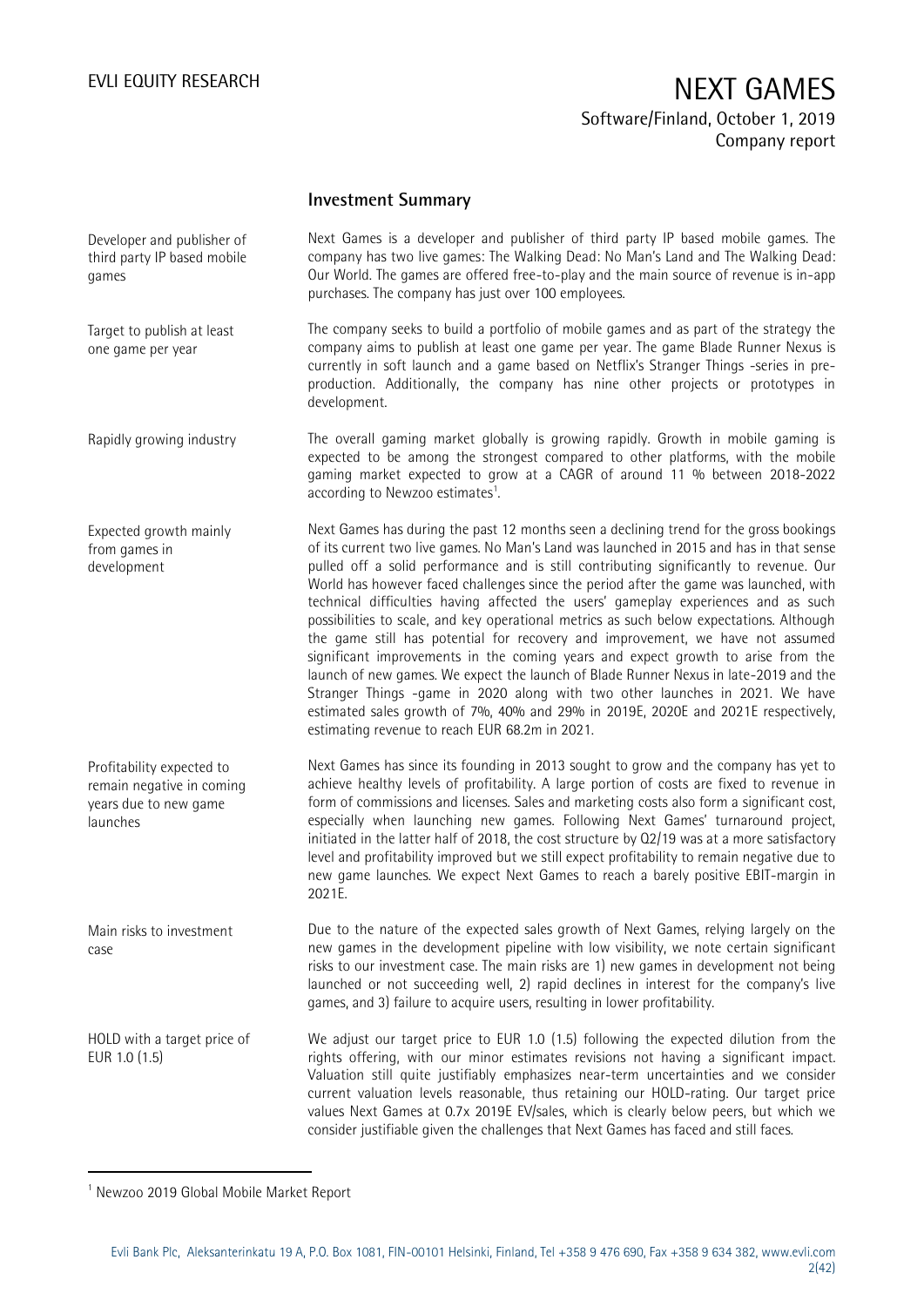### **Company and business overview**

Developer and publisher of third-party IP based mobile games

Next Games is a developer and publisher of third-party IP based mobile games. The company develops games based on licenses of mass entertainment products such as TV series and movies. The games are distributed via two main platforms: Apple's App Store and Google Play. The company currently operates two live games: The Walking Dead: No Man's Land and The Walking Dead: Our World. The company's games in total have some 350 thousand daily active users (Q2/19).

Figure 1: Next Games gross bookings by geography and product, 2018



Source: Next Games, Evli Research

The company develops and publishes free-to-play mobile games that create revenue primarily through sales of virtual in-game goods. These transactions account for 90% of the company's revenue. The remaining 10% comes from in-game ads. Next Games' revenue in 2018 amounted to EUR 35.2m, with the average revenue per daily active user at a commendable EUR 0.21 during 2018.

Next Games aims to offer mobile games as a continuous service (game-as-a–service, "GAAS") by maintaining and updating its live games, thereby forming a loyal player base. The company has continued to develop its own technology platforms and has invested in for instance machine learning and artificial intelligence, with the aim to gain benefits of scale, improve live operations, and decrease time to market of new games.

Next Games targets to release at least one game per year. In addition to the two live games Next Games has one game in soft launch, Blade Runner Nexus, and one in preproduction, along with nine other projects and prototypes in the pipeline.

### **Next Games SWOT-analysis**

| <b>Strengths</b>                    | Weaknesses                 |
|-------------------------------------|----------------------------|
| Licensed IP focus                   | Dependency on few products |
| Technology and analytics platforms  | Low predictability         |
| Player acquisition and retention    | Variable costs             |
| <b>Opportunities</b>                | <b>Threats</b>             |
| Expansion in Asia                   | Choosing unsuccessful IPs  |
| Strongly growing mobile gaming ind. | Rapid industry changes     |

Skewed industry success

Strongly growing mobile gaming ind. New projects in development pipeline

Revenue based on in-app purchases and advertisement

Investing in technology to gain long-term benefits

Intention to release at least one game per year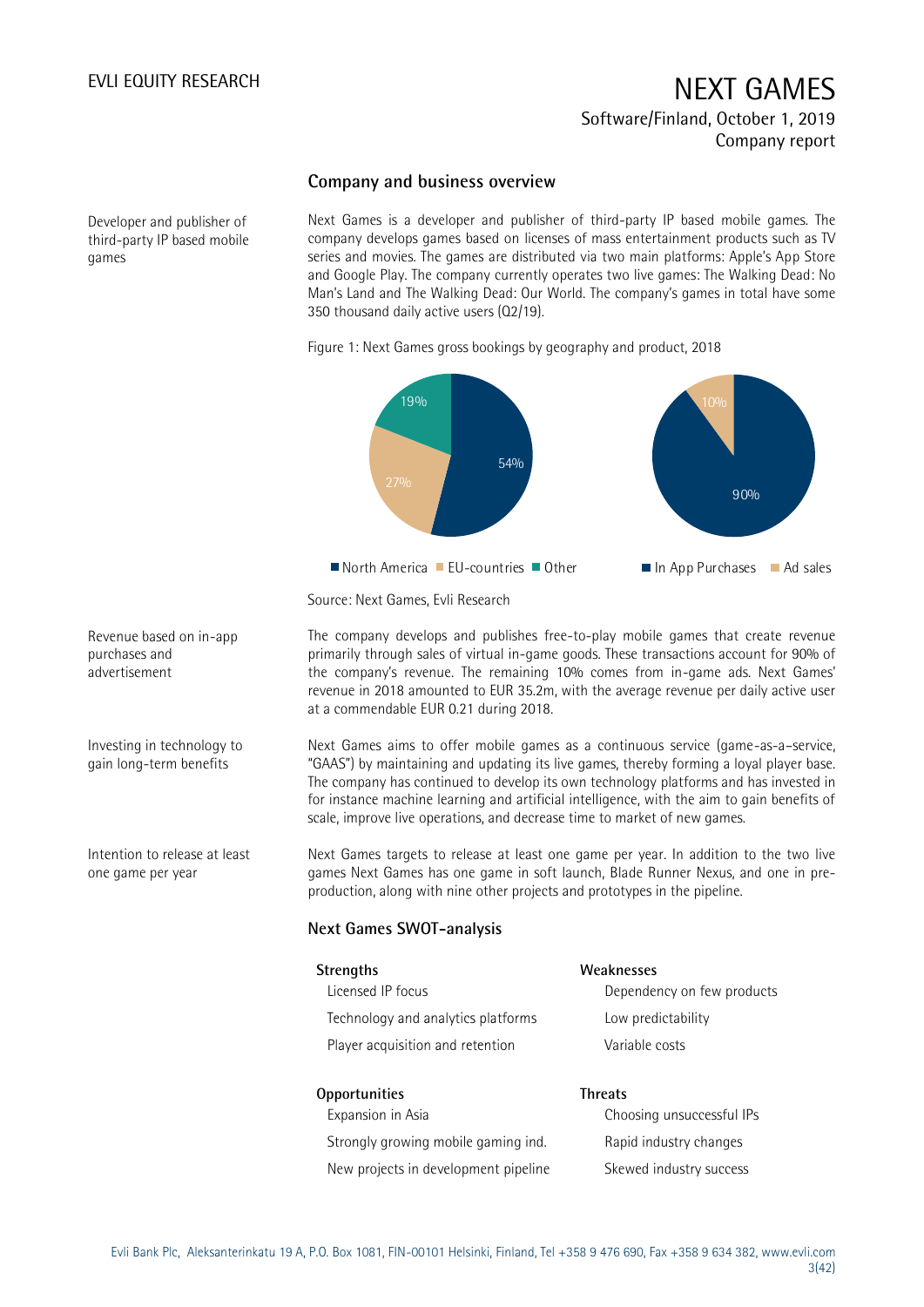### **Operating model**

Games offered as "freemium" model with no pay to play requirement

New projects in the pipeline

In-app purchases 90 % of revenue in 2018

Advertisement revenue and additional, smaller revenue stream

Three components for success with current operating model

Next Games develops and publishes mobile games based on licenses from mass entertainment products such as TV series and movies. The games are released as free-toplay, which does not require a payment from the user. The "freemium" model has largely replaced the formerly more dominant pay-to-play model among mobile games.

Next Games has developed one game (Compass point: West, development discontinued) based on own intellectual property (IP) and two other games (The Walking Dead: No Man's Land and The Walking Dead: Our World) based on agreements with the license holders. The company has opted to focus primarily on licensed games and has two thirdparty IP games under development under different license agreements. One of the games, Blade Runner Nexus, has already progressed to soft launch. Furthermore, the company has nine projects in concepting and prototyping, for which very little information has been given regarding any possible third-party IP linked to the games. The company's goal is to release at least one game per year.

The "freemium"-model lowers the barrier to start playing the game, after which players can improve the gaming experience through in-app purchases (IAP). Virtual products can be roughly divided into three subcategories: 1. Virtual currency that can be used to purchase in-game goods. 2. Non-durable virtual goods that accelerate progress in the game and 3. Durable virtual goods that improve gaming experience over a game's lifetime. Users are often offered larger bundle packs at a slight discount to increase the amount of purchases. In 2018 IAPs stood for 90 % of gross bookings.

Next Games has also sought to enhance revenue generation through advertising, accounting for 10% of gross bookings in 2018. The company has developed proprietary technological solutions and trialled location-based advertising for better optimization of ads and targeting the right audience with the right kind of ads. The optimization of advertising is however a rather delicate process, as more advertisement may impact on users' game experience to such an extent that they opt not to play the game anymore.

Success with the current operating model in our view is based on three components: first, good relationships with license owners are a necessity in order to gain the rights to popular franchises. The company believes that a good track-record in producing popular license-based games will facilitate acquisition of new IP contracts. Secondly, developers must be able to create and continuously update high-class, engaging games. Thirdly, a good understanding of the gaming community is needed to be able to focus user acquisition spending to acquire new players as well as retain the existing players.



Figure 2: Key operating figures

Source: Next Games, Evli Research. The key metrics are described in detail on page 33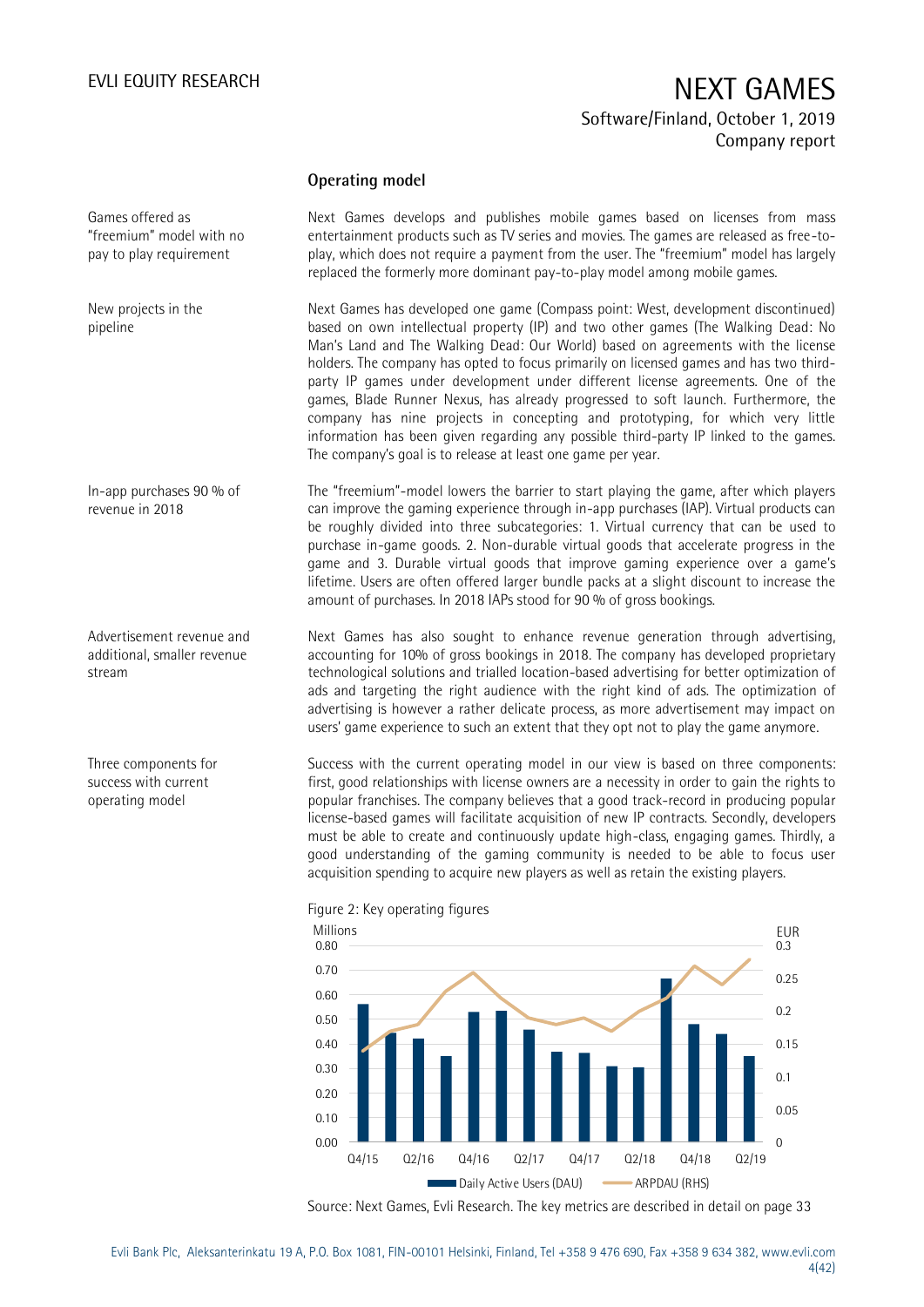Monetization optimization tricky but Next Games has achieved commendable levels

Recognized entertainment brands and the "freemium" model offer good means to attract a large number of new players. As in-app purchases are often only a means of enabling more rapid development in-game, a challenge for mobile gaming companies is to create such content that players are willing to spend money on. Game publishers may also seek to increase revenue through in-game advertising but risk losing player interest if used over excessively. Optimizing monetization remains a vital challenge for free-toplay mobile game publishers as over-monetization may result in a backlash from the gaming community. Next Games has been seemingly successful in monetization based on a comparison of ARPDAU (=average revenue per daily active user). Next Games' ARPDAU during 2018 amounted to USD 0.25. For reference the ARPDAU for the 15% of best performing games has hovered around USD 0.15, and the median ARPDAU in the strategy games category just above USD 0.10 $^2$ . .

In 2018 North America accounted for 54% of gross bookings, EU-countries for 27% and ROW for 19%. The high share of sales from North America has been a result of the popularity of the The Walking Dead -series in the United States along with it being a major market for mobile gaming.

The Walking Dead -brand is widely recognized with an existing fan base, which helps to attract new users to the game and retaining existing users. Known brands offer an advantage compared to game developers who only operate with in-house characters. In the mobile gaming industry sizable amounts of funds are used to attract new users, for instance through advertisements in apps. Next Games does not publish figures regarding the efficiency of its marketing investments but according to the company its player acquisition is highly efficient in part due to organic downloads driven from the original IP's pre-existing fan base. Film and TV studios also see mobile games as natural extensions to the original experience that can help to retain franchise popularity between season breaks. Known brands facilitate customer acquisition

The gaming market moves very rapidly and low barriers to entry have seen streams of new game developers emerging while many fail to succeed. Next Games wants to build close connections to the gaming community by offering promotions, campaigns and other events that help to retain paying customers. Games have to co-evolve with the underlying brands in order to retain their attractiveness, and thereby customer bases. Next Games has for instance developed new content to its games on a weekly level, based on the TV series' latest episodes. Continuous developing key to customer retention

Figure 3: Next Games' simplified operating model



Source: Next Games

-

<sup>2</sup> GameAnalytics: Mobile Gaming Industry Analysis for 2018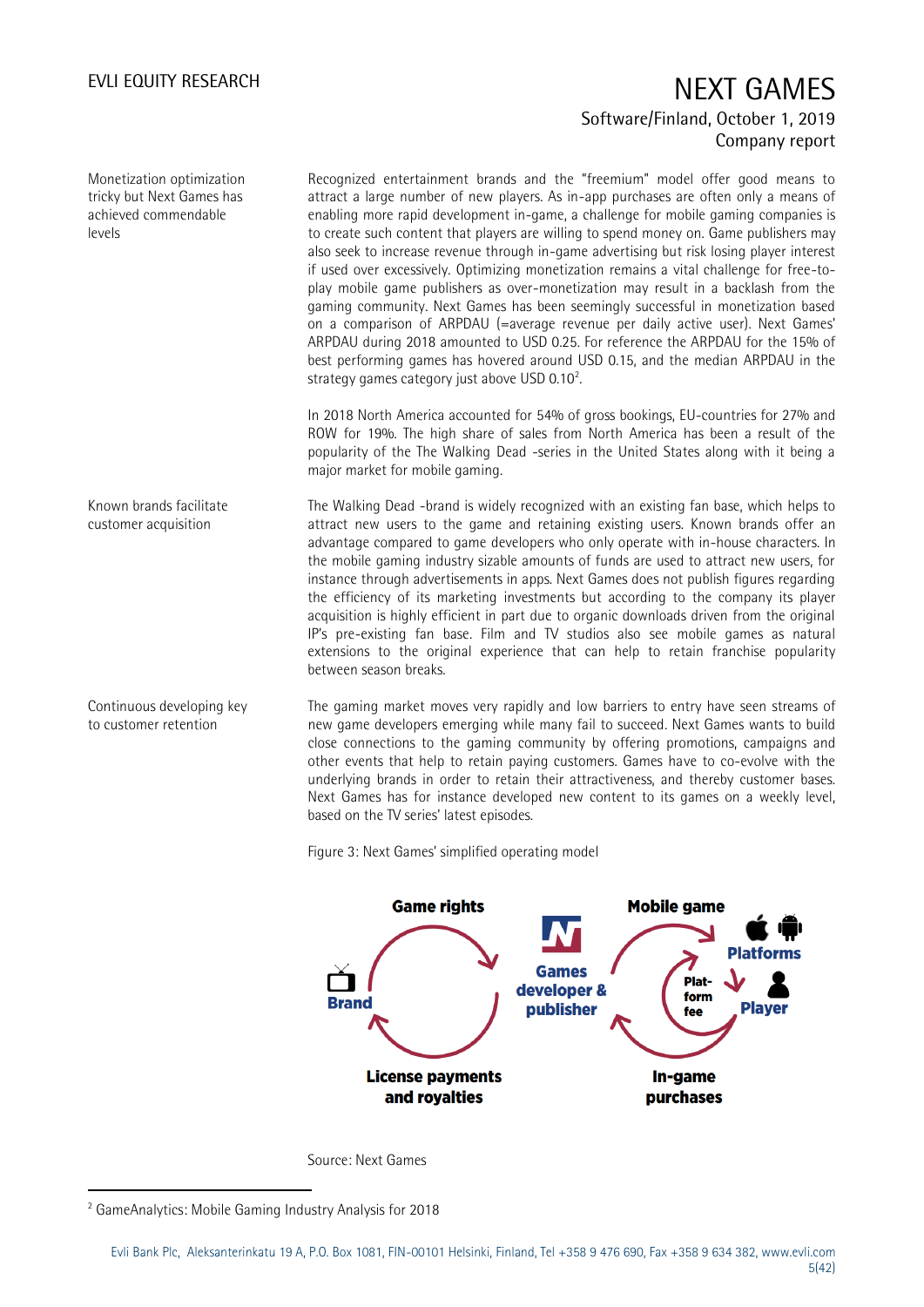Licensed IP games developed in close cooperation with IPowners

Typically three phases in game development

Next Games aims to develop mobile games based on well-known entertainment franchises with a long-standing fan base. The company assesses possible new IP-rights based on game viability, the monetization profile and co-operation with the IP holders. Company management believes that close ties with the original franchise produce synergies and are necessary to create attractive content. On the other hand, IP-right owners are likely to look for game developers who understand the essence of the franchise, have a strong track-record and ability to monetize mobile games. The company pays royalties to the respective license owners, usually based on a fixed percentage of gross revenue from the game.

The Initial Production License Agreement with AMC was confirmed in 2014. Based on the agreement Next Games holds exclusive rights to develop mobile games based on the The Walking Dead -TV series throughout the world. Next Games has the right to determine the pricing policy of the game and has aimed to position it as a premium product. Furthermore, Next Games has signed three other license agreements for developing and releasing mobile games based on the original IP. Out of these games two are still in concepting phase and the to the games related IP's have not been revealed. The game furthest in development, Blade Runner Nexus, is a collaboration with Alcon Entertainment for a mobile game based on the Blade Runner franchise.

### **Development and release**

Within the current operating model, as both a games developer and publisher, the company takes part in the development, marketing, and continuous updating of the game. The typical game development process can be divided into three phases: conceptualization, pre-production and production. Next Games has during early 2019 heavily renewed its operating model, with an essential part of the renewal being a decreased duration of bringing new games to the market.



Figure 4: Game development phases, old development model and renewed model (2019)

Source: Next Games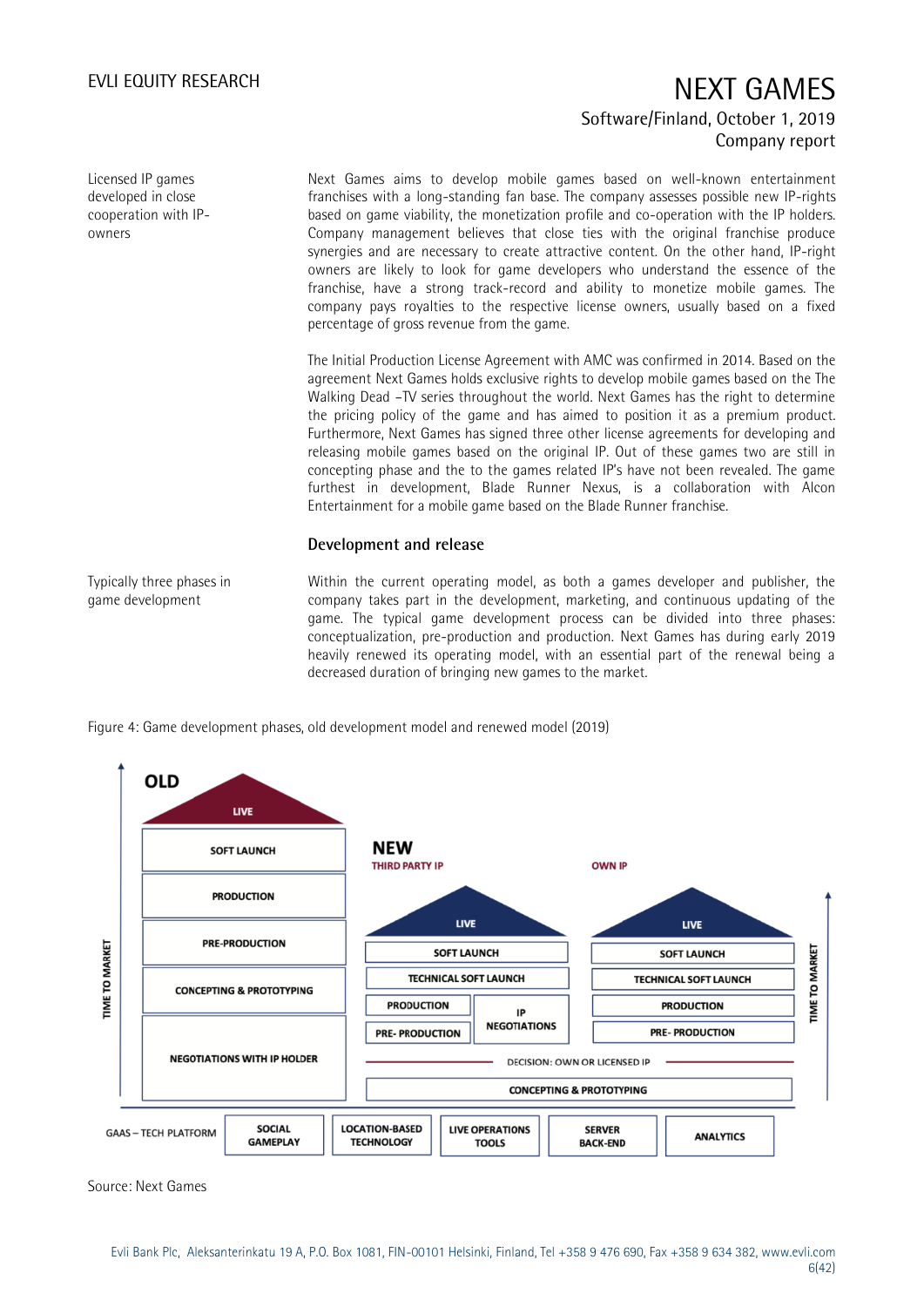New operating model seeks faster time to market

In the old way of developing new games Next Games relied heavily on negotiations with IP holders to secure a license deal before beginning development of a new game. A drawback of this way of operation was the lengthy negotiations process while no actual concepting and development work, or limited such, was done until securing a license deal. Through the new operating model Next Games has emphasized the concepting of new games and game concepts as a first part of the game development process. This has for instance been implemented by allowing employees to spend a certain amount of time on developing new concepts and ideas, which then are evaluated on a firm level to determine which ideas will be further evaluated. A preliminary ratification process would typically be done within a few weeks. After deciding on pursuing a new idea for a game Next Games could then decide on attaching a third-party IP to the game or creating an in-house IP. Next Games focuses on third-party IP games and as such development of an in-house IP would likely occur only when no suitable third-party IP can be found and obtained.

In the pre-production phase a plan and schedule for creating the game are developed to assure pre-requisites for creating the final product. In the production phase the game is developed and tested through prototyping to reach the desired target audience. When developing games attached to a third-party IP the game is developed in conjunction with the license holders to assure an understanding of the final product between the involved parties. The team in the production phase acts separately from the company's other teams.

After the development phase a game would typically first be released as a soft launch in selected test markets in order to gather data about the game. Based on the performance of a game in a soft launch phase the company could make modifications to the game before a full scope launch of the game. After the final release, data gathering continues and the company focuses on creating player commitment to the game, communicating with the gaming community and developing attractive new content to the game. Continuous updating is based on the GAAS-concept and implemented in coordination with license holders if one has been attached to the game. The developer of the game could in the soft launch phase potentially decide not to launch the game, although this is highly unlikely.

Simultaneously with a release, the company would initiate marketing campaigns to improve player acquisition. A sizeable amount of resources is invested in player acquisition and retention in the early stage of a games release. Marketing is done through various channels, also in co-operation with license holders. Marketing and user acquisition investments continue post launch but are typically scaled down after the initial launch investments. User acquisition investments for instance for The Walking Dead: No Man's Land have typically followed the TV-series cycle. The most important marketing impact metric for Next Games has been the return on investment (ROI), which is analysed on daily basis in order to optimize marketing efforts.

Mobile games are released for iOS- and Android operating systems through Apple App Store and Google Play. However, in Asia, third-party platforms, such as MyApp and Oppo App Store have a large market share due to Google Play restrictions. Next Games currently uses only Apples and Googles platforms. Moreover, platforms provide the market infrastructure for micro transactions, such as in-game purchases. Platform operators' share of generated revenue has typically been 30%. Next Games generates roughly half of its revenue from Apple's App Store and the other half from Google Play. Games released to Apple App Store and Google Play

Game improvement using analytics, based on the GAAS-concept

Marketing expenditures increase vastly when releasing a game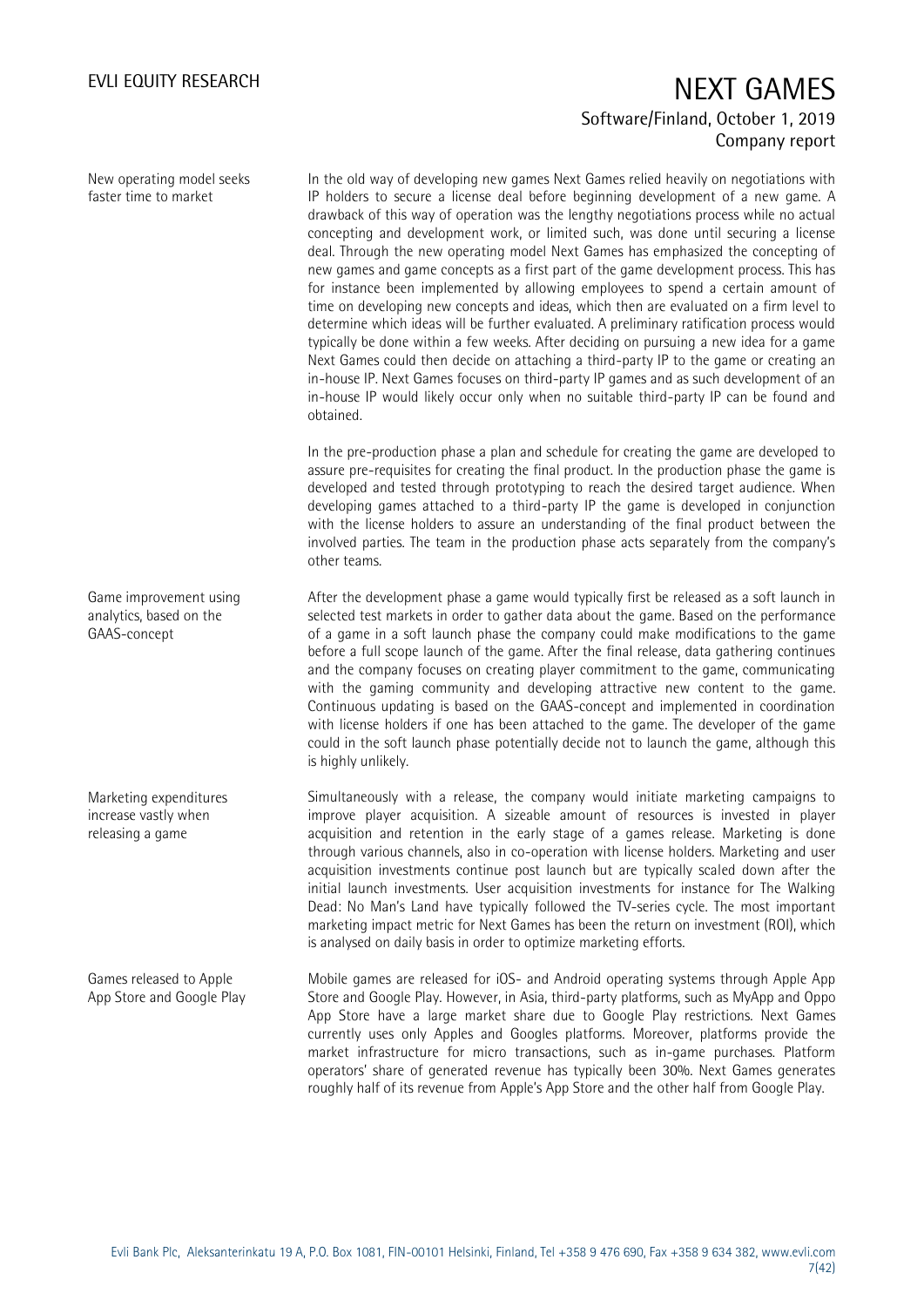### **Current Games**

The Walking Dead: Our World an innovative location-based AR mobile game

Next Games' latest globally launched game, The Walking Dead: Our World, was released in July 2018. The game is based on the American TV series The Walking Dead, where zombie 'walkers' have taken over the world. The game is a free to play location-based AR game, integrating Google Maps data into the gaming experience. Location is a core element of the gameplay, tying the gaming experience to the player's actual location. The game has no end and new content is constantly being developed. The tenth season of The Walking Dead –series was confirmed by AMC and is expected to air in October 2019.

|                              | 2019.                                                                   |                                                    |                           |  |  |
|------------------------------|-------------------------------------------------------------------------|----------------------------------------------------|---------------------------|--|--|
|                              | Table 1: Overview of currently operating games and games in soft launch |                                                    |                           |  |  |
|                              | The Walking Dead:<br>No Man's Land                                      | The Walking Dead:<br><b>Our World</b>              | <b>Blade Runner Nexus</b> |  |  |
| Launch                       | October 2015                                                            | <b>July 2018</b>                                   | In soft launch            |  |  |
| <b>Style</b>                 | RPG/strategy game                                                       | Location based augmented<br>reality adventure game | RPG/strategy game         |  |  |
| Generated<br>revenue (EUR)   | >100m                                                                   | >20m                                               |                           |  |  |
| DAU 02/19                    | 190k                                                                    | 145k                                               |                           |  |  |
| <b>ARPDAU 02/19</b><br>(EUR) | 0.22                                                                    | $0.37*$                                            |                           |  |  |

Source: Next Games, Evli Research. \*(incl. ad-revenue from 11.6.2019)

Our World technical challenges

three years ago

the game faced technical problems which impacted the game's functionality and had a negative impact on the revenue development. Next Games reported that the technical challenges affecting the game were resolved towards the end of 2018. The Walking Dead No Man's Land still performing well despite launch over

Next Games' original flagship game, The Walking Dead: No Man's Land, was released in October 2015. The game is based on the same American TV series The Walking Dead. The game is a strategic role-playing game, where players fight in dialogue-based combats, gather and develop characters and attend in a variety of challenges. Much like Our World, No Man's Land has no end, but new content stream is constantly developed, and the game follows the storylines of the original series on an episode level. The game has also received several awards, for instance the International Licensing Award for best product in digital apps. Despite having been launched over three years ago the game has retained a solid fan base and boasts an average rating of 4.6/5 on Google Play and Apple's App Store.

During the global launch of The Walking Dead: Our World, Next Games made significant marketing investments, specifically in the game's key markets in the US and Europe, aiming to acquire a million daily active users. During the first weeks the company succeeded in acquiring a significant number of users while meeting the company's expectations for the game's key operational metrics. As the number of players increased,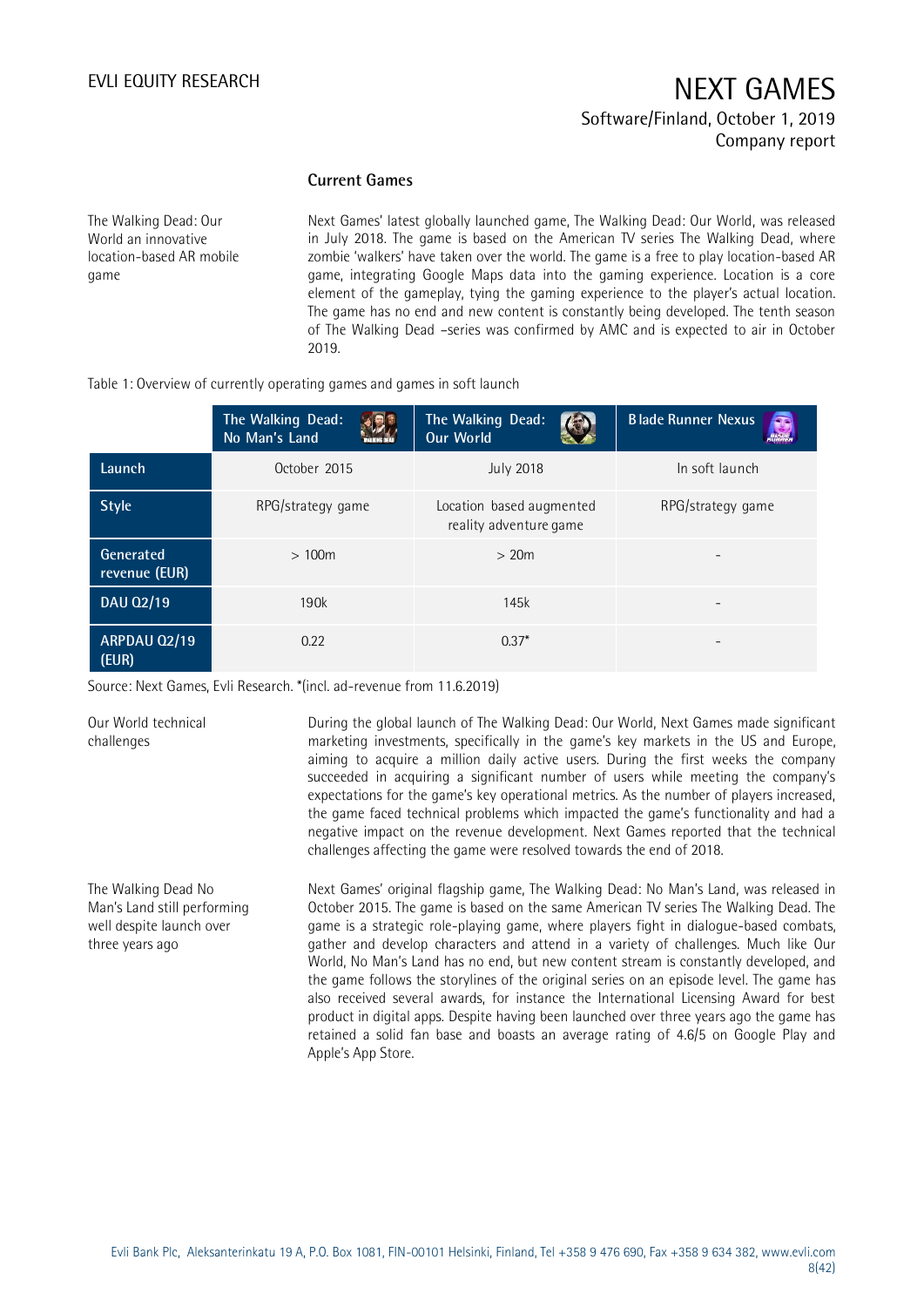Blade Runner Nexus in soft launch

Compass Point: West

pipeline

Seeking to speed up game development processes, plenty of project in

Blade Runner Nexus, which is based on the Blade Runner movie franchise, has been in development throughout 2018 and 2019 in cooperation with Alcon Entertainment, coproducer of the Blade Runner 2049 movie. The game entered technical soft launch in July 2018 and opened in three additional markets in January 2019. By the end of H1/19 the game had been open for soft launch in five countries. Next Games has focused a lot on optimizing and improving the game's first-time user experience and early retention, partly due to the characteristics of the game but likely also due to lessons learned from Our World. Based on the version in soft launch the game mechanisms share some similarities to The Walking Dead: No Man's Land.

Compass Point: West was released in March 2015. The game is not based on licensed franchise but the company's in-house developed Western-themed gaming world. The development and marketing of the strategy game has been discontinued.

Next Games continuously maintains relationships with key license holders and remains involved in discussions for potential new license agreements. A new license agreement was signed during the third quarter of 2018 with a leading entertainment IP holder for an "extremely sought-after license". Next Games announced during Q2/19 that it will be partnering with Netflix to create a mobile game based on the Stranger Things -series, which is the license agreement that was referred to in Q3/18. The company had a game project in collaboration with Universal Games and Digital Platforms, which had proceeded to production, but was terminated in January 2019. Additionally, Next Games has in particular during 2019 increased its focus on internal concepting and prototyping processes and has sought to use previously developed technology to reduce product development times. With the renewed game development process Next Games has also initiated multiple new projects during 2019. In addition to Blade Runner Nexus (in soft launch) and Stranger Things (pre-production), the company has nine concepts or prototypes under development either with or without third-party IP's attached to the games. It should be emphasized that of the latter nine projects, that are still in an early stage, all projects will very likely not reach launch.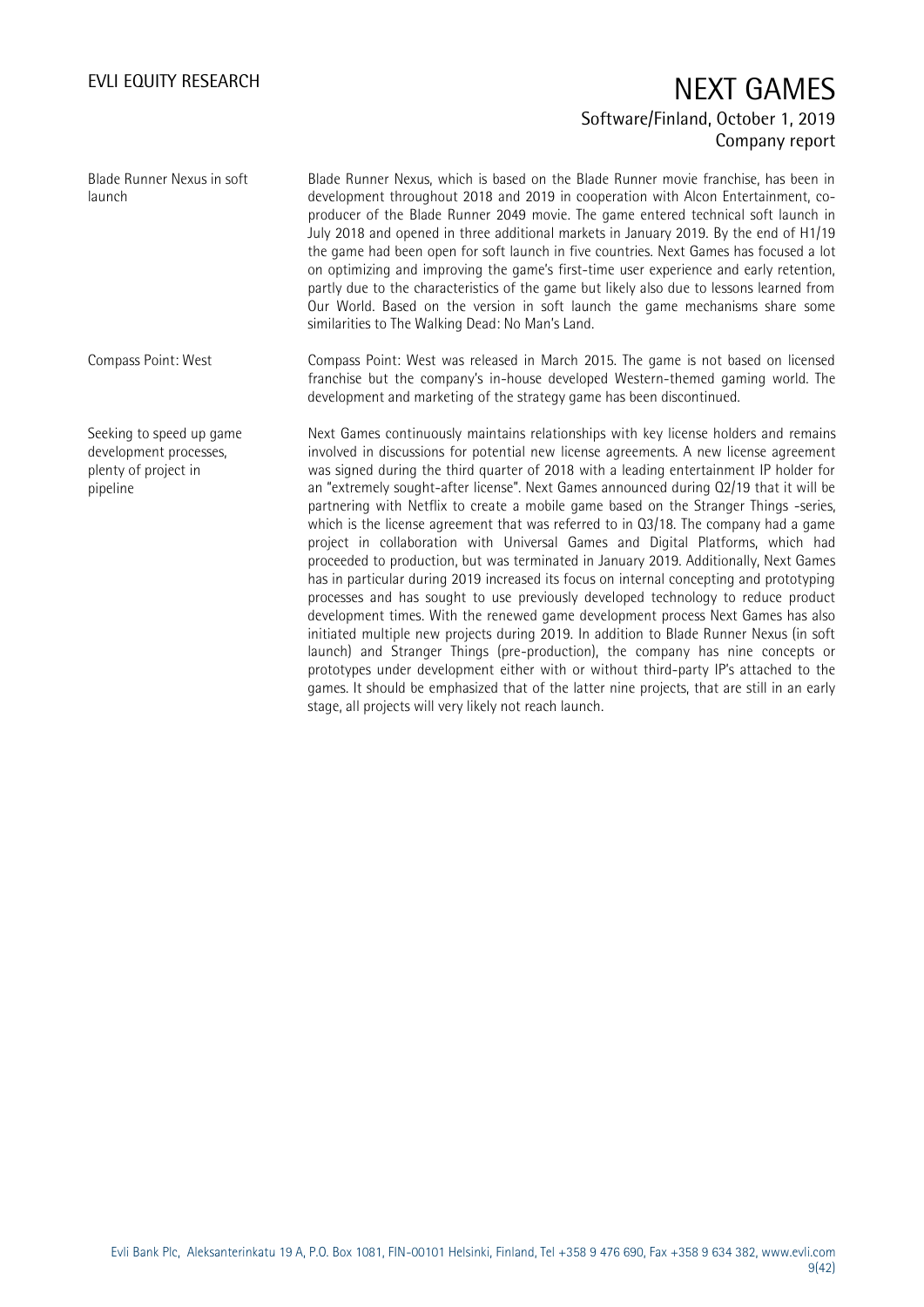### **The Walking Dead -franchise**

The Walking Dead series renewed for tenth season

Number of viewers has declined some 50% since season seven

First Blade Runner movie from 1982 followed by sequel in 2017

The Walking Dead is an American horror television series, shown on cable television channel AMC, and internationally distributed on Fox International Channels. The series premiered in the U.S. on October 31, 2010, after which nine seasons have been produced and the series has been renewed for the tenth season, which is expected to air in October 2019. The storyline is centred around sheriff's deputy Rick Grimes, who wakes up from a coma to realize a zombie apocalypse is happening. He becomes the leader of a group of people who attempt to survive in the post-apocalyptic world.

The series has been a success, getting nominated for several awards, such as the Writers Guild of America Award for New Series and the Golden Globe Award for Best Television Series – Drama. Consequently, The Walking Dead has been developed into a well-known media franchise including comic book series, spin-off television series Fear the Walking Dead, video games, audio books, board games and other products. The popularity of the series, as measured through season average number of views, has dwindled after season seven, with the average number of views dropping from 11.35m to 4.95m in season nine<sup>3</sup>. The ratings development remains somewhat twofold, as certain viewer's votebased ratings show signs of improved ratings for season nine while other viewership statistics-based sources cite lower ratings.

### **Blade Runner -franchise**

Blade Runner is a neo-noir science fiction originating from the novel Do Androids Dream of Electric Sheep? from 1968. The book has been adapted into films, comics, a radio serial and a stage play. The first and most known film adaptation was Blade Runner. The original movie became a cult classic in the science fiction genre and many critics have acclaimed the movie as one of the best scifi movies in time. The movie was followed by the sequel Blade Runner 2049 in late 2017. Although the movie likely didn't meet financial expectations the sequel was praised by many critics and it received five nominations at the Academy Awards and eight nominations at the British Academy Film Festival. No future plans for the franchise have been set but for instance Blade Runner director Ridley Scott has mentioned personal ideas for a third movie.

The movie Blade Runner is based in a dystopian Los Angeles in 2019, where genetically bioengineered humanlike replicants are manufactured to work on off-world colonies. The replicants that escape are hunted down by special operatives known as blade runners. The storyline focuses on a burnt-out blade runner Rick Deckard, who starts to question his attitude towards replicants and what it means to be human. The sequel Blade Runner <sup>2049</sup> is set 30 years after the original film, starring a young blade runner discovering a long buried secret that leads him to track down long lost Rick Deckard.

### **Stranger Things-franchise**

Stranger Things is a science fiction horror web television series by Matt and Ross Duffer, released on Netflix, with the first season premiering on July 15, 2016. The third season was released on July 4, 2019. Set in the fictional town of Hawkins, Indiana, during the early 1980s, Stranger Things tells the story of a group of children drawn into a series of supernatural events, beginning with the abduction of a young boy.

The series has since its release received praise from both media and critics and the third season of the show broke Netflix's viewership records, with 40.7m households having watched the show in its first four days, and having also received among other things 31 Emmy Award nominations.

A Netflix science fiction horror web television series by the Duffer brothers

The series has been extremely well met

1

<sup>3</sup> https://tvseriesfinale.com/tv-show/walking-dead-season-seven-ratings/ https://tvseriesfinale.com/tv-show/walking-dead-season-nine-ratings/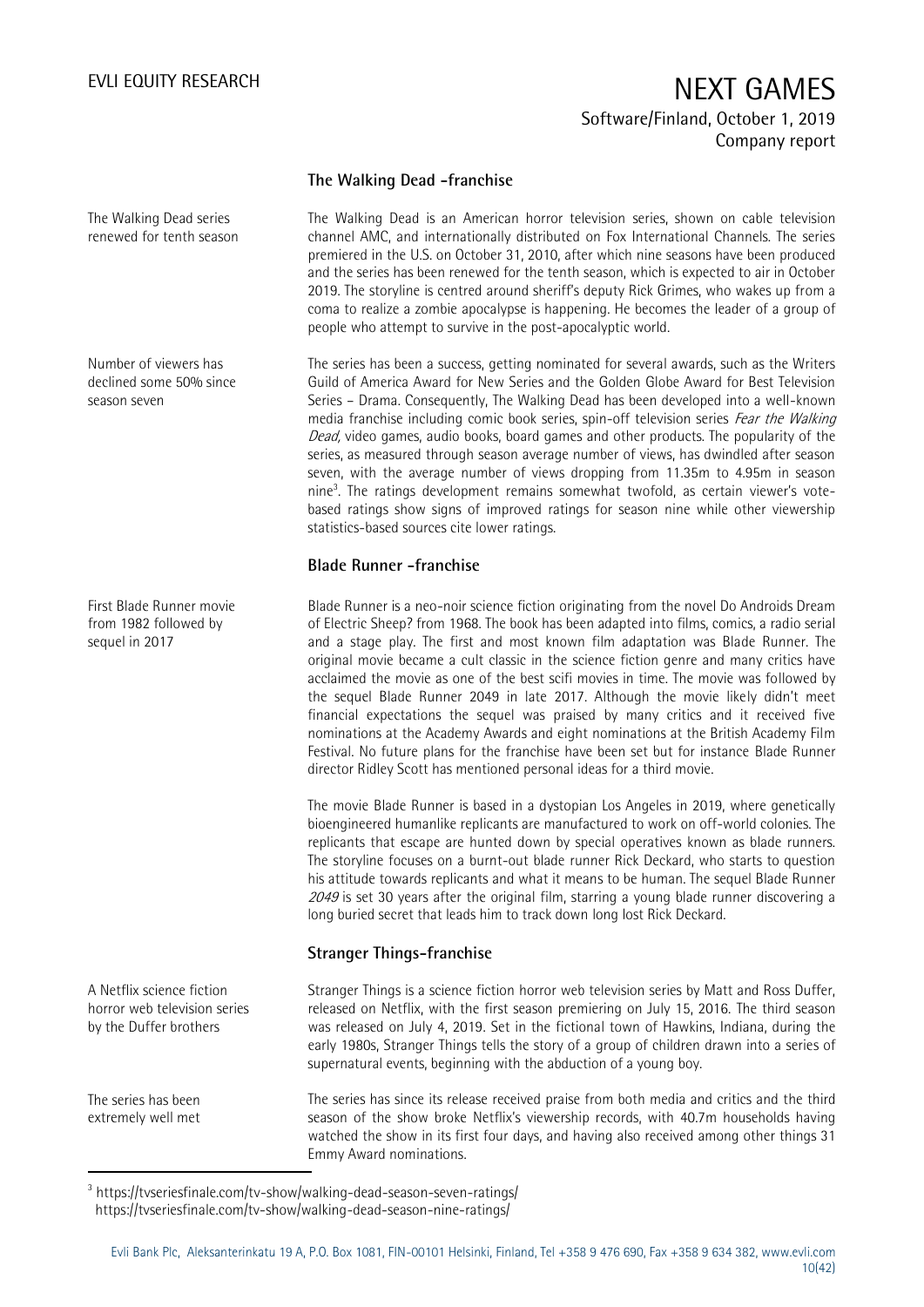### **Market overview**

Strong growth expected to continue at slower pace in mobile games market

The size of the global games market is expected to total some \$152bn in 2019, mobile gaming being the most lucrative segment, with tablet and smartphone gaming claiming 45% of total revenues. In the overall games market, a CAGR of around 9 % is expected for 2018-2022, but the mobile gaming market is expected to grow even faster, with a CAGR of around 11 % between 2018-2022. By 2022, mobile gaming is expected to make up around half of the total games market and reach \$95 billion in revenues.<sup>4</sup>

Figure 5: Forecasted gaming revenue



Source: Newzoo 2019, Evli Research

Based on a survey of game developers ahead of the Game Developers Conference 2019, PC remains the frontrunner in terms of developer support on different platforms. Mobile has been catching up and is the second most interesting platform among developers, with young technologies such as virtual reality and augmented reality headsets still well behind.





Source: Statista 2019, Evli Research

-

Interest toward mobile has been catching up but PC still preferred platform among developers

<sup>4</sup> Newzoo Global Game Market Report 2019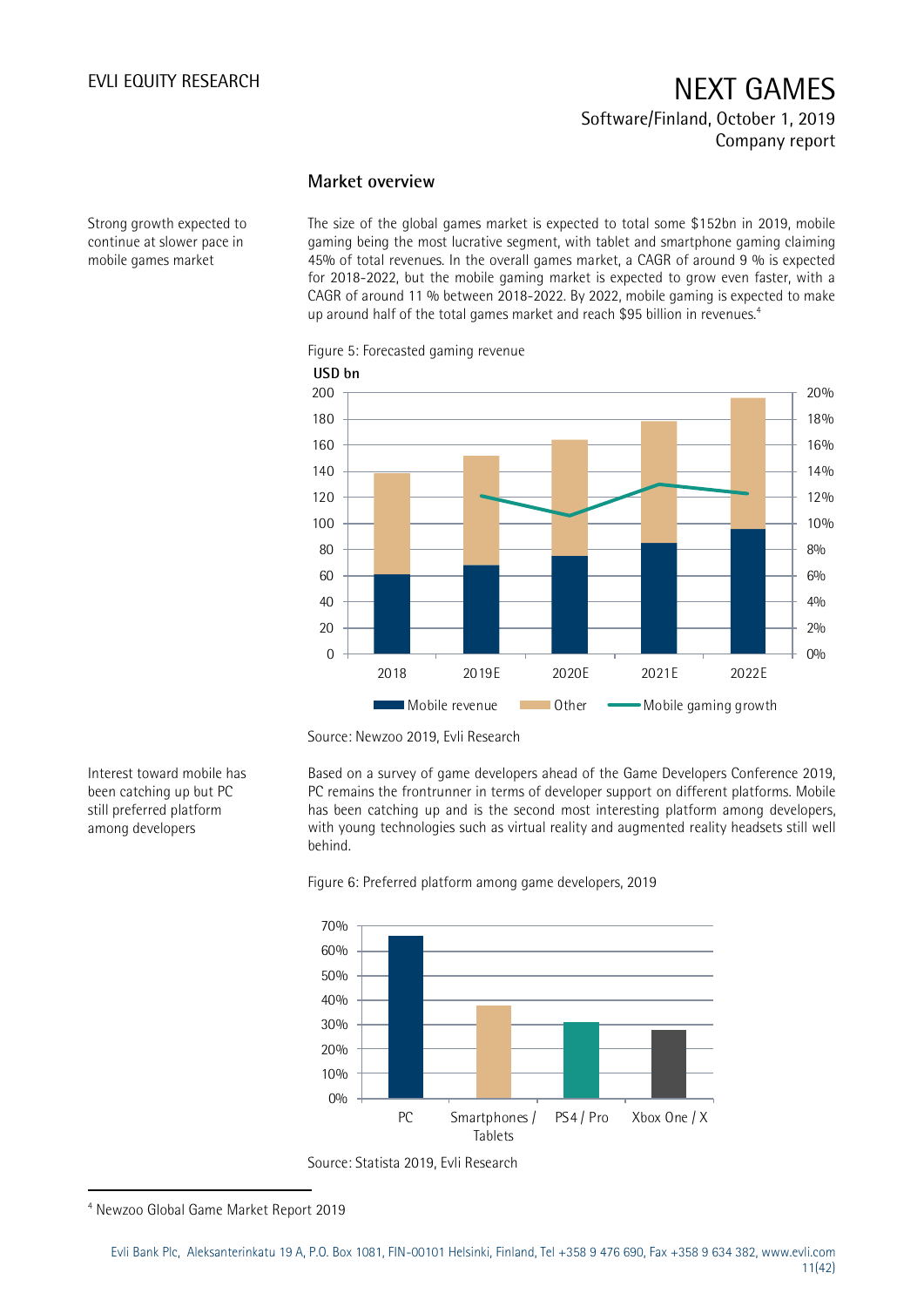

Figure 7: Gaming platform market share development

Asia has the largest market potential

Asia-Pacific is clearly the largest market, estimated to account for near 50% of all gaming revenues. China alone is expected to generate near 25% of all gaming revenues, approximately \$36.5bn in 2019. The U.S is expected to surpass China as the largest gaming market by revenues for the first time since 2015, driven by growth in console game revenues. Latin America is expected to be the fastest growing games market by region, driven by infrastructure improvements and increased appetite for gaming.

### Table 2: Geographic distribution of gaming revenue, 2019

| Region                 |          |       |       | Revenue YoY growth Population (M) Online population (M) | Gamers (M) <sup>1</sup> |
|------------------------|----------|-------|-------|---------------------------------------------------------|-------------------------|
| North America          | \$39.6Bn | 11.7% | 366   | 308                                                     | 197                     |
| Western Europe         | \$25.7Bn | 12.3% | 410   | 364                                                     | 216                     |
| Eastern Europe         | \$4.2Bn  | 7.4%  | 352   | 274                                                     | 156                     |
| Middle East and Africa | \$4.8Bn  | 11.0% | 1,755 | 658                                                     | 360                     |
| Asia-Pacific           | \$72.2Bn | 7.6%  | 4.130 | 2.081                                                   | 1,331                   |
| Latin America          | \$5.6Bn  | 11.1% | 657   | 435                                                     | 253                     |

Source: Newzoo 2019, Evli Research

The free-to-play –model has been proven as the winning model for mobile gaming as it lowers the threshold to start playing. In September 2019 all the top 50 Apple App Store's highest grossing games were free-to-download, while in-game goods were the primary source of income.<sup>5</sup> Mobile gaming penetration globally in 2019 is seen at around 30%, compared to a share of online population of around 54% and smartphone users of around 41%<sup>6</sup>. Furthermore, in 2018, games accounted for 74% of consumer spend in the app stores, as their monetization is ahead of all the other apps.  $\frac{7}{2}$ In 2019, 3.2 billion people, or 41% of the total population used smartphones globally. By 2022 the number of users is expected to reach 3.9 billion $<sup>8</sup>$ . In Indonesia, mobile users</sup> spent over 4 hours a day in apps. In mature markets like the US and Canada, the average user spent nearly 3 hours on a day in mobile apps in 2018. Gaming represents 10% of time spent, but the share has been declining, mainly due to increasing popularity of communications & social apps which made up 50% of total time spent globally in apps in 2018. $9$ Free-to-play -model dominant, mobile gaming accounts for majority of app revenue Time spent in mobile apps on the rise

-

Source: Newzoo 2019, Evli Research

<sup>&</sup>lt;sup>5</sup> Think Gaming, Top Grossing iPhone - Games, All countries

<sup>6</sup> Newzoo 2019, Global Mobile Market Report

<sup>7</sup> App Annie, State of Mobile report 2019

<sup>8</sup> Newzoo 2019, Global Mobile Market Report

<sup>&</sup>lt;sup>9</sup> App Annie, State of Mobile report 2019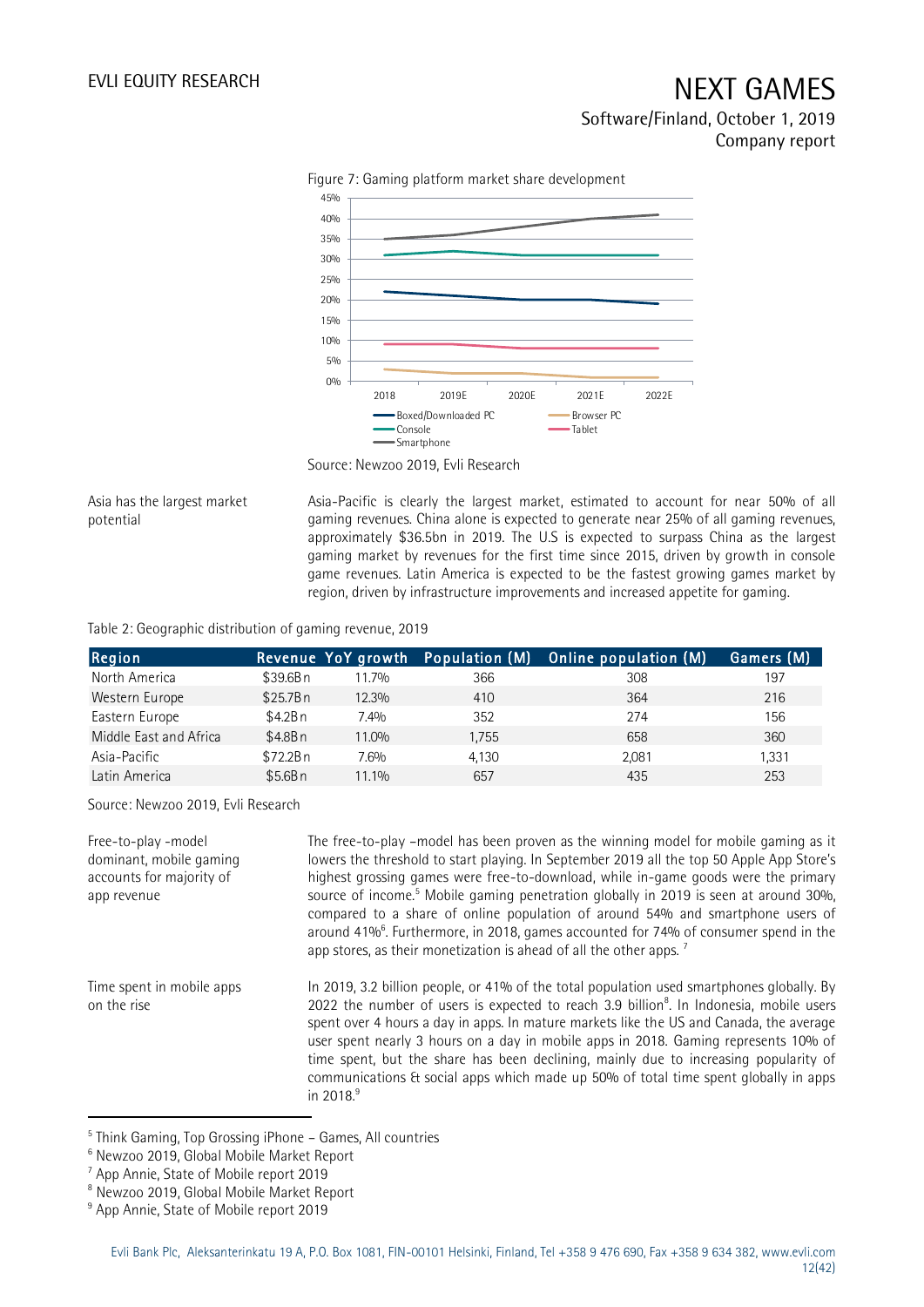### **Chinese market breakdown**

China the largest mobile gaming market along with the U.S.

China's new gaming regulations led to a game approval freeze

There are over 780 million smartphone users in China, which is more than double that of the second largest market, India.<sup>10</sup> China is also the largest games market in terms of revenue and alone accounts for one-quarter of global games revenues, \$37.8bn in 2018, with an estimated CAGR 2014-2021 of 13.9%. The Chinese mobile games market's revenue was \$4.5bn in 2014, in 2019 the revenue is estimated to be \$22.6bn and in 2021  $$29.4$ bn. $^{11}$ 

Due to restructuring of gaming regulations, China suspended all new game approvals in March 2018. A new regulatory body was formed as part of the governement's bid to monitor and control the content the public has access to. The suspension led to a situation were no permits to release games were given. The suspension ended in December 2018, but a massive backlog remained and developers have had to wait for the current backlog to be cleared before being able to submit new games.

Figure 8: China – Operating system market shares, top Android app stores, October 2018



Source: Newzoo 2018, Evli Research

The Google Play store is not openly available in China, as the platform has been blocked by Chinese authorities. Google Play is not pre-installed on Android devices sold in China, but they will instead most likely come with other app stores, likely provided by a Chinese company. Google Play does hold a small share of the Chinese market as consumers can access the platform indirectly through circumvention methods (including VPN). In the absence of Google Play, independent Android stores serve the fragmented market with over 500 million Android users. As a result, to reach 80% of the market, a game has to be released on at least seven stores in China.

With roughly a quarter of global gaming revenue coming from China, it is apparent that the Chinese markets offer good revenue generation potential for companies in the mobile gaming industry. Next Games is currently not commercially present in China. The company plans to expand the game offering to new countries as well as strengthening the presence in countries where the company's games are already being sold and China has been mentioned as a possible new market opening. The blocking of Google presents some challenges in particular for location-based games such as The Walking Dead: Our World, which relies on Google Maps data. Currently not present in

> In the mobile gaming industry the Chinese market differs substantially from Western countries and the market entry requires a lot of planning and preparations. The differing value chain affects profit making possibilities in the Chinese mobile gaming market, with

<sup>10</sup> Newzoo China Mobile Market Update Q3 2018

Android apps served through fragmented app store market in China

China

Different value chain affects profit making possibilities

1

<sup>&</sup>lt;sup>11</sup> Newzoo Global Games Market Report, October 2018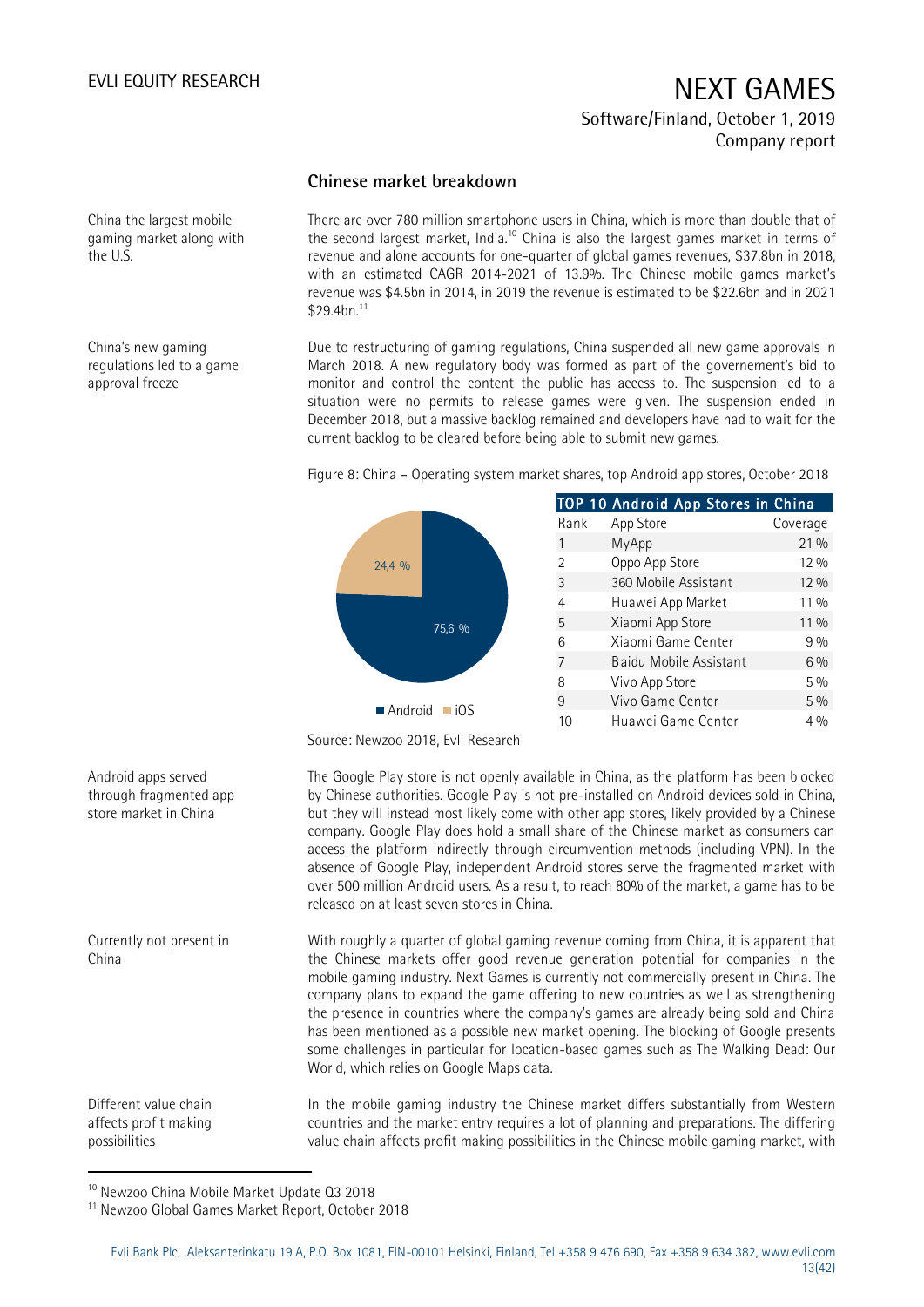a larger difference for Android-based games due to the blocking of Google Play. In China, non-Chinese Android developers are required to publish content using a Chinese third party as a middleman, which is not required for iOS.

Another key difference in China is the role of teleoperators/carriers in billing. Whereas billing in Western countries are carried out through credit card payments in the app store, in China payment by SMS and through third party systems are more common. Some of the main actors in distribution of mobile games provide an array of services including billing systems, usually at the cost of a larger share of a games revenue. Billing systems less standardized

Typically, in Western countries a games developer can publish a game directly to a distribution channel, possibly limiting the number of revenue sharing parties to one, and the developers share of revenue is typically around 70 % of gross revenue. In China the revenue cut taken by publishers, distributors, and payment solutions providers leaves the developer with a much smaller part of the revenue. Depending on if the app store is of open or closed type, the developer's share of revenue can be in the range of 20-30  $\%$ <sup>12</sup>. With the good scalability in the mobile games market the enormous revenue volumes in China still make the markets attractive, despite the lower share of revenue being accumulated. Developers share of game revenue much smaller

The more challenging environment for mobile game developers in China can also be seen in the protection of intellectual property rights. With the difficulties inherent in establishing a partnership with a local Chinese middleman to publish Android content, a developer could choose to only publish content on the iOS App Store. If the game is successful it is highly likely that the game will be pirated to Android stores, which could tarnish the image of the IP and result in a loss in sales. As a relatively small company, Next Games may not have the resources to protect an IP in China. However, as the company produces games based on licensed franchise content, with the content owner usually being a large corporation, the owner will have much stronger possibilities as well as good incentives to act to protect the IP-rights. Intellectual property rights protection more difficult





Source: Newzoo 2018, Evli Research

-

<sup>&</sup>lt;sup>12</sup> Neogames Finland Assn. / Nordic Game Institute - China Mobile Games Market 2016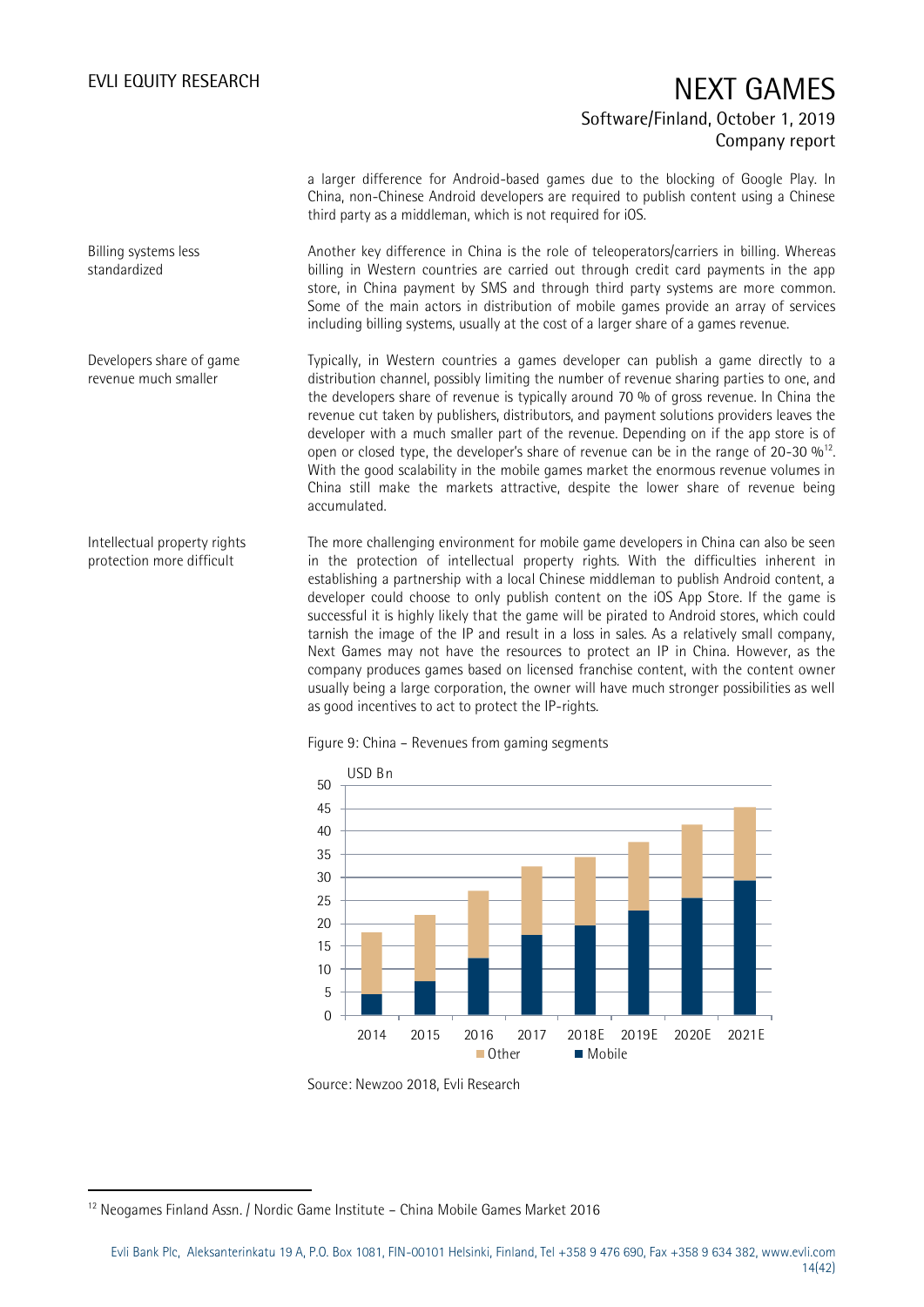### **Competitive landscape**

Most large competitors develop games on multiple platforms

App stores flooded with

mobile games

The international gaming market is relatively fragmented with large game studios releasing games across all or most platforms (Activision Blizzard, Electronic Arts, Nintendo etc.) and a few larger developers who create games mainly or exclusively on mobile (Supercell, Zynga etc.). With the low barrier to entry in developing mobile games the market also contains a plenitude of small developers with only one or a limited number of apps.

In 2018 there were a total of 2.0 million applications in the App Store<sup>13</sup> and 2.6 million apps in Google Play<sup>14</sup>. In January 2019 a total of 1,696 new mobile games were submitted to the App Store<sup>15</sup>. When comparing mobile games to games on PC and consoles the amount of resources spent on developing a game are normally considerably lower. The competition in mobile games is as such much tougher and the barriers to entry are low. However, the licensed games market does exhibit some barrier to entry, as successful references in the area should provide a clear edge for established companies.

Table 3: Top mobile companies and apps by revenue and downloads (July, 2019)

| <b>Top Companies</b> |      |                       |         |  |
|----------------------|------|-----------------------|---------|--|
| By downloads         |      | <b>By Revenue</b>     |         |  |
| Rank Company         | Apps | Rank Company          | Apps    |  |
| 1 Facebook           | 63   | 1 Tencent             | 683     |  |
| 2 Google             | 338  | 2 NetEase             | 349     |  |
| 3 Voodoo             | 152  | 3 Supercell           | 32      |  |
| 4 Good Job Games 24  |      | 4 Netmarble           | 180     |  |
| 5 ByteDance          | 79   | 5 Activision Blizzard | 68      |  |
| 6 Outfit7            | 71   | 6 Playrix             | $10 \,$ |  |
| 7 Tencent            | 683  | 7 BANDAI NAMCO        | 304     |  |
| 8 SayGames           | 34   | 8 Giant network       | 67      |  |
| 9 Alibaba Group      | 251  | 9 Line                | 195     |  |
| 10 TabTale           | 660  | 10 Zynga              | 117     |  |

| <b>Top Apps</b>  |                       |                                             |                  |
|------------------|-----------------------|---------------------------------------------|------------------|
| By downloads     |                       | <b>By Revenue</b>                           |                  |
| Rank Company     | App                   | Rank Company                                | App              |
| 1 Facebook       | Facebook Messenger    | 1 Tencent                                   | Honour of Kings  |
| 2 Facebook       | Facebook              | 2 Tencent, Activision                       | Candy Crush Saga |
| 3 Facebook       | WhatsApp Messenger    | 3 mixi, Xflag China                         | Monster Strike   |
| 4 ByteDance      | Tik Tok               | 4 Supercell                                 | Clash of Clans   |
| 5 Facebook       | Instagram             | 5 Tencent                                   | Game for Peace   |
| 6 Snap           | Snapchat              | 6 NCsoft, Gamania                           | Lineage M        |
| 7 Bottle Flip 3D | Tastypill             | 7 Fantasy Westward Journey NetEase, 37games |                  |
| 8 aguapark.io    | Voodoo                | 8 Niantic                                   | Pokemon Go       |
|                  |                       | SoftWorld, Sony, bilibili,                  |                  |
| 9 Stack Ball     | Azur Interactive Game | 9 Netmarble                                 | Fate/Grand Order |
| 10 Free Fire     | Sea                   | 10 InterActiveCorp (IAC)                    | Tinder           |

Source: AppAnnie, Evli Research *(mother entity as publisher for certain apps)* 

Game success highly skewed

1

While popularity among all apps is strongly skewed towards a few international favourites, so is financial success. In the US, the top 10 grossing games generated 25% (iPhone) to 36% (iPad) of revenues generated by the top 1,000 games. For Google Play this share is 27%<sup>16</sup>. Gaming appears to be the best at monetizing among all application categories. While some 50 % of apps are games, 76 % of mobile application revenues in

<sup>13</sup> https://www.statista.com/statistics/276623/number-of-apps-available-in-leading-app-stores/

<sup>14</sup> https://www.statista.com/statistics/266210/number-of-available-applications-in-the-google-play-store/

<sup>15</sup> https://www.statista.com/statistics/258160/number-of-new-apps-submitted-to-the-itunes-store-per-month/

<sup>16</sup> https://newzoo.com/insights/articles/us-mobile-games-market-makes-247-companies-more-than-1m-a-year/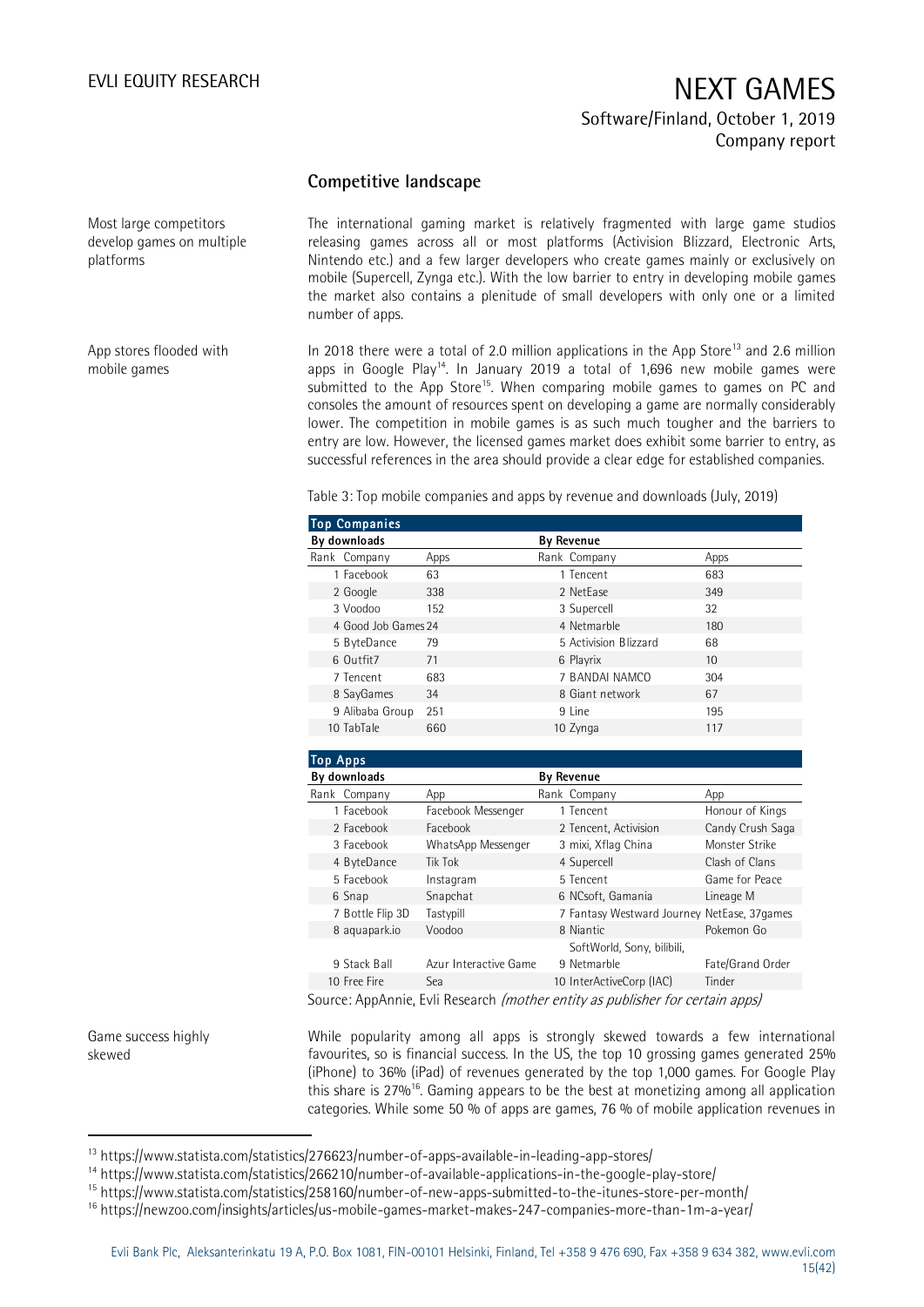2018 went to game companies. Moreover, some gaming companies have found persisting ways to remain among top grossing game companies, e.g. Electronic Arts has built success on licensed sports games. On the other hand, some free games have been difficult to monetize, but increasing tools for advertising on mobile channels and optimization of user acquisition should facilitate leveraging popularity.

Table 4: Top grossing iPhone games in the US (retrieved 19.9.2019)

|                                               | Top Grossing Iphone Games                                            |                    |                                                                                                                                                                                                                                                                                                                                                                                                                                                                                                                                                                                                                                                                                                                                                                                                                                                                                                                                                                                                                     |        |
|-----------------------------------------------|----------------------------------------------------------------------|--------------------|---------------------------------------------------------------------------------------------------------------------------------------------------------------------------------------------------------------------------------------------------------------------------------------------------------------------------------------------------------------------------------------------------------------------------------------------------------------------------------------------------------------------------------------------------------------------------------------------------------------------------------------------------------------------------------------------------------------------------------------------------------------------------------------------------------------------------------------------------------------------------------------------------------------------------------------------------------------------------------------------------------------------|--------|
|                                               | Rank Game                                                            | Publisher          | Daily revenue (USD) Daily new installs                                                                                                                                                                                                                                                                                                                                                                                                                                                                                                                                                                                                                                                                                                                                                                                                                                                                                                                                                                              |        |
|                                               | 1 Pokemon GO                                                         | Niantic            | 2,127,332                                                                                                                                                                                                                                                                                                                                                                                                                                                                                                                                                                                                                                                                                                                                                                                                                                                                                                                                                                                                           | 18,532 |
|                                               | 2 Candy Crush Saga                                                   | King               | 1,594,832                                                                                                                                                                                                                                                                                                                                                                                                                                                                                                                                                                                                                                                                                                                                                                                                                                                                                                                                                                                                           | 15,077 |
|                                               | 3 DRAGON BALL Z DOKKAN BATTLE BANDAI NAMCO Ent.                      |                    | 1,260,904                                                                                                                                                                                                                                                                                                                                                                                                                                                                                                                                                                                                                                                                                                                                                                                                                                                                                                                                                                                                           | 14,312 |
|                                               | 4 PUBG Mobile                                                        | Tencent            | 739,774                                                                                                                                                                                                                                                                                                                                                                                                                                                                                                                                                                                                                                                                                                                                                                                                                                                                                                                                                                                                             | 16,576 |
|                                               | 5 Toon Blast                                                         | Peak Games         | 610,936                                                                                                                                                                                                                                                                                                                                                                                                                                                                                                                                                                                                                                                                                                                                                                                                                                                                                                                                                                                                             | 17,692 |
|                                               | 6 Clash of Clans                                                     | Supercell          | 376,088                                                                                                                                                                                                                                                                                                                                                                                                                                                                                                                                                                                                                                                                                                                                                                                                                                                                                                                                                                                                             | 17,831 |
|                                               | 7 Game of Thrones: Conquest                                          | Warner Bros        | 364,805                                                                                                                                                                                                                                                                                                                                                                                                                                                                                                                                                                                                                                                                                                                                                                                                                                                                                                                                                                                                             | 13,681 |
|                                               | 8 Homescapes                                                         | Playrix Games      | 359,402                                                                                                                                                                                                                                                                                                                                                                                                                                                                                                                                                                                                                                                                                                                                                                                                                                                                                                                                                                                                             | 17,125 |
|                                               | 9 ROBLOX                                                             | Roblox Corporation | 314,304                                                                                                                                                                                                                                                                                                                                                                                                                                                                                                                                                                                                                                                                                                                                                                                                                                                                                                                                                                                                             | 17,099 |
|                                               | 10 Slotomania Vegas Casino Slots                                     | Playtika           | 250,198                                                                                                                                                                                                                                                                                                                                                                                                                                                                                                                                                                                                                                                                                                                                                                                                                                                                                                                                                                                                             | 14,416 |
|                                               | Source: ThinkGaming, Evli Research                                   |                    |                                                                                                                                                                                                                                                                                                                                                                                                                                                                                                                                                                                                                                                                                                                                                                                                                                                                                                                                                                                                                     |        |
| Licensing vs. in-house<br>brand development   | external developers must have an attractive offering for IP holders. |                    | Licensing IP rights of popular mass entertainment franchises seems to offer a shortcut to<br>reaching wider audiences, but monetization is still largely dependent on game<br>developer's ability to create attractive content and gaming experiences and spending on<br>user acquisition is a necessity. While Next Games holds exclusive rights to develop mobile<br>games based on The Walking Dead TV series, another gaming company Scopely, has<br>released a game The Walking Dead: Road to Survival, which is based on the graphic novel<br>version of the franchise. Thus, IP holders could race game developers against each other<br>and split the franchise into a number of games. It is hard to determine whether the two<br>games cannibalize each other or increase the franchise's popularity. Moreover, many IP<br>holders have significant resources that can be used for game development. At least some<br>IP holders are quite likely to choose to develop their own mobile games. Therefore, |        |
| Market is transitioning<br>towards new genres | tournaments and ultimatley fosters the esports scene.                |                    | Casual games are still top earners in the global mobile games market. However, the<br>casual games market is getting saturated and new more complex and immersive<br>experiences have emerged. Increasingly mobile game releases are expanding into genres<br>like MOBA (Multiplayer Online Battle Arena), shooters, stategy games and MMOs<br>(Massively Multiplayer Online). Smartphones have become more powerful over the last<br>few years and they are now powerful enough to handle experiences that were previously<br>only possible on PC and console. Many of the above mentioned genres are also<br>competitive, featuring PvP (player-versus-player) modes, which create opportunities for                                                                                                                                                                                                                                                                                                              |        |
| New platforms, new<br>technologies            |                                                                      |                    | The mobile games market changes all the time and game developers need to be able to<br>adapt accordingly. In 2016 Niantic released the Pokemon Go -game, which utilizes<br>augmented reality technology, where the view of the real-world environment is<br>augmented by computer generated elements. Since that many more companies have<br>released AR games, including Next Games' The Walking Dead: Our World. The latest AR<br>game announcements are Rovio's Angry Birds AR: Isle of Pigs and Niantic's Harry Potter:<br>Wizards Unite, both expected to launch during 2019. Virtual reality (VR) devices are<br>expected to have a significant impact on the gaming industry, and early adopters of the<br>technology can shake the market. Some brands have also released dedicated gaming                                                                                                                                                                                                                  |        |

smartphones, like Razer Phone 2, ASUS ROG Phone and Xiaomi Black Shark.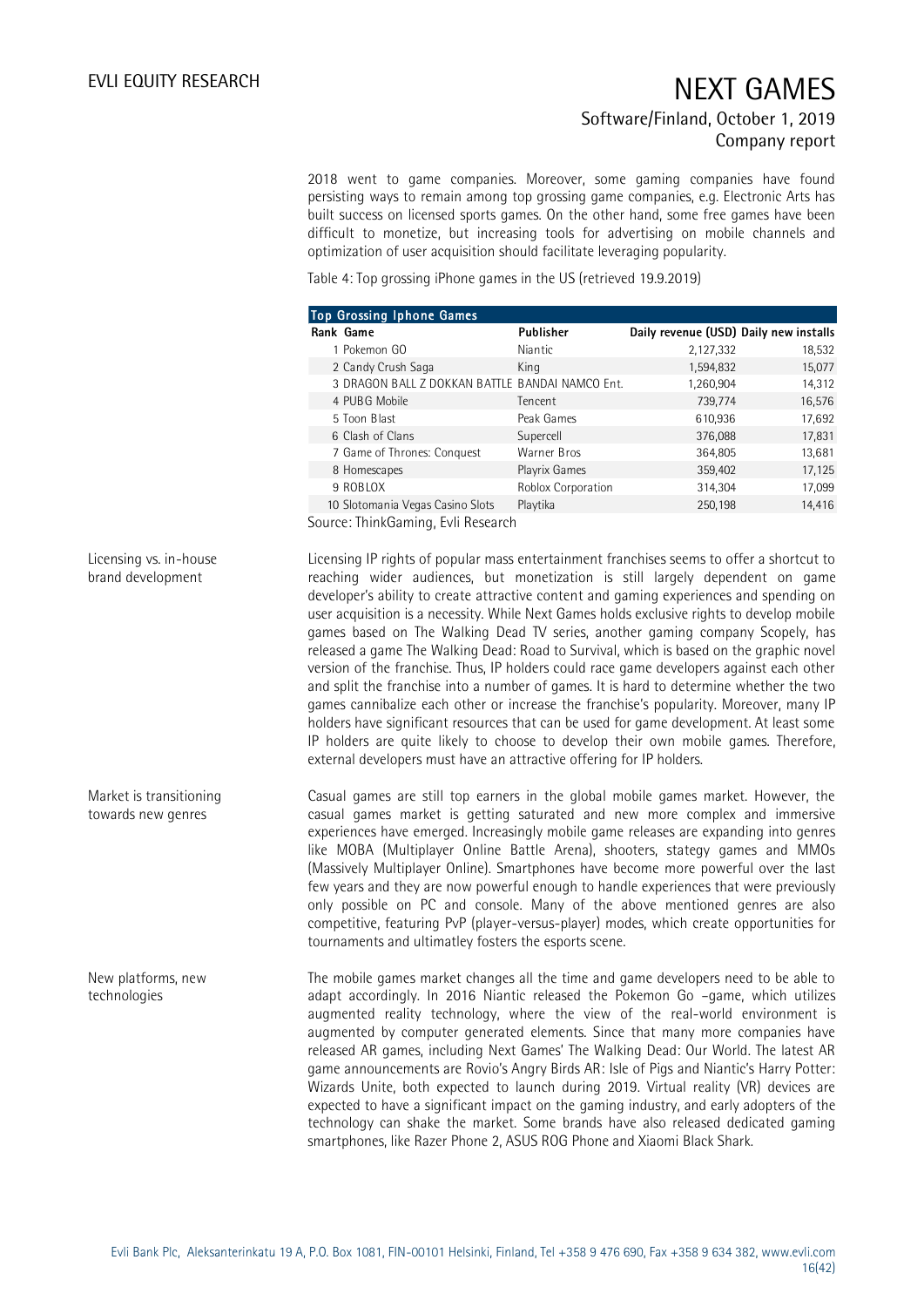Services to cover full lifecycle of mobile games

## EVLI EQUITY RESEARCH NEXT GAMES Software/Finland, October 1, 2019 Company report

### **Strategy**

Next Games strategy at large revolves around developing long lasting free-to-play mobile games and content based on well-known entertainment franchises. Services are aimed at covering the full lifecycle of mobile games, from development to publishing and continuous live operations. Next Games has four key strategic initiatives: 1) Building on top of existing game mechanics and technology, 2) efficient live operations with automation, shared tools, and best practices, 3) robust structure for player and market data-driven decision making, and 4) continuous exploration of new opportunities and technologies.

The strategic initiatives revolve around utilizing technological capabilities and datadriven processes in developing new games and updating and enhancing existing games. At the core of development is Next Games' technology platform, which has been developed and continuously improved during the company's existence. The technology platform enables more efficient development processes and shorter time-to-market, as game mechanisms and content from previously developed games and generic features can be utilized in creating new games. A good example of this is the platform the company has developed for utilizing Google Maps for location-based games as the time spent on development of a new game using similar technology could be shaved down by months compared to the development time of Our World. Next Games further seeks to make use of proven practices in games throughout its games portfolio and has been investigating opportunities of utilizing AI and machine learning to further enhance live operations and advertising efficiency. Next Games further emphasis the use of data in making decisions regarding for instance updates to games and has developed its own analytics platform.

Next Games is also continuously looking for new opportunities to expand operations. One means of expansion has been geographically, as the company has opened new markets in Asia during 2018. Although Next Games' games are already available in over 150 countries, opportunities to expand presence locally still exists and the main market for mobile gaming, China, also presents an avenue for possible future expansion. Next Games also announced a new development project in Q4/18 for a new game concept, that is also partly driven by a desire to reduce time-to-market of games in a market were trends and concepts can rapidly impact on consumer preferences. Upcoming game projects could also show expansion demographically, as the current live games are oriented towards a select audience and for instance female gamers remain somewhat underserved.

to uncertainty related to the materialisation revenue streams from games. Management believes that the company's development will follow general market trends. The company plans to publish at least one new game per year. new game per year

Previously developed technology to enable more efficient future game development

Geographical and product expansion opportunities

Plan to publish at least one

Next Games does not give numeric financial guidance or long-term financial targets due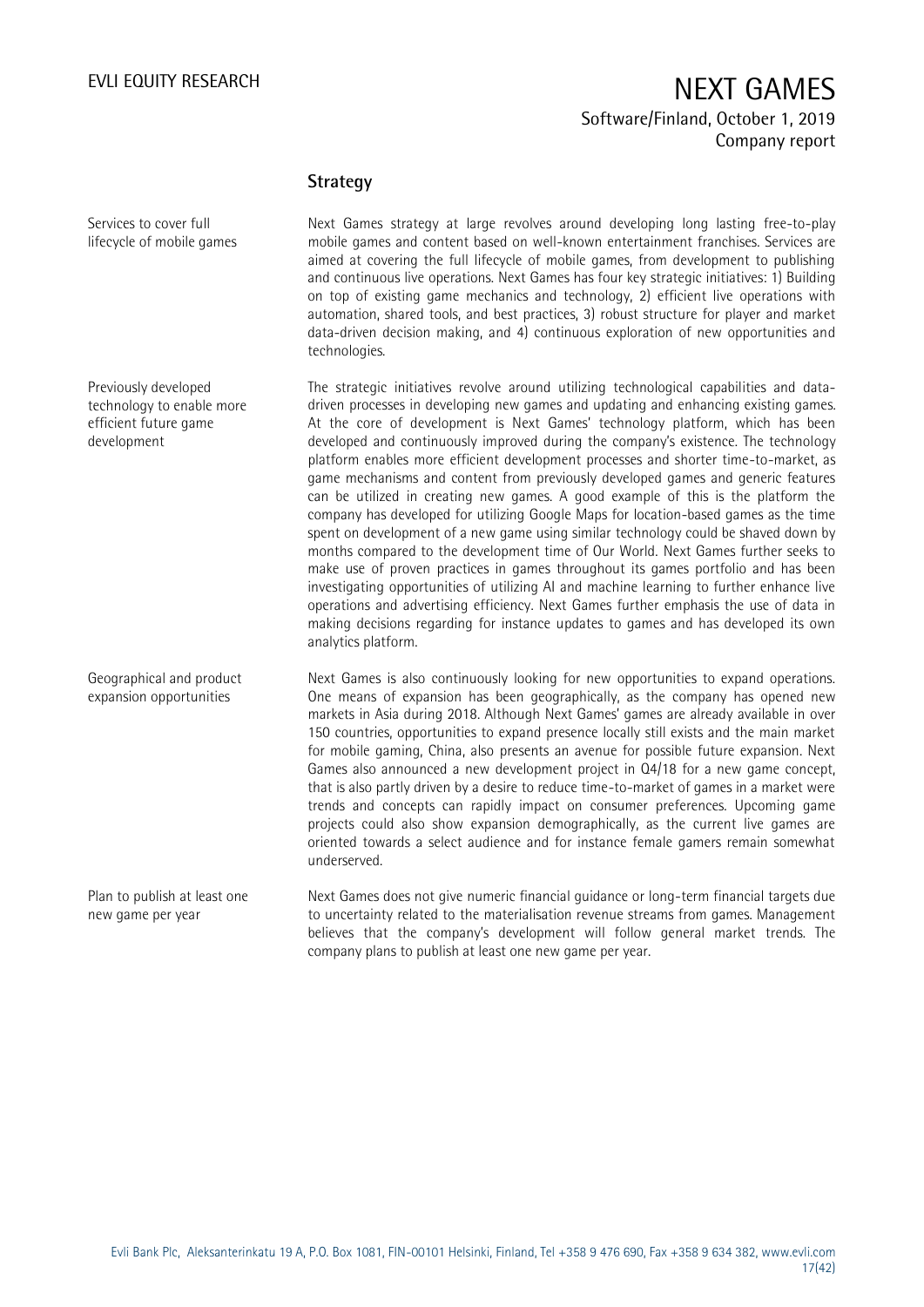### **Financial performance**

Next Games' revenue in 2018 amounted to EUR 35.2m, growing 8.5% y/y. Revenue growth was affected by declining revenue from The Walking Dead No Man's land, but the launch of The Walking Dead: Our World during Q3/18 helped boost revenue. Profitability fell substantially during 2018, with EBIT at EUR -16.9m compared to EUR - 5.1m in 2017. Profitability was affected by the launch of Our World in the third quarter. Significant launch related marketing investments were made, as is usually typical when launching new games. Although the launch initially proved successful, technical challenges were faced as the number of users increased, due to which the company opted to scale back on further marketing expenses. As a result of the challenges the number of active users decreased, and revenue fell below expectations. At the time Next Games estimated the payback period of the launch investments to have at least doubled from the original 120-day timeframe.

Revenue in H1/19 amounted to EUR 19.2m, with y/y growth of 83%. Next Games has not disclosed revenue per game but the DAU and ARPDAU figures imply a slightly larger revenue generation from Our World. EBIT during the first half of the year amounted to EUR -3.5m compared to EUR -5.0m in H1/18. The adjusted operating result<sup>17</sup> amounted to EUR -1.8m (H1/18: -4.1m). As a result of the cost savings program initiated during 2018 Next Games was able to reduce its monthly fixed costs to EUR 1.2m, in line with the company's earlier communicated target level of EUR 1.1-1.2m, from the H2/18 monthly average levels of EUR 1.7m.

Figure 10: Next Games revenue and operating profit development



2018: Earnings burdened by Our World marketing and user acquisition expenditure

H1/19: Revenue growth and realization of cost savings

-

<sup>&</sup>lt;sup>17</sup> EBITDA adjusted for capitalized product development depreciation and share-based payments (IFRS 2)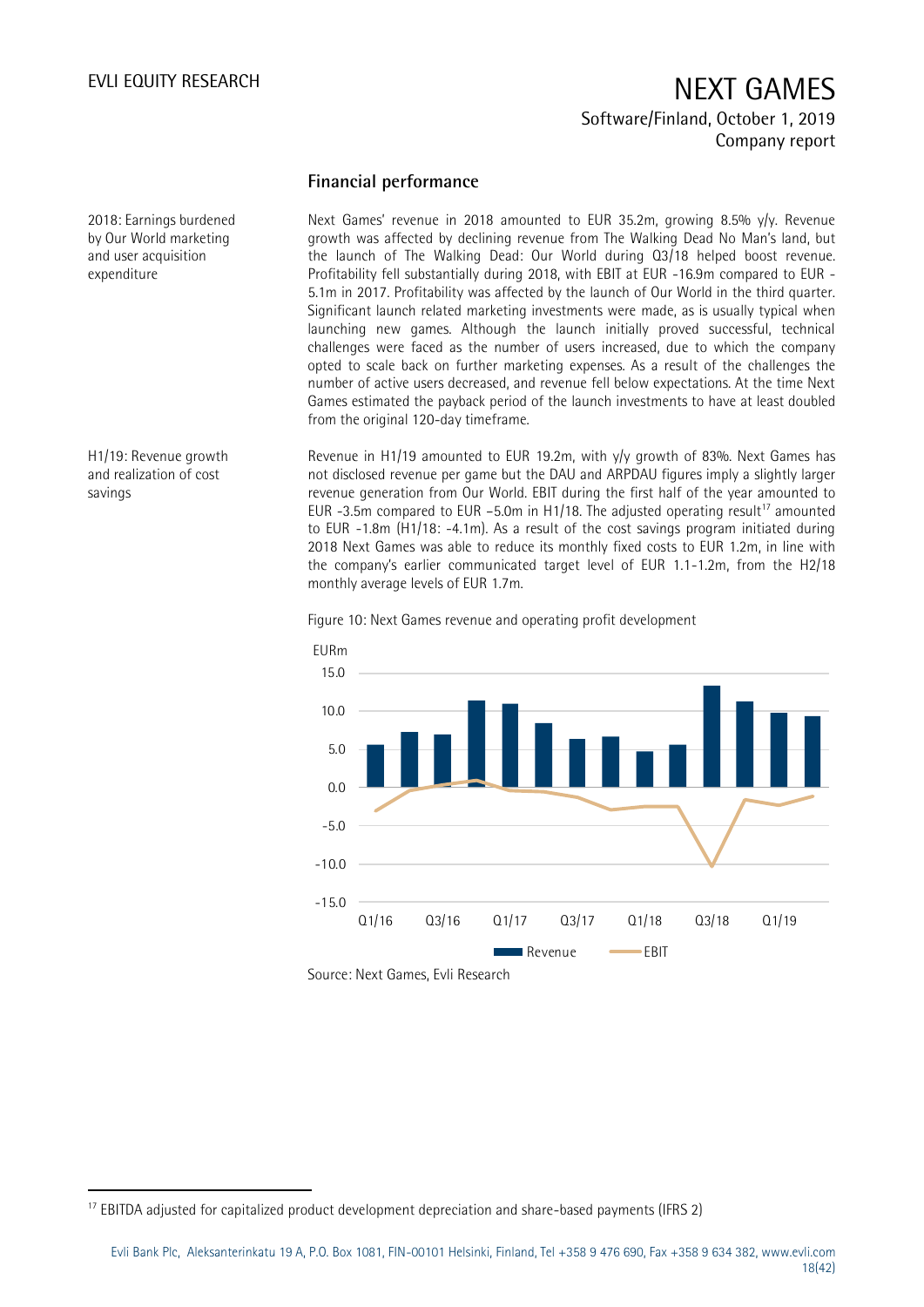### **Balance sheet**

Cash position strained by losses in 2018

Due to the labour-intensive business model Next Games operates with a relatively light balance sheet. Main items in intangible and tangible assets consist of capitalized development costs and IFRS 16 imposed premise leases respectively. Goodwill amounted to EUR 3.3m. Next Games's cash and cash equivalents at the end of H1/19 amounted to EUR 4.7m. Next Games' financial strength decreased considerably in 2018 due to the weaker earnings, driven in particular by the launch of Our World, given that the company's cash balance amounted to EUR 26.4m at the end of 2017 post-IPO. In addition to its cash balance Next Games has an unused credit limit of EUR 5m. Next Games announced during H2/2018 that it is considering options to strengthen its financial status and during Q3/2019 announced an EUR 8m rights offering. Next Games is striving to remain cash flow neutral and the need for the additional financing will come in to question when a possibility for a larger investment to secure future cash flows arises, for instance at the launch of a new game.



Figure 11: Next Games balance sheet composition (H1/2019)

Source: Next Games, Evli Research



Figure 12: Next Games cash position development EURm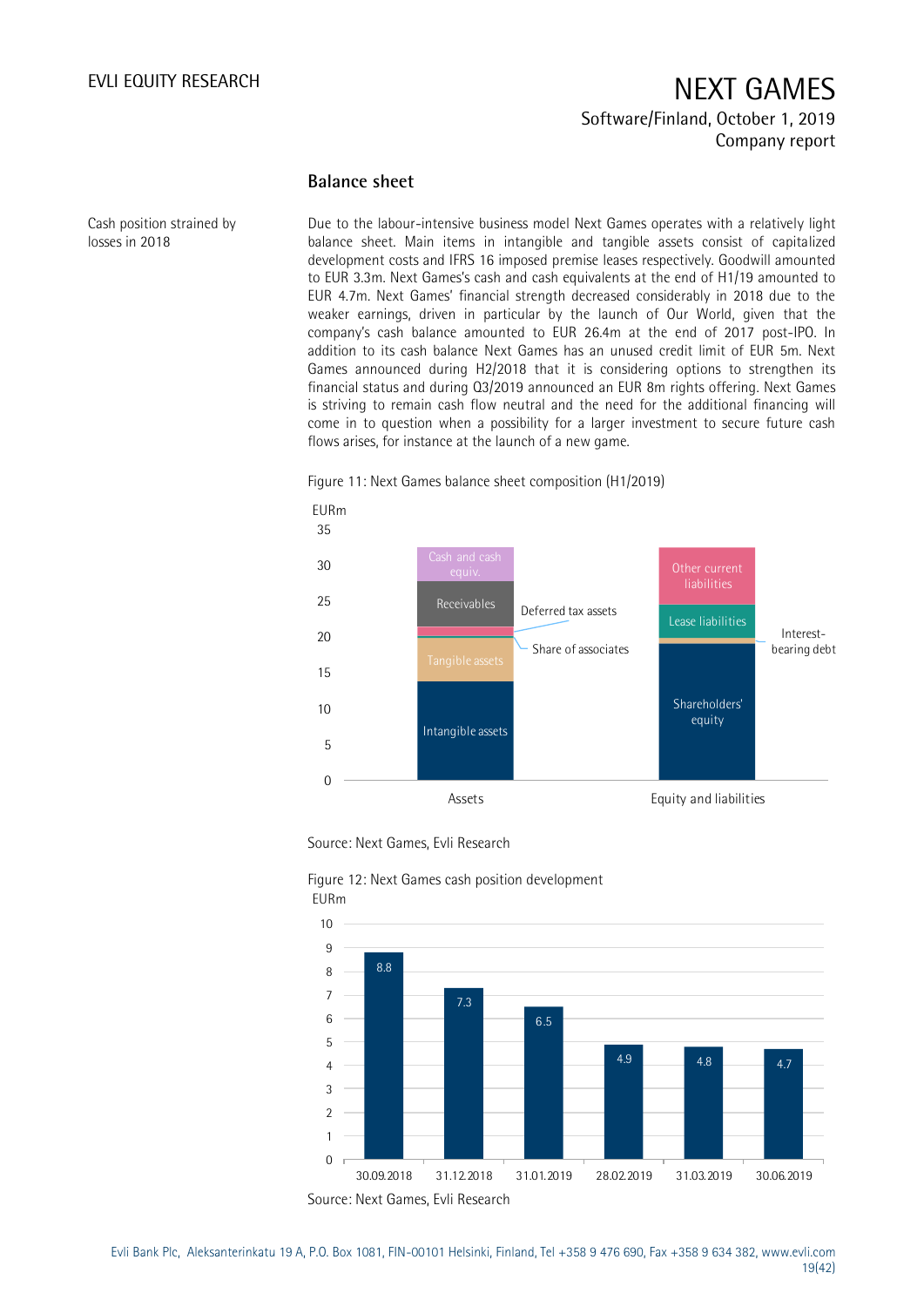### **Cost structure**

Sales and marketing main source of expenses, EUR 23.6m in 2018

In conjunction with the transition to IFRS reporting at the end of 2018 Next Games renewed the reporting structure of its profit and loss statement, now presenting expense classification based on function instead of classification based on nature. Next Games reports cost of revenue along with costs for three separate functions: R&D, Sales and marketing, and Admin. Cost of revenue includes platform commissions, royalties to license holders, and server expenses. Sales and marketing has been the largest source of expenses for Next Games, arising from marketing and user acquisition expenditure, along with personnel expenses. Sales and marketing expenses in 2018 amounted to EUR 23.6m. R&D expenses amounted to EUR 10.4m, mainly arising from personnel expenses and purchase of external development services. EUR 5.0m in R&D expenses were capitalized on to the balance sheet. Admin expenses amounted to EUR 4.2m.

Below we have summarized the main on-going third-party expenses related to a published game, of which the three first items are included in cost of revenue and user acquisition costs in Sales and marketing. The gross profit consists of revenue ex thirdparty expenses related to published games, i.e. platform commissions, royalties, and server costs, along with license related depreciations. User acquisition and marketing costs are not included in the gross margin.

Commission fees to publishing platforms

Fixed at typically around 30 % or generated revenue

License costs to IP owners

Mostly fixed to revenue, likely to include a fixed base component. Values not disclosed

Server costs

Fixed to server utilisation, largely variable but not fixed to sales

User acquisition costs

- Non-fixed, seasonal. Spending optimized to acquisition efficiency. Costs higher for instance around Christmas and game launches.

Figure 13: Operating profit breakdown, EURm (2018)



fixed costs, majority platform commissions **Sales and marketing:**

**Cost of revenue:** Mainly

Mainly variable marketing and UA costs (2018: ~90%)

**R&D:** Personnel expenses, external development services, partly variable

**Admin:** Largely fixed general expenses

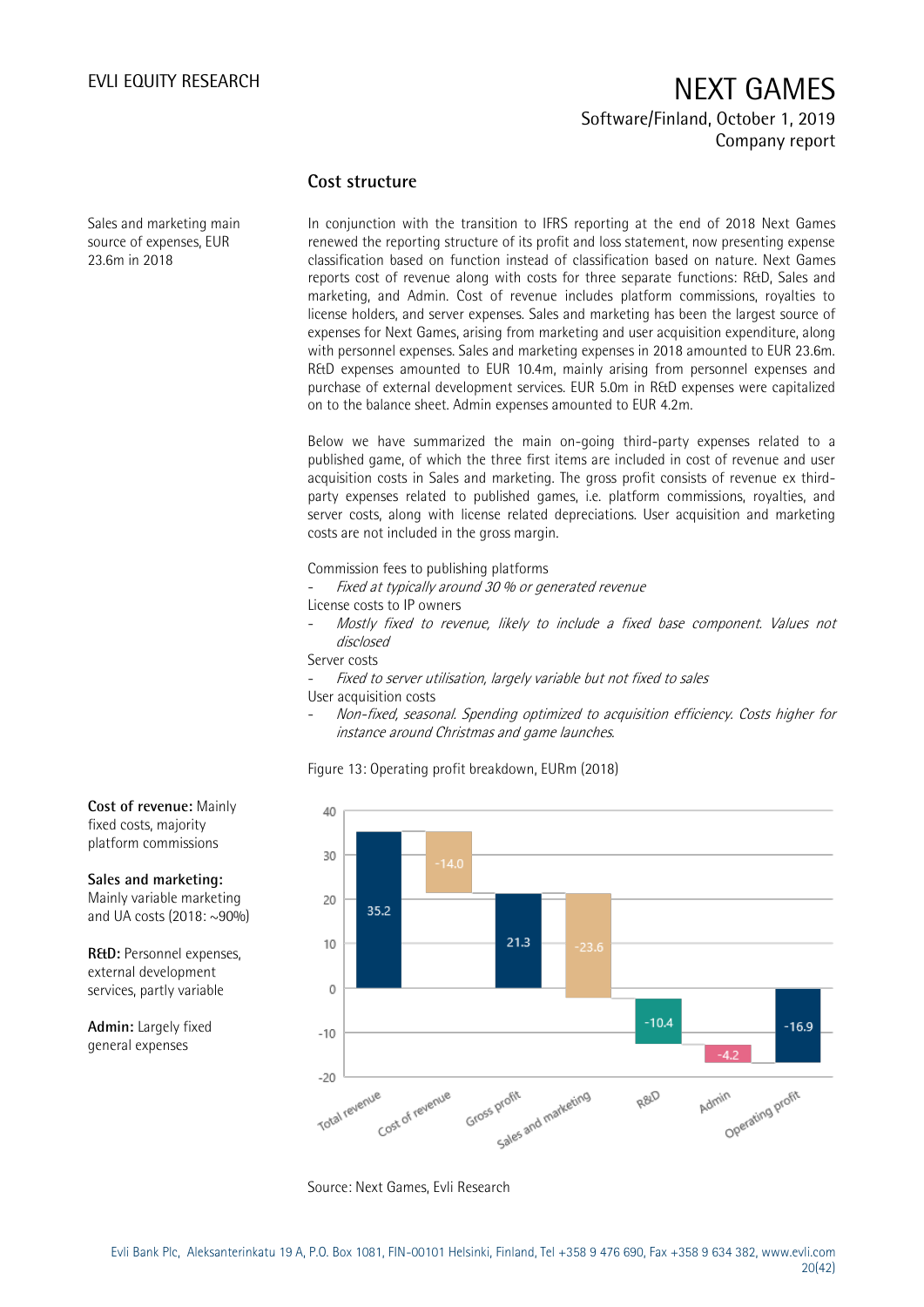Significant increase in expenses in H2/18 due to launch of Our World

2018 amounted to a particularly hefty year expense-wise, driven by the launch of Our World in H2/2018, with cost of revenue and sales and marketing expenses combined amounting to 107% of revenue. The change in the cost structure is highlighted by figure 13, with the sales and marketing expenses increasing by some 237% from H1/2018 to H2/2018. The expenses were mainly incurred during the launch period in Q3/2018 and both No Man's Land and Our Wold were reportedly operated profitably on EBITDA level towards the end of the quarter. Highly elevated levels of marketing investments are typical around games launches and highlights the possible fluctuation in results from one quarter to another.

Figure 14: Cost development



Source: Next Games, Evli Research

Next Games' focus on licensed IP games affects the potential for scalability in earnings. Competitors focusing on games based on in-house IP are not subject to the same costs relating to license payments to IP owners. The focus on licensed IP games does however offer potential advantages in player acquisition, as marketing activities by the IP owner increase brand recognition, which should serve to support awareness of related products such as mobile games based on the brand.

Figure 15 showcases the quarterly gross profit and adjusted operating profit margin development. The gross profit consists of revenue ex items included in cost of revenue. As the thereto related expenses are mainly fixed to revenue, the gross profit margin should show only little fluctuation. However, in the fourth quarter the gross profit has spiked during the last two years due to issued credits in accordance with the balancing out of utilized volumes with certain providers. According to management the run rate for the gross profit margin is expected to be around 55-58%.

Next Games has seen operating profit margins falling already since Q3/17. The margins have been impacted by declining No Man's land revenue in combination with growing game development costs. Q4/2018 saw the trend reversing due to the higher revenue from two live games compared to one in the previous year and a normalization of Our World marketing investments. The adjusted operating result margins have still remained negative due to development costs relating to new game projects.

Licensed IP games increase variable costs, could lower user acquisition costs

Gross margin generally between 55-58%, with the fourth quarter being an exception

Margins developing positively from Q4/18 but still in the red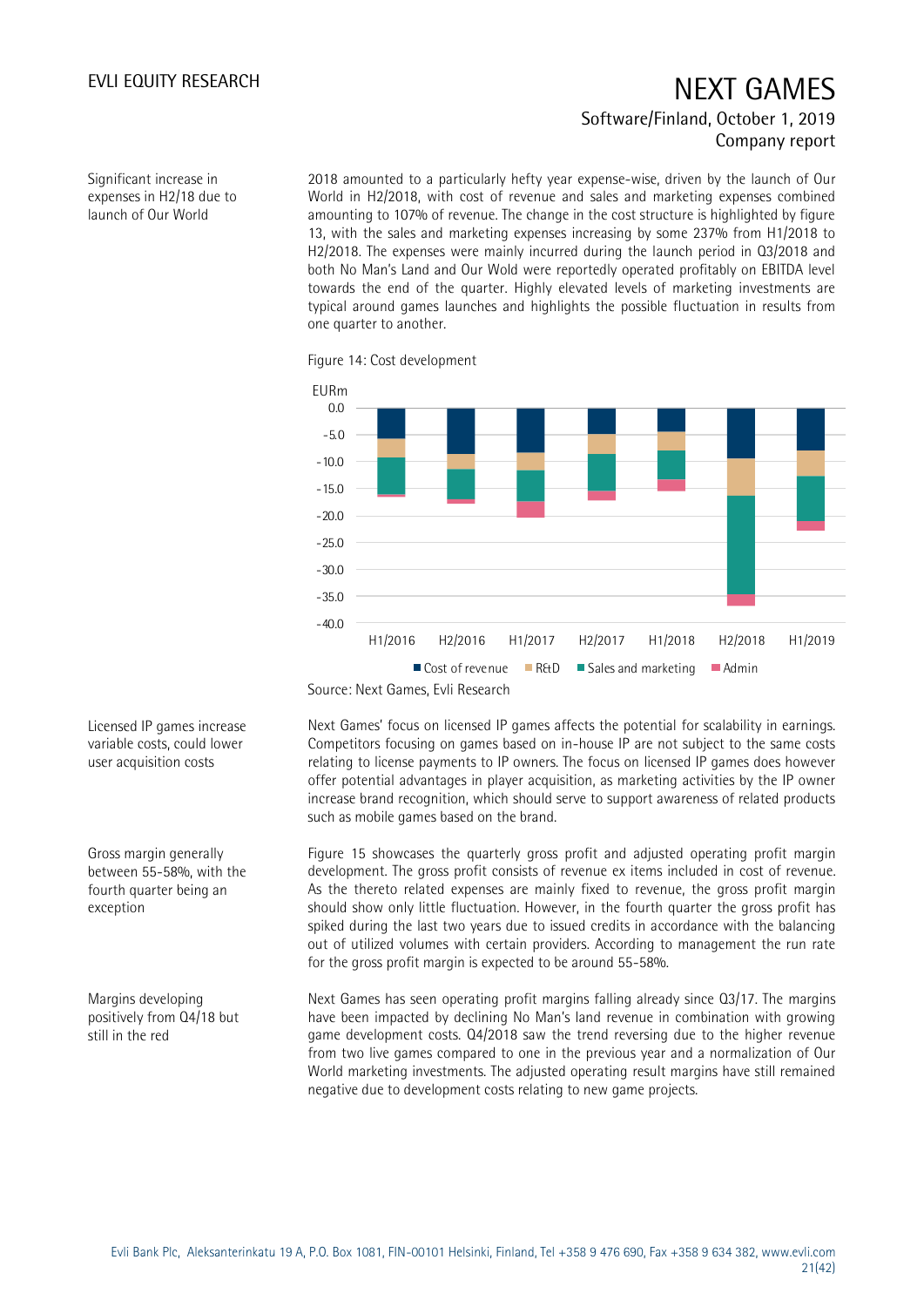

Figure 15: Next Games' margin development

Source: Next Games, Evli research

EUR 6.5m annual savings in fixed costs expected from cost savings program Next Games initiated a cost savings program in early 2019 to improve operational efficiency and consultation proceedings in conjunction with the savings program. As a result of the measures taken the company's headcount was reduced from 143 at the end of 2018 to 108 employees at the end of the first half of 2019. The annualized savings in fixed costs (excl. marketing investments) are expected to be approximately EUR 6.5m compared to H2/18 monthly average levels. A majority of the savings stem from reductions in employee expenses and use of external product development services due to the termination of the NBCUniversal project while smaller savings were also made in other projects. The full benefit of the savings is expected from Q2/19 onwards. Next Games was successfully able to bring down the monthly fixed cost levels to EUR 1.2m in Q2/19, having fully implemented the cost savings program, in line with the in Q1/19 communicated target of level of EUR 1.1-1.2m.

Table 5: Next Games' cost savings program overview

|                        |                      | Costs on a monthly level |         |            |                               | <b>Savings</b>                        |                      |  |  |  |
|------------------------|----------------------|--------------------------|---------|------------|-------------------------------|---------------------------------------|----------------------|--|--|--|
| <b>EUR</b> , '000's    | H <sub>2</sub> /2018 | 01/2019                  | 02/2019 | $Q2/2019*$ | <b>Realized Q2</b><br>monthly | <b>Monthly level</b><br>target for FY | Annualized<br>target |  |  |  |
| Research & development | 320                  | 70                       | 40      | 55         | $-280$                        | $-265$                                | $-3,180$             |  |  |  |
| Employee expenses      | 830                  | 820                      | 660     | 700        | $-170$                        | $-130$                                | $-1,560$             |  |  |  |
| Other fixed costs      | 550                  | 500                      | 480     | 400        | $-70$                         | $-150$                                | $-1,800$             |  |  |  |
| Total                  | .700                 | 1,390                    | 1.180   | 1,155      | $-520$                        | $-545$                                | $-6,540$             |  |  |  |
| *Target                |                      |                          |         |            |                               |                                       |                      |  |  |  |

Source: Next Games, Evli Research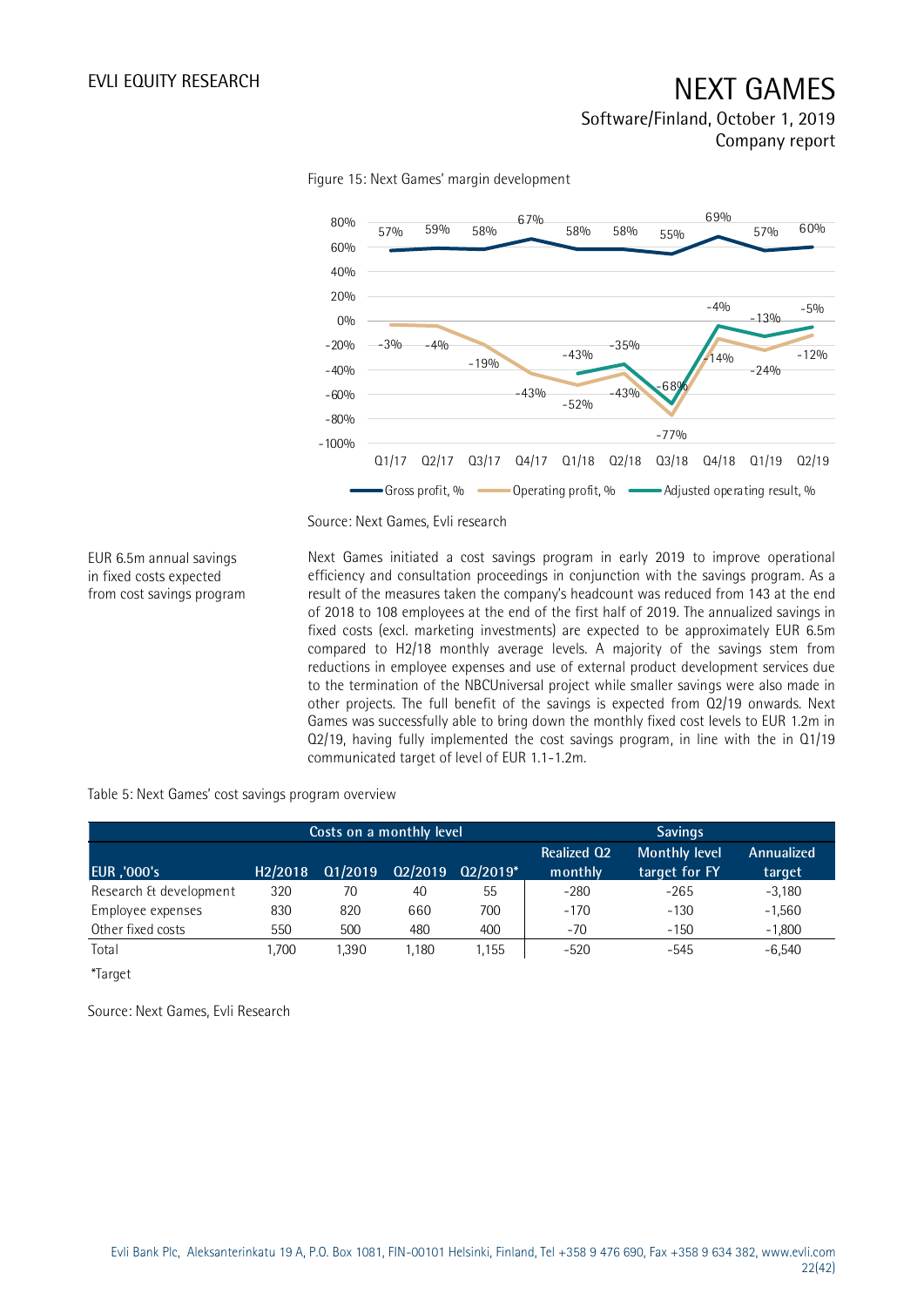### **Rights offering**

The Board of Directors of Next Games resolved on a rights offering of approximately EUR 8 million on the 25 September 2019, with pre-emptive subscription right for existing shareholders. The proceeds from the offering are intended to be used to strengthen the balance sheet and according to the company's strategy, enable future investments such as product development and marketing of new products as well as be used for license payments and other general corporate purposes. EUR 8m rights issue to fuel growth investments

In short, the offering will entitle shareholders (record date 27 September 2019) to one subscription rights per share owned, with two subscription rights entitling to subscription of one new share. The subscription price is EUR 0.86 per share. Next Games aims to raise gross proceeds of EUR 8m in the offering. The subscription period commences on 2 October 2019 at 9.30 a.m. Finnish time and expires on 16 October 2019 at 4.30 p.m. Finnish time. As a result of the offering, if fully subscribed for, the number of shares will increase by approx. 50% from 18,610,270 to 27,908,700. some 50%, if fully

> it is worth noting that due to existing undertakings to subscribe shares by main shareholders, the rights offering should essentially already be considered to be fully subscribed. Existing major shareholders Jari Ovaskainen  $(\sim 16.6\%$  ownership) and AMC (~5.2% ownership) have each committed to subscribe for their pro-rata shares of the offer shares and under certain conditions undertaken to subscribe for offer shares that may not be otherwise subscribed for with a maximum of EUR 4 million, including pro rata shares.

> In our view the rights offering (or an alternative form of additional financing) was more or less unavoidable for Next Games in order to fund upcoming growth investments. Next Games has since the last quarter of 2018 been running a three-phase turnaround project, with the first step to stabilize cash flows and balancing the company's cost structure, with its long-term goal to remain cash flow neutral. The second phase, rebuilding the product development pipeline, is still underway. The final phase for the turnaround project is securing additional funding for future investments. Although the planned cost savings took effect during Q2/19 the company's cash position along with expected near-term cash flows would in our view not have been enough to cover product development investments and costs relating to the launch of new products, such as the anticipated launch of Blade Runner Nexus. If fully completed, the rights offering will put Next Games in a much better position to fund growth investments.

Evli Bank Plc, Aleksanterinkatu 19 A, P.O. Box 1081, FIN-00101 Helsinki, Finland, Tel +358 9 476 690, Fax +358 9 634 382, [www.evli.com](http://www.evli.com/) 23(42)

Subscription undertakings corresponding to 100% of offering given

Essential part of turnaround project

Dilution impact of offering

subscribed for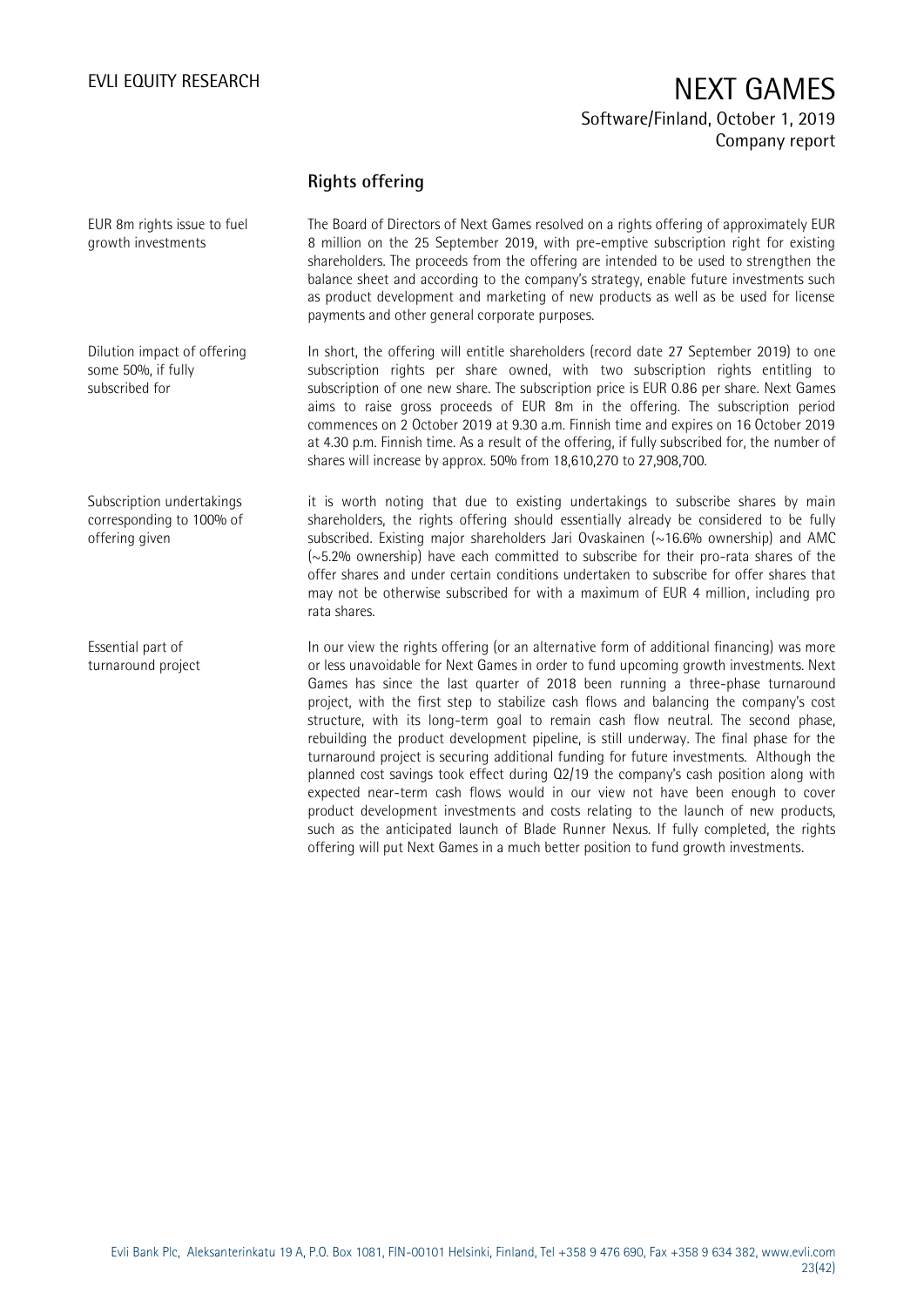### **Estimates**

Due to the unpredictable nature of revenue generation of Next Games, as well as other growth-oriented mobile game developers, a precautionary remark is warranted. Our estimates for the coming years rely on launches of new games, assuming Next Games' target of launching at least on game per year, of which very little are known. The possibility that a project under development may end up not being launched also exists, albeit with a very low likelihood of such an event occurring. With currently only two live games the predictability of future revenue is as such weak, limited further by a low visibility into the development pipeline.

We estimate a revenue of EUR 37.8m in 2019, at a growth of 7%  $y/y$ . Next Games has in its business outlook for 2019 stated that it seeks moderate revenue growth in 2019 compared to 2018, given that NML and Our World maintain their current revenue levels and the target to launch one game per year. Our estimates assume that Blade Runner Nexus will be launched in the end of 2019, and that the game will contribute with less than EUR 1m revenue in 2019. We expect Our World to contribute that largest share of revenue driven by solid improvements in ARPDAU. Retention issues and technical issues have affected the games DAU, which has seen a steady decline since launch. We expect to see an evening out of the decline due to company efforts towards improving retention and player experiences but note a risk of a further near-term decline in DAU. NML's DAU has also continued a slight, steady decline, although a similar decline in gross bookings has been partly offset by a higher ARPDAU.

Next Games has undergone a cost savings program, aiming to achieve savings in salaries, administrative costs, and product development costs of EUR 6.5m on an annual basis compared to the second half of 2018 and strives to be cash flow neutral in the longer term. The second quarter of 2019 saw Next Games achieving the target level and the profitability improving as a result of the savings. We expect an adjusted operating result in 2019 of EUR -3.3m (2018: -13.8m). We expect the relative profitability to decrease slightly at the end of the year given the assumed launch of Blade Runner Nexus and therefore increased sales and marketing costs. We note that the fourth quarter each year is typically good in terms of revenue for publishers due to seasonal spending around Christmas, while inflated UA costs may have a dampening impact on profitability. Next Games has also historically posted higher gross profit margins during Q4 due to for instance credits issued from balancing of used volume with certain providers.

### **Estimates 2020-2021**

In our estimates for 2020-2021 we assume the launch of three new games during the period. Next Games announced during Q2/19 that it has partnered with Netflix to create a mobile game based on Netflix's Stranger Things -series, with the intention of launching the game in 2020. We have assumed launch in the latter half of 2020. We estimate two game launches in 2021, one game around mid-2021 and one in the latter half of 2021. With the revised operating model and the intentions to seek a faster time to market of new games, we expect Next Games to seek a denser launch timetable assuming a permissive financial situation. Our assumptions for the operational metrics of the games to be launched are quite conservative in comparison to the two current live games. In our view NML has been a success story for Next Games, while Our World has so far failed to meet expectations and several things have not gone quite as planned. Although Next Games should for coming launches be equipped with a good set of lessons learned, noting that issues were also partly external and Our World's complexity as a game, Our World's operational metric performance in our view provides a fairer benchmark given the uncertainty relating to new launches. It should however be noted that upside potential in mobile games can be significant and NML has during its peak generated some double the gross bookings we have estimated for the first year of coming game launches.

Weak predictability due to dependence on low visibility pipeline

Estimate revenue growth of 7% in 2019

Profitability expected to remain negative in 2019

Assume launch of three new games during 2020- 2021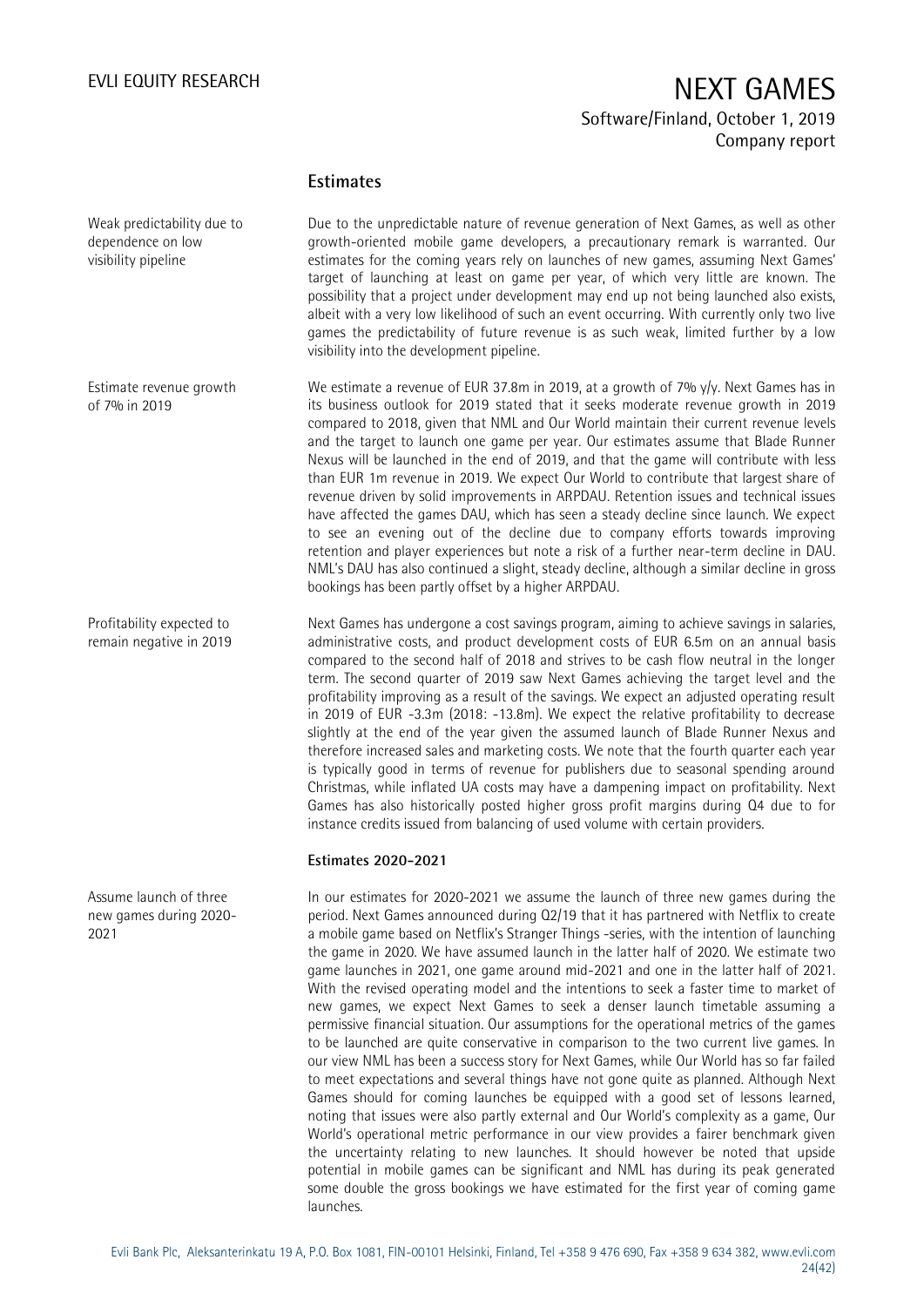Expect sales growth to pick up during 2020-2021

We estimate a sales growth of 40% and 29% in 2020 and 2021 respectively and revenue to reach EUR 68.2m in 2021. For NML we assume a continued steady decline but for the game to still have a fairly decent gross bookings contribution in the coming years given that the game was launched in 2015. For Our World we take a conservative stance in assuming that Next Games is not fully able to recover from the first-year challenges and we expect the gross bookings to decline during 2020-2021. Although the game has been able to generate a commendable ARPDAU, more worryingly the DAU figures have declined to levels below those of NML. We note that due to the issues with the game marketing efforts have been scaled down and Next Games has a sizeable team working on improving the games appeal to users. It is not uncommon that mobile games have started to show growth in their second live year or later, after improvements to the game and more attractive content has been published. As such we see clear upside potential to our estimates for Our World but without signs of such an event occurring, we opt to take a careful stance in our estimates.

Figure 16: Revenue development and estimates



Source: Next Games, Evli Research estimates

For the games that we assumed to be launched during 2019-2021 we have estimated a peak in gross bookings during the first 12 months live, followed by a steadily declining trend, with relevant gross bookings contributions during some three years. In 2020 we expect Blade Runner Nexus to be the main contributor of the new games and expect new games to account for some 40% of gross bookings. In 2021, with four expected new games having been launched compared to the two current live games, we expect a gross bookings contribution from new games of some 67%.

Yet unlaunched games estimated to account for a larger share of gross bookings by 2021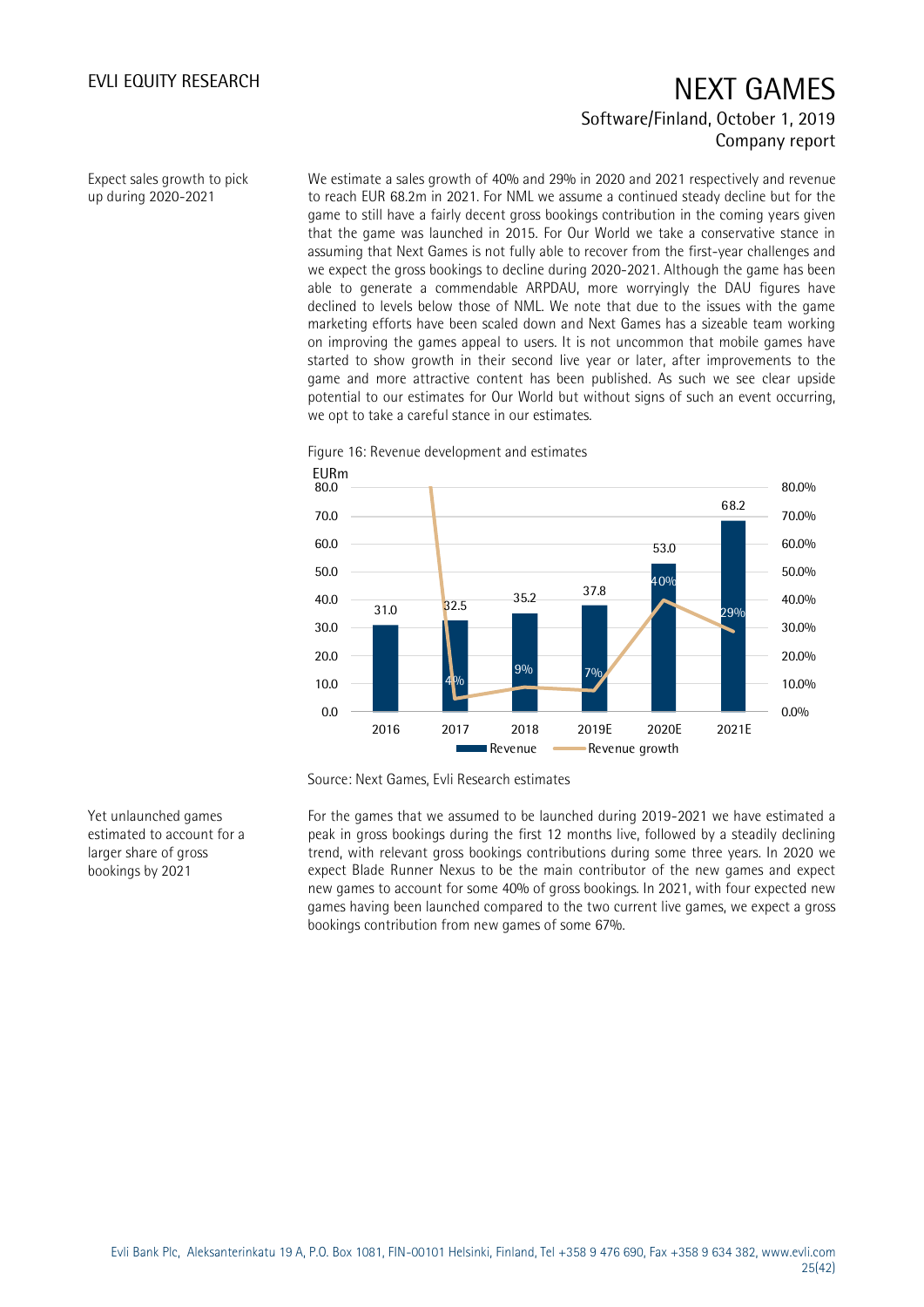### Software/Finland, October 1, 2019 Company report



Figure 17: Gross bookings development and estimates

Source: Next Games, Evli Research estimates. \*2016-2017 includes CPW gross bookings

Expect a barely positive EBIT-margin in 2021

We expect Next Games profitability to remain weaker in the near-term and improve gradually towards 2021, by which we expect the company to achieve a barely positive EBIT-margin. An essential element of improving the company's profitability lies in the number of live games generating revenue. At the end of Q2/19 46% of the company's employees were working on new projects and the number of employees working on Our World was also likely somewhat larger than what Next Games had originally planned due to the challenges faced. Once a game goes live the number of employees working on a project can be gradually scaled down, thus enabling more profitable operations of individual games. Currently development costs have chewed on the profitability despite profitable live game operations. As the company is still seeking to grow the product development costs are proportionately higher and once the company has been able to launch and maintain a portfolio of several games the proportional product development will start to decrease.

Figure 18: Margin development and estimates



Source: Next Games, Evli Research estimates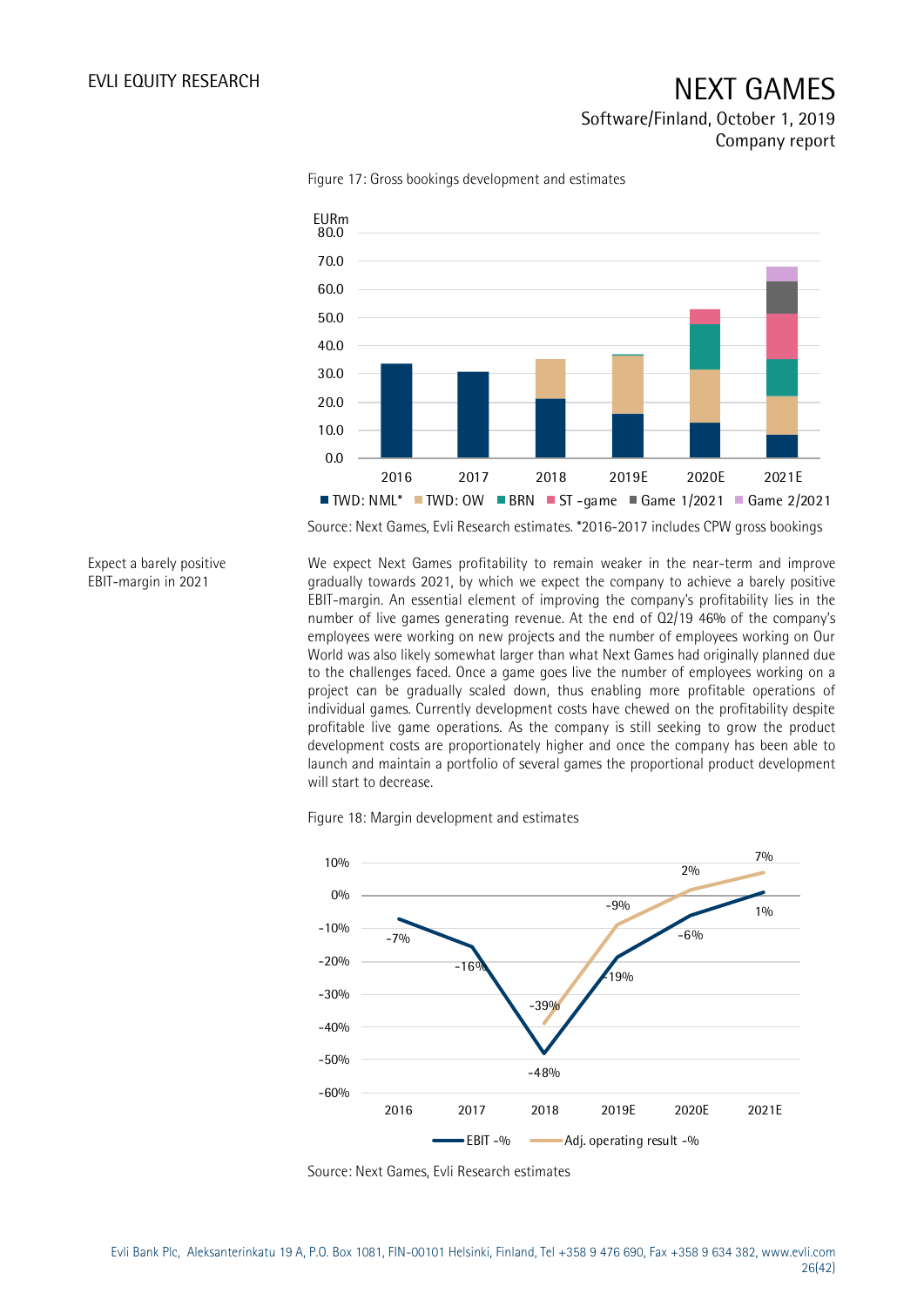A lower proportionate share of sales and marketing costs expected to improve profitability

The other major determinant of profitability is the company's investments in sales and marketing. The majority of the costs typically relate to user acquisition. In general, the costs are exceptionally high in proportion to the generated revenue when launching new games and will move towards a stabilized level after a while of being live but may vary depending on growth opportunities and increased seasonal spending and UA cost inflation. For instance, in 2018, when Our World was launched, the share of total sales and marketing costs (not comparable to user acquisition costs) amounted to 67% of revenue, while the same figure in the previous year was 39%. With fewer live games the launch of a single new game will proportionately burden profitability more than if the company has a larger portfolio of live games. As such, in the longer term we expect the proportionate share of overall sales and marketing expenditure to revenue to decline we assume a stabilized level in between 35-45%.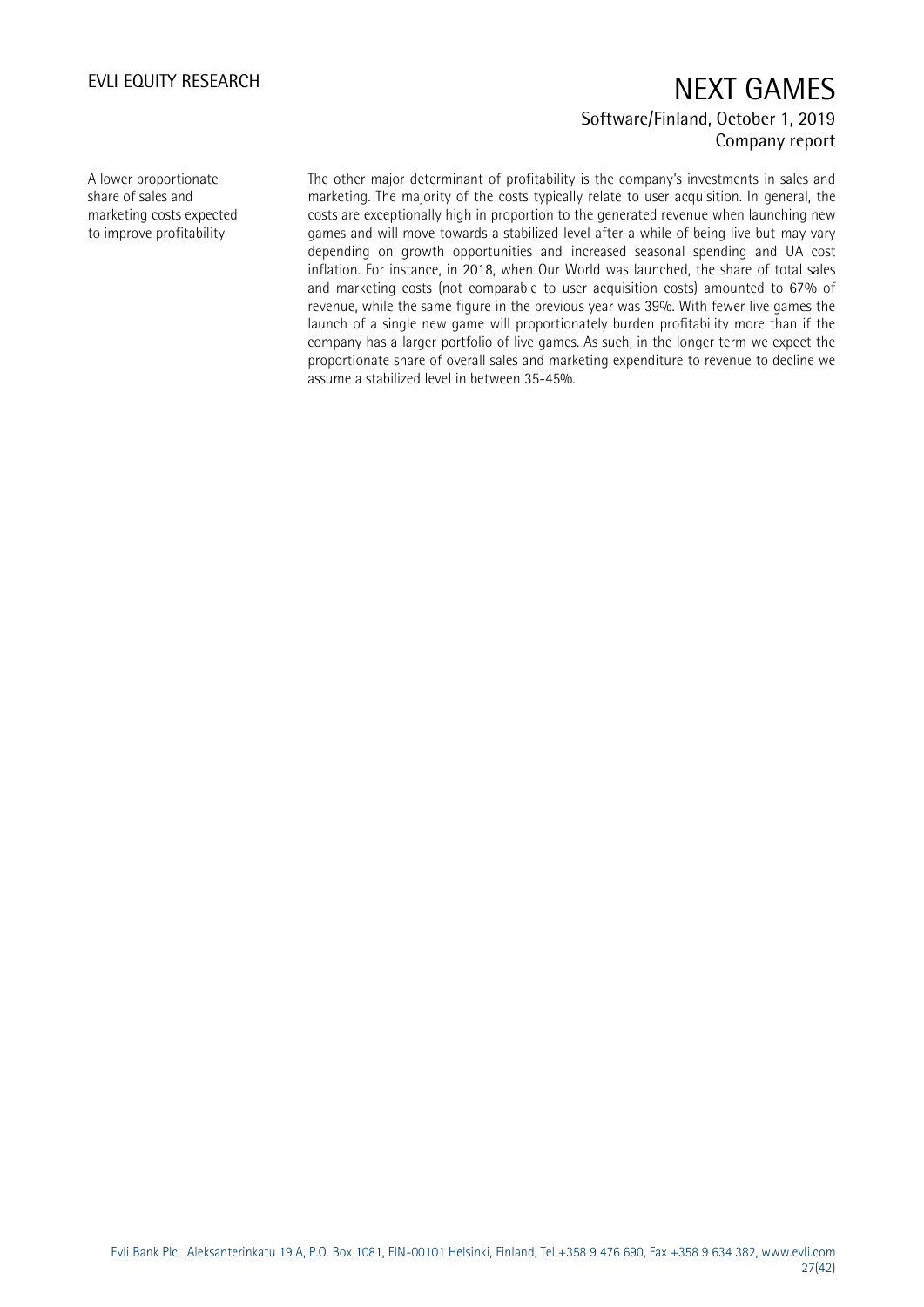Software/Finland, October 1, 2019 Company report

| <b>Next Games</b>         | 2017    | Q1/18  | Q2/18  | $Q_3/18$ | Q4/18  | 2018    | Q1/19  |        |        | Q2/19 Q3/19E Q4/19E | 2019E   | 2020E 2021E |         |
|---------------------------|---------|--------|--------|----------|--------|---------|--------|--------|--------|---------------------|---------|-------------|---------|
| Net sales                 | 32.5    | 4.8    | 5.7    | 13.4     | 11.3   | 35.2    | 9.8    | 9.4    | 8.7    | 9.9                 | 37.8    | 53.0        | 68.2    |
| change, %                 | 4%      | $-56%$ | $-33%$ | 110%     | 71%    | 9%      | 105%   | 65%    | $-35%$ | $-13%$              | 7%      | 40%         | 29%     |
| Cost of revenue           | $-13.2$ | $-2.0$ | $-2.4$ | $-6.0$   | $-3.5$ | $-14.0$ | $-4.3$ | $-3.7$ | $-3.8$ | $-3.3$              | $-15.0$ | $-21.2$     | $-27.3$ |
| Gross profit              | 19.3    | 2.8    | 3.3    | 7.4      | 7.9    | 21.3    | 5.6    | 5.7    | 5.0    | 6.6                 | 22.9    | 31.8        | 40.9    |
| -margin, %                | 59%     | 58%    | 58%    | 55%      | 69%    | 60%     | 57%    | 60%    | 57%    | 67%                 | 60%     | 60%         | 60%     |
| Other operating income    | 0.1     | 0.0    | 0.0    |          |        | 0.1     | 0.0    | 0.0    | 0.0    | 0.0                 | 0.0     | 0.0         | 0.0     |
| <b>R&amp;D</b> costs      | $-7.0$  | $-1.8$ | $-1.8$ |          |        | $-10.4$ | $-2.7$ | $-2.0$ | $-2.1$ | $-2.3$              | $-9.1$  | $-9.5$      | $-10.5$ |
| Sales and marketing costs | $-12.7$ | $-2.5$ | $-2.9$ |          |        | $-23.6$ | $-4.3$ | $-4.1$ | $-3.8$ | $-5.5$              | $-17.7$ | $-22.0$     | $-26.0$ |
| Admin costs               | $-4.7$  | $-1.0$ | $-1.1$ |          |        | $-4.2$  | $-1.0$ | $-0.7$ | $-0.7$ | $-0.8$              | $-3.2$  | $-3.5$      | $-3.7$  |
| EBIT                      | $-5.1$  | $-2.5$ | $-2.4$ | $-10.3$  | $-1.6$ | $-16.9$ | $-2.4$ | $-1.1$ | $-1.6$ | $-2.0$              | $-7.1$  | $-3.2$      | 0.7     |
| -margin, %                | $-16%$  | $-52%$ | $-43%$ | $-77%$   | $-14%$ | $-48%$  | $-24%$ | $-12%$ | $-18%$ | $-20%$              | $-19%$  | $-6%$       | 1%      |
| Depreciations             |         | 0.1    | 0.1    | 0.8      | 0.7    | 1.7     | 0.7    | 0.7    | 0.7    | 0.7                 | 2.9     | 2.8         | 2.8     |
| IFRS 2 adjustment         |         | 0.4    | 0.4    | 0.4      | 0.4    | 1.5     | 0.3    | $-0.1$ | 0.3    | 0.3                 | 0.9     | 1.4         | 1.4     |
| Adj. operating result     |         | $-2.1$ | $-2.0$ | $-9.2$   | $-0.5$ | $-13.8$ | $-1.3$ | $-0.5$ | $-0.5$ | $-0.9$              | $-3.3$  | 1.0         | 4.9     |
| -margin, %                |         | $-43%$ | $-35%$ | $-68%$   | $-4%$  | $-39%$  | $-13%$ | $-5%$  | $-6%$  | $-10%$              | $-9%$   | 2%          | 7%      |

| <b>Next Games</b>         | 2017 | Q1/18 | Q2/18 | Q3/18 | Q4/18 | 2018 | Q1/19 |      |      | Q2/19 Q3/19E Q4/19E | 2019E | 2020E 2021E |      |
|---------------------------|------|-------|-------|-------|-------|------|-------|------|------|---------------------|-------|-------------|------|
| DAU (m)                   | 0.43 | 0.31  | 0.31  | 0.67  | 0.48  | 0.46 | 0.44  | 0.35 | 0.33 | 0.49                | 0.40  | 0.79        | 1.13 |
| TWD: NML                  |      | 0.31  | 0.31  | 0.27  | 0.25  |      | 0.23  | 0.19 | 0.18 | 0.19                | 0.20  | 0.17        | 0.13 |
| TWD: Our World            |      |       |       | 0.39  | 0.22  |      | 0.21  | 0.15 | 0.15 | 0.15                | 0.17  | 0.17        | 0.15 |
| <b>Blade Runner Nexus</b> |      |       |       |       |       |      |       |      |      | 0.15                | 0.15  | 0.20        | 0.18 |
| Stranger Things -game     |      |       |       |       |       |      |       |      |      |                     |       | 0.25        | 0.20 |
| Game 1/2021               |      |       |       |       |       |      |       |      |      |                     |       |             | 0.22 |
| Game 2/2021               |      |       |       |       |       |      |       |      |      |                     |       |             | 0.25 |
| ARPDAU (EUR)              | 0.19 | 0.17  | 0.20  | 0.22  | 0.24  | 0.24 | 0.24  | 0.28 | 0.29 | 0.26                | 0.27  | 0.24        | 0.22 |
| TWD: NML                  |      | 0.17  | 0.21  | 0.24  | 0.25  |      | 0.22  | 0.22 | 0.22 | 0.23                | 0.22  | 0.20        | 0.18 |
| TWD: Our World            |      |       |       | 0.23  | 0.28  |      | 0.26  | 0.37 | 0.37 | 0.37                | 0.34  | 0.31        | 0.25 |
| <b>Blade Runner Nexus</b> |      |       |       |       |       |      |       |      |      | 0.18                | 0.18  | 0.22        | 0.20 |
| Stranger Things -game     |      |       |       |       |       |      |       |      |      |                     |       | 0.23        | 0.22 |
| Game 1/2021               |      |       |       |       |       |      |       |      |      |                     |       |             | 0.23 |
| Game 2/2021               |      |       |       |       |       |      |       |      |      |                     |       |             | 0.23 |
| Gross bookings (EURm)     | 30.9 | 4.7   | 5.7   | 13.8  | 11.6  | 35.8 | 9.5   | 9.0  | 8.7  | 9.9                 | 37.1  | 53.0        | 68.2 |
| TWD: NML                  |      | 4.7   | 5.5   | 5.5   | 5.7   | 21.4 | 4.5   | 3.8  | 3.6  | 4.0                 | 16.0  | 12.4        | 8.5  |
| TWD: Our World            |      |       |       | 8.2   | 5.8   | 14.0 | 5.0   | 5.2  | 5.1  | 5.1                 | 20.4  | 19.2        | 13.7 |
| <b>Blade Runner Nexus</b> |      |       |       |       |       |      |       |      |      | 0.7                 | 0.7   | 16.1        | 13.1 |
| Stranger Things -game     |      |       |       |       |       |      |       |      |      |                     |       | 5.2         | 16.1 |
| Game 1/2021               |      |       |       |       |       |      |       |      |      |                     |       |             | 11.5 |
| Game 2/2021               |      |       |       |       |       |      |       |      |      |                     |       |             | 5.2  |

Source: Next Games, Evli Research estimates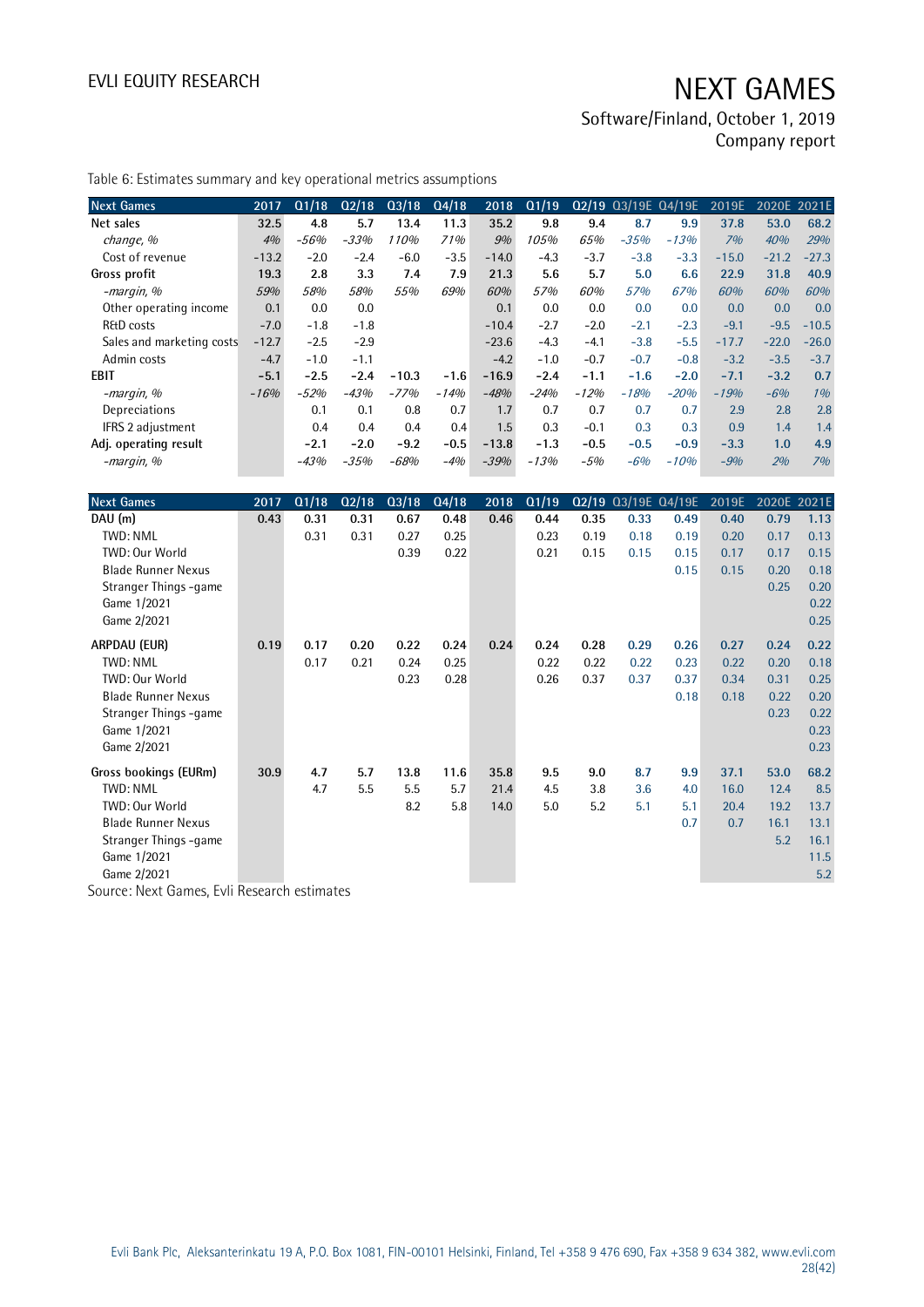### **Investment risks**

Next Games' currently has two live games, TWD: NML and TWD: Our World, along with Blade Runner Nexus in soft launch, the Stranger Things game in pre-production along with nine other game concepts or prototypes. In our view the main risks associated with the company's long-term performance are related to the success of games in development, where the visibility is low. Next Games' should be viewed as a growth company with intentions to build a larger portfolio of games and as such the company should be viewed on a longer time horizon. Turning the company towards healthy profitability will according to our estimates take several years. The materialization of the outcome depends on the revenue of current live games not decreasing significantly, as this could impact on financing of new game launches. In our estimates we expect Next Games to be able to maintain the target of launching at least one new game per year. Currently only Blade Runner Nexus has entered soft launch, with the other projects still in relatively early stages. The risk of the company deciding not to launch a project exists and even after having been released to soft launch it is possible that a game does not appear to be successful enough to be launched globally. Financing of game launches is also a risk, as for instance Next Games cancelled a project in collaboration with NBCUniversal as part of the cost savings program initiated in late 2018. The mobile gaming market is characterized by a highly skewed success rate. The low barrier to entry in developing a mobile game, compared to for instance a PC game, has seen the amount of mobile games increase vastly. In July 2019 the number of gaming apps in the Apple App Store amounted to around  $900,000^{18}$ . Only a fraction of these games reach high levels of success. Next Games focus on third party IP based games could offer increased possibility of success from user acquisition, but to retain players the key is to create a compelling game and offer attractive content in the long run. Due to the focus on third party IP based games a large part of Next Games costs are fixed to sales, as the company apart from the commissions to the app stores also pays royalty fees to the license owners. Furthermore, the company needs to spend resources on acquisition of new users, which can be a significant cost especially around launches of new games. If the company is not able to attract new users without spending a significant part of revenues on user acquisition, it will be challenging to reach higher Weak visibility in development pipeline Company ambitions to be viewed on a longer horizon Possible that a game in development is not released Only a fraction of games see significant success Different cost structure to in-house IP mobile games developers

-

levels of profitability.

<sup>18</sup> https://www.statista.com/statistics/268251/number-of-apps-in-the-itunes-app-store-since-2008/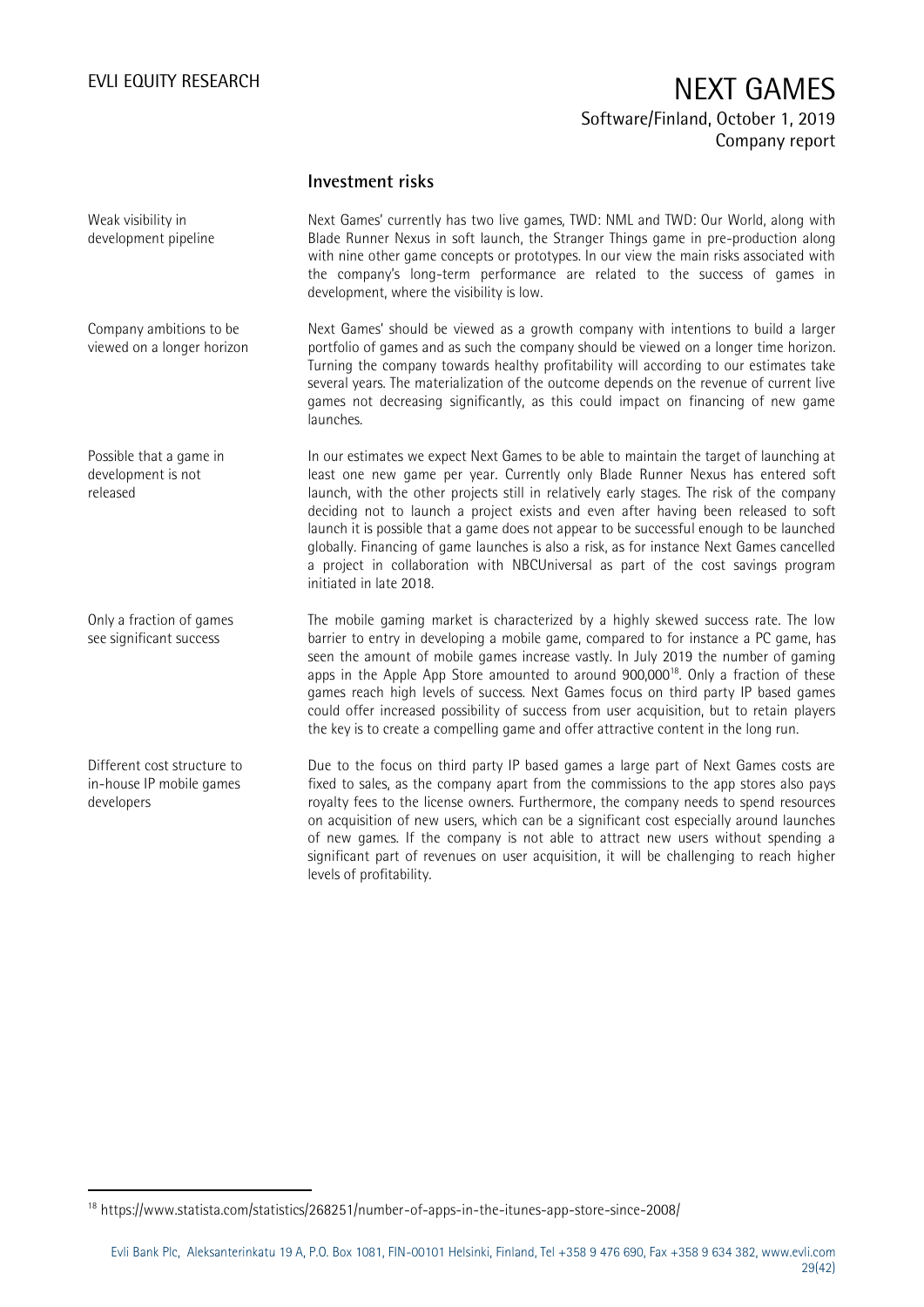### **Valuation**

HOLD with a target price of EUR 1.0 (1.5)

Valuation approach assumes full completion of rights offering

Valuation reflects nearterm uncertainties, currently hard to justify valuation based on longterm potential

Discount to peer group justifiable given recent performance

We adjust our target price to EUR 1.0 (1.5) following the expected dilution from the rights offering, with our minor estimates revisions not having a significant impact. Valuation still quite justifiably emphasizes near-term uncertainties and we consider current valuation levels reasonable, thus retaining our HOLD-rating.

As the by Next Games in late September 2019 announced rights offering is currently still on-going, we note that our valuation assumptions assume full completion of the offering and corresponding increase of  $\sim$ 50% in the total number of shares. As such any per share estimates are estimated using a number of shares of ~27.9m, corresponding to the max shares in the offering. We view the completion of the rights offering in full at a near certain likelihood due to the given undertakings to subscribe by existing shareholders.

Next Games performance since its IPO in 2017 has not lived up to expectations and valuation has justifiably shifted from viewing long-term potential to highlighting nearterm uncertainty. In regards of long-term plans and potential Next Games in our view has not changed significantly, with the company still seeking to scale through the launch of new and attractive mobile game content. The near-term challenges that the company has faced should however not be disregarded. Our World failing to meet expectations upon launch inadvertently also impacted on Next Games in the longer term, as the challenging financial situation led to the cancellation of a game project under development and thus postponed some of the scaling opportunities. The longterm performance is currently also to a larger extent dependent on the performance of live games as well as new game launches. We remain fairly sceptical to improvements in the operational metrics of the two live games in the near-term, although Our World still holds potential for improvement going into 2020. The rights offering will give Next Games more leeway to seek growth opportunities, but with cash flows still under some pressure, Next Games cannot really afford to make mistakes with future launches. In summary, given the challenges Next Games' has faced and continues to face, emphasizing long-term potential in valuation is currently hard to justify.

For deriving a value for Next Games we rely mainly on peer multiples. For the purpose we have created a peer group consisting of European and North American game publishers and developers, focusing largely on mobile games. As identifying a reasonable number of fully mobile focused developers/publishers poses some challenges due to lack of estimates in smaller firms and business diversification in the larger firms, several of the selected peers also for instance develop content for other platforms and. For an added point of reference we have constructed a similar peer group for companies in the APAC region, where publicly listed mobile game developers are seemingly more common. Given that we do not expect Next Games to post a profit during 2019-2020, we rely on EV/Sales multiples.

The European and North American peer group median implies an 2019E EV/Sales multiple of 1.6x. Given the expected differences in profitability and growth we identify a further sub-group of companies that have had also to a certain degree not lived up to expectations and seen valuation decline as a result, namely MAG Interactive, Starbreeze, G5 Entertainment, and Rovio. The median 2019E EV/Sales multiple of these companies is around 1.0x. Next Games trades at a discount compared to the sub-group median EV/Sales, which we can see as largely justifiable in the near-term given Next Games' current negative profitability level, growth outlook uncertainties and diluting rights offering.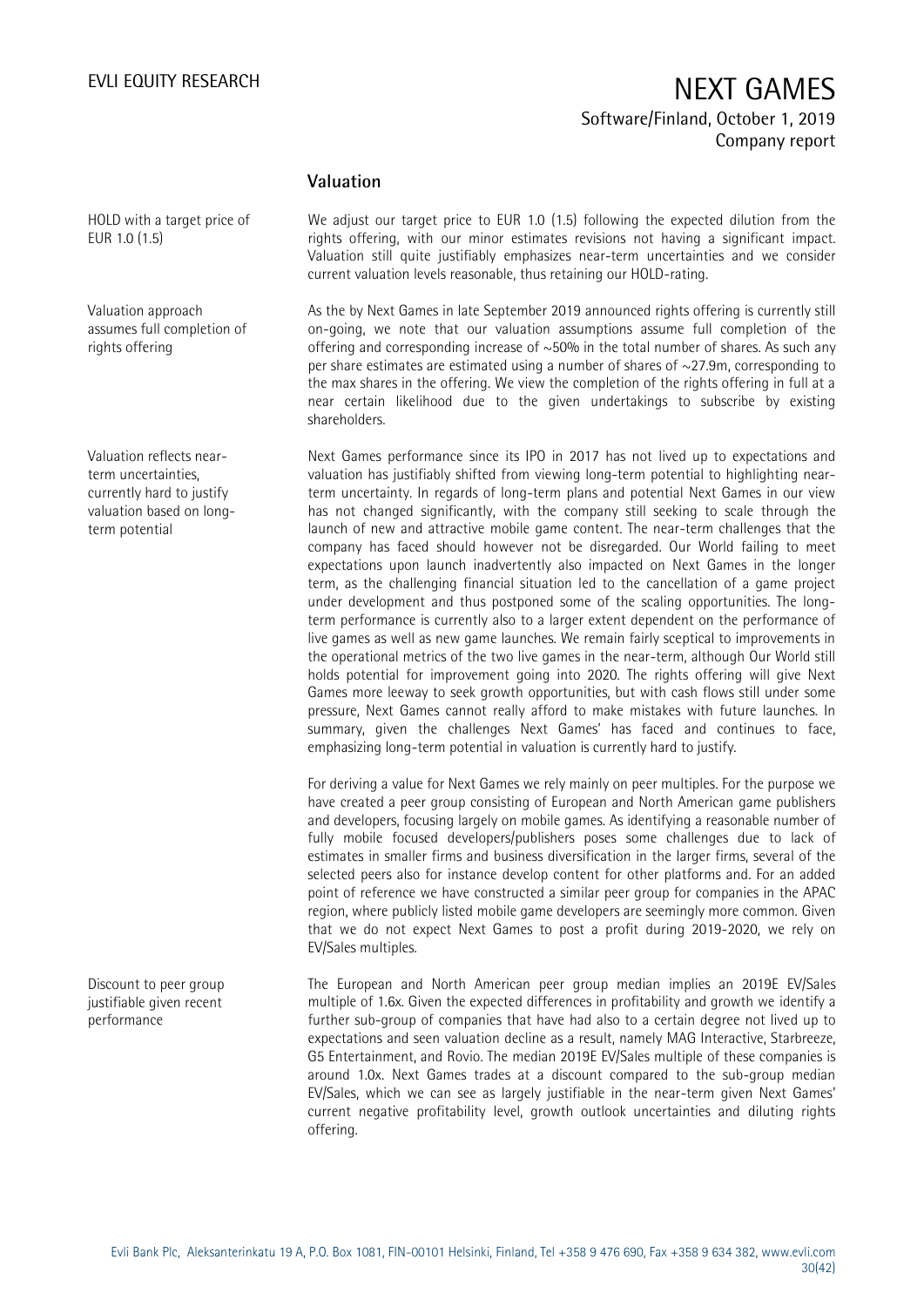Implied fair value from DCF-model EUR 1.20 per share

Our DCF-model implies a fair value of EUR 1.20 per share. In summary, our model estimates assume a sales CAGR of ~25% during 2019-2021, ~6% during 2022-2028 and a terminal growth of 2.5%. We further assume an EBIT-margin of 10% to be reached and maintained from 2023 onwards. We apply a rather high WACC of 13% to reflect the uncertainties relating to future cash flows.

### Table 7: North American and European peers

|                                       | <b>MCAP</b> |         | EV/EBITDA |        |         | EV/EBIT |       |        | EV/Sales |        |
|---------------------------------------|-------------|---------|-----------|--------|---------|---------|-------|--------|----------|--------|
| <b>NEXT GAMES PEER GROUP</b>          | <b>MEUR</b> | 19      | 20        | 21     | 19      | 20      | 21    | 19     | 20       | 21     |
| Zynga                                 | 5033        | 18.7x   | 15.3x     | 13.5x  | 20.1x   | 16.5x   | 15.7x | 3.5x   | 3.0x     | 2.8x   |
| SciPlay Corp                          | 1249        | 10.8x   | 8.5x      | 7.3x   | 12.3x   | 9.4x    | 8.1x  | 3.1x   | 2.7x     | 2.4x   |
| <b>Glu Mobile</b>                     | 655         | 19.1x   | 11.2x     | 6.5x   | 20.5x   | 10.1x   |       | 1.6x   | 1.4x     | 1.2x   |
| <b>Stillfront Grp</b>                 | 621         | 9.4x    | 7.5x      | 6.9x   | 12.5x   | 9.9x    | 8.9x  | 3.6x   | 3.0x     | 2.7x   |
| Rovio Entmt                           | 337         | 6.6x    | 5.7x      | 5.1x   | 11.2x   | 7.3x    | 6.3x  | 0.7x   | 0.7x     | 0.7x   |
| <b>Ten Square Games</b>               | 224         | 14.3x   | 12.8x     | 11.8x  | 14.5x   | 13.0x   | 12.1x | 4.9x   | 4.5x     | 4.0x   |
| <b>Digital Bros</b>                   | 133         | 11.4x   |           |        | 27.9x   | 11.5x   | 11.1x | 1.5x   | 1.1x     | 1.1x   |
| IG5 Entertainment                     | 112         | 5.0x    | 4.4x      | 3.5x   | 9.7x    | 8.1x    | 6.0x  | 0.9x   | 0.8x     | 0.7x   |
| <b>Starbreeze</b>                     | 32          |         |           |        |         |         | 2.9x  | 1.1x   | 1.6x     | 0.8x   |
| <b>MAG</b> Interactive                | 34          | 17.9x   | 4.6x      |        |         | 11.0x   |       | 1.0x   | 0.9x     |        |
| Peer Group Average                    | 843         | 11.9x   | 9.4x      | 7.8x   | 16.1x   | 10.7x   | 8.9x  | 2.3x   | 2.1x     | 1.8x   |
| Peer Group Median                     | 281         | 11.1x   | 8.5x      | 6.9x   | 13.5x   | 10.0x   | 8.5x  | 1.6x   | 1.6x     | 1.2x   |
| Next Games (Evli est.)                | 26          | $-6.8x$ | 51.9x     | 5.4x   | $-3.2x$ | $-8.3x$ | 37.5x | 0.6x   | 0.5x     | 0.4x   |
| Next Games prem./disc. to peer median |             | -160%   | 549%      | $-21%$ | $-123%$ | $-182%$ | 344%  | $-61%$ | $-66%$   | $-66%$ |

Source Bloomberg, Evli Research

|                                 |     | <b>Sales</b> |        | Sales gr. |       |          |           | EBIT-%   |         |        |
|---------------------------------|-----|--------------|--------|-----------|-------|----------|-----------|----------|---------|--------|
| <b>NEXT GAMES PEER GROUP</b>    | 17  | 18           | 19     | 20        | 21    | 17       | 18        | 19       | 20      | 21     |
| Zynga                           | 764 | 769          | 78%    | 14%       | 70/0  | $3.0\%$  | 0.7%      | 17.3 %   | 18.4 %  | 19.9 % |
| <b>SciPlay Corp</b>             | 321 | 353          | 25%    | 15%       | 13%   | 13.2 %   | 11.1 %    | 23.8%    | 28.2 %  | 29.0 % |
| <b>Glu Mobile</b>               | 254 | 311          | 19%    | 16%       | 18%   | $-31.9%$ | $-3.4\%$  | $4.2\%$  | $9.8\%$ | 20.1 % |
| Stillfront Grp                  | 95  | 129          | 50%    | 20%       | 11%   | 12.3 %   | 26.0%     | 28.8%    | 30.2 %  | 29.6 % |
| <b>Rovio Entmt</b>              | 297 | 281          | 90/0   | 4%        | 4%    | 10.6 %   | 11.2 %    | $9.1\%$  | 12.2 %  | 12.2 % |
| Ten Square Games                | 6   | 27           | 61%    | 9%        | 11%   | 40.2 %   | 38.4 %    | 32.3 %   | 32.7 %  | 31.9%  |
| <b>Digital Bros</b>             | 114 | 58           | 81%    | 30%       | $-1%$ | $6.1\%$  | $-13.0%$  | $4.9\%$  | $9.5\%$ |        |
| <b>IG5 Entertainment</b>        | 118 | 141          | $-18%$ | 8%        | 12%   | $9.0\%$  | $9.9\%$   | 11.0 %   | 10.4 %  | 10.7 % |
| <b>Starbreeze</b>               | 38  | 34           | $-24%$ | $-33%$    | 91%   | $-41.9%$ | $-453.4%$ |          |         |        |
| <b>MAG</b> Interactive          |     | 20           | $-12%$ | 17%       |       |          | $-14.0%$  |          |         |        |
| Peer Group Average              | 223 | 234          | 31%    | 9%        | 18%   | $2.3\%$  | $-41.4%$  | 16.4 %   | 18.9 %  | 21.9 % |
| Peer Group Median               | 118 | 141          | 25%    | 14%       | 11%   | $9.0\%$  | $9.9\%$   | 14.1 %   | 15.3 %  | 20.1 % |
| Next Games (Evli est.)          | 32  | 35           | 7%     | 40%       | 29%   | $-15.6%$ | $-48.0%$  | $-18.7%$ | $-6.1%$ | 1.1%   |
| Source Bloomberg, Evli Research |     |              |        |           |       |          |           |          |         |        |

Source Bloomberg, Evli Research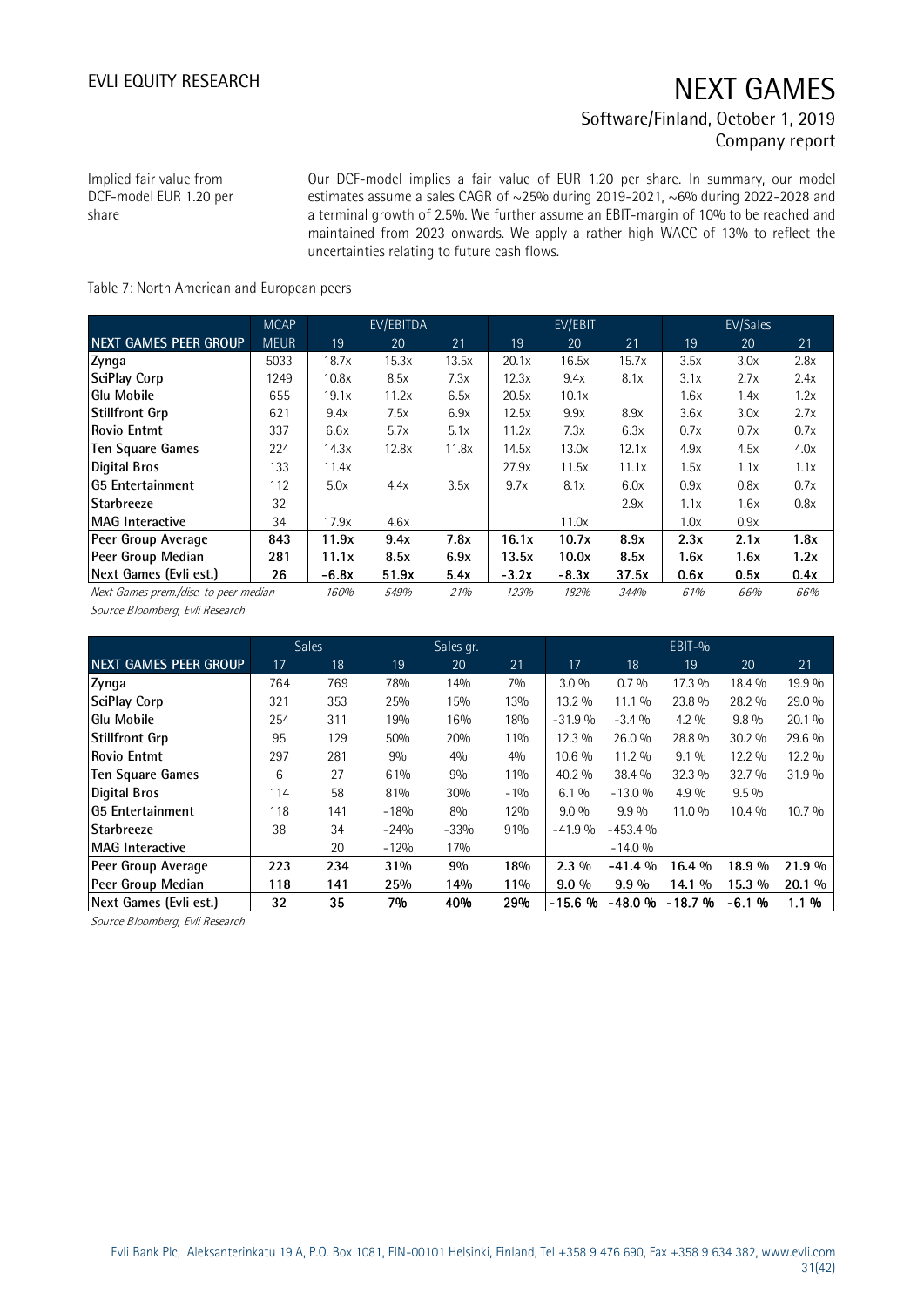Software/Finland, October 1, 2019 Company report

Table 8: APAC region peers

|                                       | <b>MCAP</b> |         | EV/EBITDA |       |         | EV/EBIT |             |        | EV/Sales |        |
|---------------------------------------|-------------|---------|-----------|-------|---------|---------|-------------|--------|----------|--------|
| <b>NEXT GAMES PEER GROUP</b>          | <b>MEUR</b> | 19      | 20        | 21    | 19      | 20      | 21          | 19     | 20       | 21     |
| <b>NEXON</b>                          | 9975        | 6.2x    | 5.5x      | 5.3x  | 6.8x    | 6.3x    | 5.7x        | 2.6x   | 2.3x     | 2.3x   |
| <b>NCsoft</b>                         | 8736        | 18.3x   | 10.0x     | 8.6x  | 19.1x   | 10.4x   | 8.9x        | 6.1x   | 4.2x     | 3.7x   |
| Netmarble                             | 6188        | 14.4x   | 10.6x     | 10.0x | 20.5x   | 14.4x   | 14.5x       | 2.3x   | 2.0x     | 1.9x   |
| Wuhu Sanqi Interactive Ent            | 4884        | 14.4x   | 12.4x     | 10.7x | 14.9x   | 13.1x   | 11.4x       | 3.1x   | 2.7x     | 2.4x   |
| Colopl                                | 1955        | 135.2x  |           |       | 265.5x  |         |             | 4.5x   | 4.5x     | 4.3x   |
| Yoozoo Interact                       | 1812        | 11.2x   | 9.5x      | 8.4x  | 13.1x   | 11.2x   | 9.7x        | 3.4x   | 2.9x     | 2.5x   |
| NHN Corp                              | 931         | 5.4x    | 4.6x      | 4.1x  | 9.0x    | 6.7x    | 5.8x        | 0.6x   | 0.6x     | 0.5x   |
| Com2uS                                | 917         | 3.8x    | 3.1x      | 2.8x  | 3.9x    | 3.3x    | 3.1x        | 1.0x   | 0.9x     | 0.8x   |
| Akatsuki                              | 788         | 4.8x    | 4.4x      | 4.3x  | 4.9x    | 4.4x    | 4.4x        | 2.4x   | 2.3x     | 2.2x   |
| DoubleU Games                         | 770         | 6.3x    | 5.5x      | 5.3x  | 8.3x    | 7.8x    | 7.0x        | 2.5x   | 2.2x     | 2.1x   |
| IGG                                   | 716         | 3.1x    | 2.9x      | 2.7x  | 2.9x    | 2.7x    | 2.6x        | 0.7x   | 0.7x     | 0.7x   |
| iDreamSky Technology                  | 626         | 7.3x    | 5.6x      | 4.0x  | 7.5x    | 5.9x    |             | 1.8x   | 1.5x     | 1.3x   |
| Changyou.com                          | 463         | 2.3x    | 1.8x      | 2.3x  | 2.3x    | 1.5x    |             | 0.7x   | 0.7x     | 0.6x   |
| Peer Group Average                    | 2474        | 23.7x   | 7.5x      | 6.8x  | 39.7x   | 8.7x    | 7.9x        | 2.9x   | 2.5x     | 2.3x   |
| Peer Group Median                     | 853         | 11.2x   | 7.5x      | 6.9x  | 13.1x   | 8.6x    | 7.3x        | 2.6x   | 2.3x     | 2.3x   |
| Next Games (Evli est.)                | 26          | $-6.8x$ | 51.9x     | 5.4x  | $-3.2x$ | $-8.3x$ | 37.5x       | 0.7x   | 0.5x     | 0.4x   |
| Next Games prem./disc. to peer median |             | -208%   | 839%      | 2%    | $-138%$ | $-223%$ | <i>373%</i> | $-72%$ | $-79%$   | $-81%$ |

Source Bloomberg, Evli Research

|                                 |      | <b>Sales</b> |       | Sales gr. |       |          |         | EBIT-%   |         |         |
|---------------------------------|------|--------------|-------|-----------|-------|----------|---------|----------|---------|---------|
| <b>NEXT GAMES PEER GROUP</b>    | 17   | 18           | 19    | 20        | 21    | 17       | 18      | 19       | 20      | 21      |
| <b>NEXON</b>                    | 1858 | 1947         | 14%   | 10%       | 3%    | 38.5 %   | 38.8 %  | 38.4 %   | 39.8 %  | 40.4 %  |
| <b>NCsoft</b>                   | 1380 | 1321         | $-2%$ | 46%       | 13%   | 33.3 %   | 35.9%   | 30.3 %   | 39.7 %  | 40.9 %  |
| Netmarble                       | 1902 | 1556         | 12%   | 14%       | 4%    | 21.0%    | 12.0 %  | 11.0 %   | 14.4 %  | 14.8 %  |
| Wuhu Sanqi Interactive Ent      | 809  | 973          | 55%   | 16%       | 12%   | 20.9%    | $9.3\%$ | 20.2 %   | 19.8 %  | 20.1 %  |
| Colopl                          | 397  | 332          | $-3%$ | 10/0      | 5%    | 22.8%    | 10.5 %  | $4.8\%$  | $5.6\%$ | $2.3\%$ |
| Yoozoo Interact                 | 422  | 456          | 24%   | 19%       | 15%   | 22.8%    | 25.4 %  | 28.1 %   | 28.6 %  | 29.5 %  |
| <b>NHN Corp</b>                 | 713  | 974          | 19%   | 10%       | 7%    | $3.8\%$  | $5.5\%$ | 6.7%     | $8.2\%$ | $8.4\%$ |
| Com2uS                          | 398  | 371          | $-4%$ | 16%       | 6%    | 38.3 %   | 30.4 %  | 26.5%    | 27.4 %  | 28.8 %  |
| Akatsuki                        | 157  | 188          | 41%   | 6%        | 4%    | 47.8%    | 44.5 %  | 47.8%    | 47.3 %  | 45.2 %  |
| DoubleU Games                   | 251  | 372          | 8%    | 10%       | 7%    | 25.4 %   | 28.1 %  | $30.1\%$ | 31.3 %  | 32.0 %  |
| <b>IGG</b>                      | 539  | 635          | 2%    | 10/0      | 4%    | 29.1 %   | 31.9%   | 23.1 %   | 24.1 %  | 25.2 %  |
| iDreamSky Technology            | 232  | 303          | 31%   | 19%       | 12%   | 11.6 %   | 13.9 %  | 18.3 %   | 21.9%   | 25.7 %  |
| Changyou.com                    | 515  | 412          | $-2%$ | $-3%$     | 16%   | 15.6 %   | 20.6 %  | 26.0%    | 29.1%   | 30.8 %  |
| Peer Group Average              | 893  | 902          | 17%   | 15%       | 8%    | 27.7 %   | 23.6 %  | 23.8 %   | 25.6 %  | 25.6 %  |
| Peer Group Median               | 713  | 973          | 14%   | 14%       | $6\%$ | 22.8 %   | 25.4 %  | 26.5 %   | 27.4 %  | 28.8 %  |
| Next Games (Evli est.)          | 32   | 35           | 7%    | 40%       | 29%   | $-15.6%$ | -48.0%  | $-18.7%$ | $-6.1%$ | 1.1 %   |
| Source Bloomberg, Evli Research |      |              |       |           |       |          |         |          |         |         |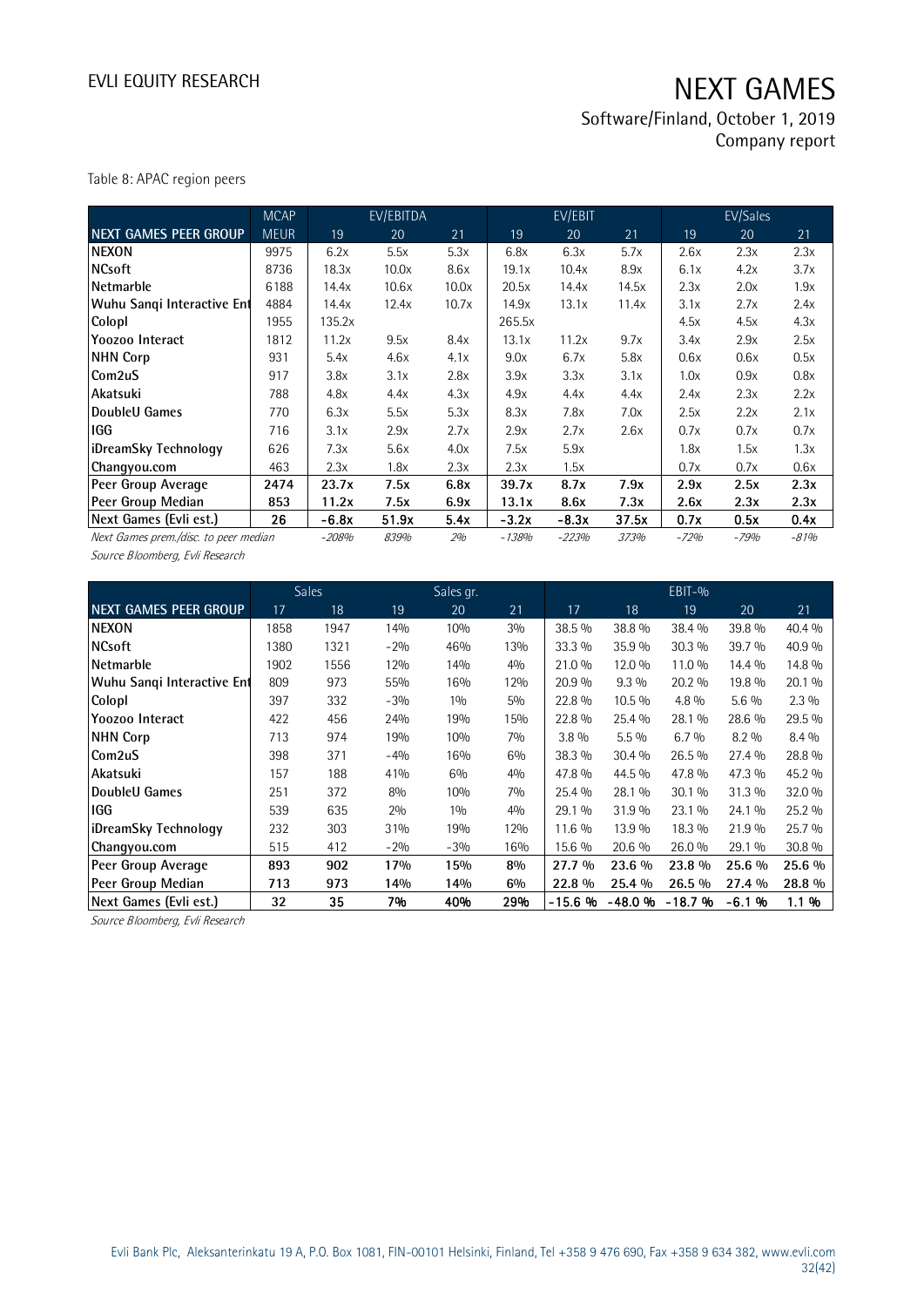## **GLOSSARY**

| DAU (daily active users)                          | A measure for the number of users who signed in to the game at least one time during a<br>24-hour period. Average DAU over a period of time is measured by adding the total<br>number of active users for each day and dividing by the number of days. DAU is useful<br>for measuring player engagement. |
|---------------------------------------------------|----------------------------------------------------------------------------------------------------------------------------------------------------------------------------------------------------------------------------------------------------------------------------------------------------------|
| MAU (monthly active<br>users)                     | MAU is calculated in a similar way to DAU but is instead based on the number of users<br>who signed in to the game at least once during a 30-day period. MAU is useful for<br>measuring the overall size of the player network.                                                                          |
| ARPDAU (average revenue<br>per daily active user) | ARPDAU is calculated by dividing daily gross bookings by the number of daily active<br>users. ARPDAU is a useful measure for the monetization of a game, as it places sales in<br>relation to player volume.                                                                                             |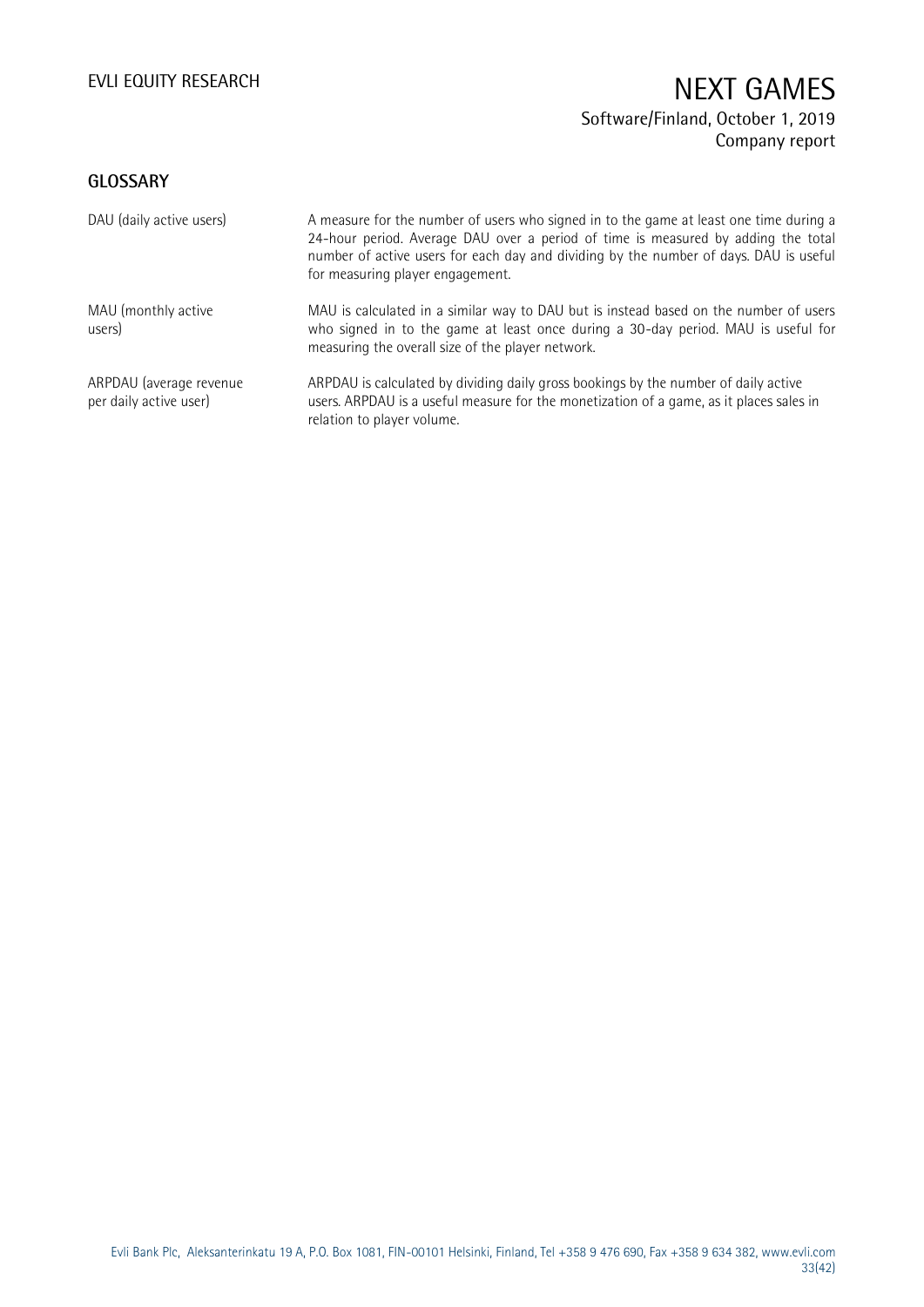| VALUATION RESULTS        | <b>BASE CASE DETAILS</b>   | VALUATION ASSUMPTIONS | ASSUMPTIONS FOR WACC           |      |
|--------------------------|----------------------------|-----------------------|--------------------------------|------|
| Current share price      | 0.92 PV of Free Cash Flow  | 9 Long-term growth, % | 2.5 Risk-free interest rate, % | 2.25 |
| DCF share value          | 1.18 PV of Horizon value   | 22 WACC, %            | 13.0 Market risk premium, %    | 5.8  |
| Share price potential, % | 27.8 Unconsolidated equity | 0 Spread, %           | 0.5 Debt risk premium, %       | 2.8  |
| Maximum value            | 1.3 Marketable securities  | 7 Minimum WACC, %     | 12.5 Equity beta coefficient   | 1.80 |
| Minimum value            | 1.1 Debt - dividend        | -6 Maximum WACC, %    | 13.5 Target debt ratio, %      | 15   |
| Horizon value, %         | 71.0 Value of stock        | 33 Nr of shares, Mn   | 27.9 Effective tax rate, %     | 20   |

| DCF valuation, EURm       | 2018        | 2019E        | 2020E        | 2021E        | 2022E          | 2023E        | 2024E    | 2025E    | 2026E       | 2027E          | 2028E          | Horizon |
|---------------------------|-------------|--------------|--------------|--------------|----------------|--------------|----------|----------|-------------|----------------|----------------|---------|
| Net sales                 | 35          | 38           | 53           | 68           | 75             | 83           | 89       | 93       | 98          | 103            | 105            | 108     |
| Sales growth, %           | 8.5         | 7.5          | 39.9         | 28.8         | 10.0           | 10.0         | 7.5      | 5.0      | 5.0         | 5.0            | 2.5            | 2.5     |
| Operating income (EBIT)   | $-17$       | $-7$         | $-3$         |              | 6              | 8            | 9        | 9        | 10          | 10             | 11             |         |
| EBIT margin, %            | $-48.0$     | $-18.7$      | $-6.1$       | 1.1          | 8.0            | 10.0         | 10.0     | 10.0     | 10.0        | 10.0           | 10.0           | 10.0    |
| + Depreciation+amort.     |             | 4            | 4            | 4            | 5              | 5            | 6        | 6        |             |                |                |         |
| - Income taxes            |             |              |              | $\Omega$     | $-1$           | $-2$         | $-2$     | $-2$     | $-2$        | $-2$           | $-2$           |         |
| - Change in NWC           |             |              |              |              |                |              |          | $\Omega$ | $\Omega$    |                |                |         |
| NWC / Sales, %            | $-4.1$      | $-10.1$      | $-10.1$      | $-10.1$      | $-10.1$        | $-10.1$      | $-10.1$  | $-10.1$  | $-10.1$     | $-10.1$        | $-10.1$        |         |
| + Change in other liabs   | $\Omega$    | $\Omega$     | $\mathbf{0}$ | 0            | $\Omega$       | $\Omega$     | $\Omega$ | $\Omega$ | $\Omega$    | $\Omega$       |                |         |
| - Capital Expenditure     | $-11$       | $-6$         | $-7$         | $-7$         | $-7$           | $-7$         | -8       | -8       | -8          | -9             | $-9$           | $-9$    |
| Investments / Sales, %    | <i>32.0</i> | 16.9         | 12.6         | 10.1         | 9.6            | 9.1          | 8.8      | 8.7      | 8.6         | 8.6            | 8.5            | 8.5     |
| - Other items             | $\Omega$    | $\mathbf{0}$ | $\mathbf{0}$ | $\mathbf{0}$ | 0              | $\mathbf{0}$ | 0        | $\Omega$ | $\mathbf 0$ | 0              | $\mathbf 0$    |         |
| = Unlevered Free CF (FCF) | $-26$       | -6           | $-4$         | $\Omega$     | 3              | 5            | 6        | 6        | 6           |                | $\overline{7}$ | 69      |
| $=$ Discounted FCF (DFCF) |             | $-6$         | $-3$         | $\Omega$     | 2              | 3            | 3        | 3        | 3           | 3              | $\overline{2}$ | 22      |
|                           |             |              |              |              |                |              |          |          |             |                |                |         |
| $=$ DFCF min WACC         |             | $-6$         | $-3$         | $\Omega$     | $\overline{2}$ | 3            | 3        | 3        | 3           | 3              | $\overline{2}$ | 24      |
| $=$ DFCF max WACC         |             | $-6$         | $-3$         | $\Omega$     | $\mathfrak{D}$ | 3            | 3        | 3        | 3           | $\mathfrak{D}$ | $\overline{2}$ | 20      |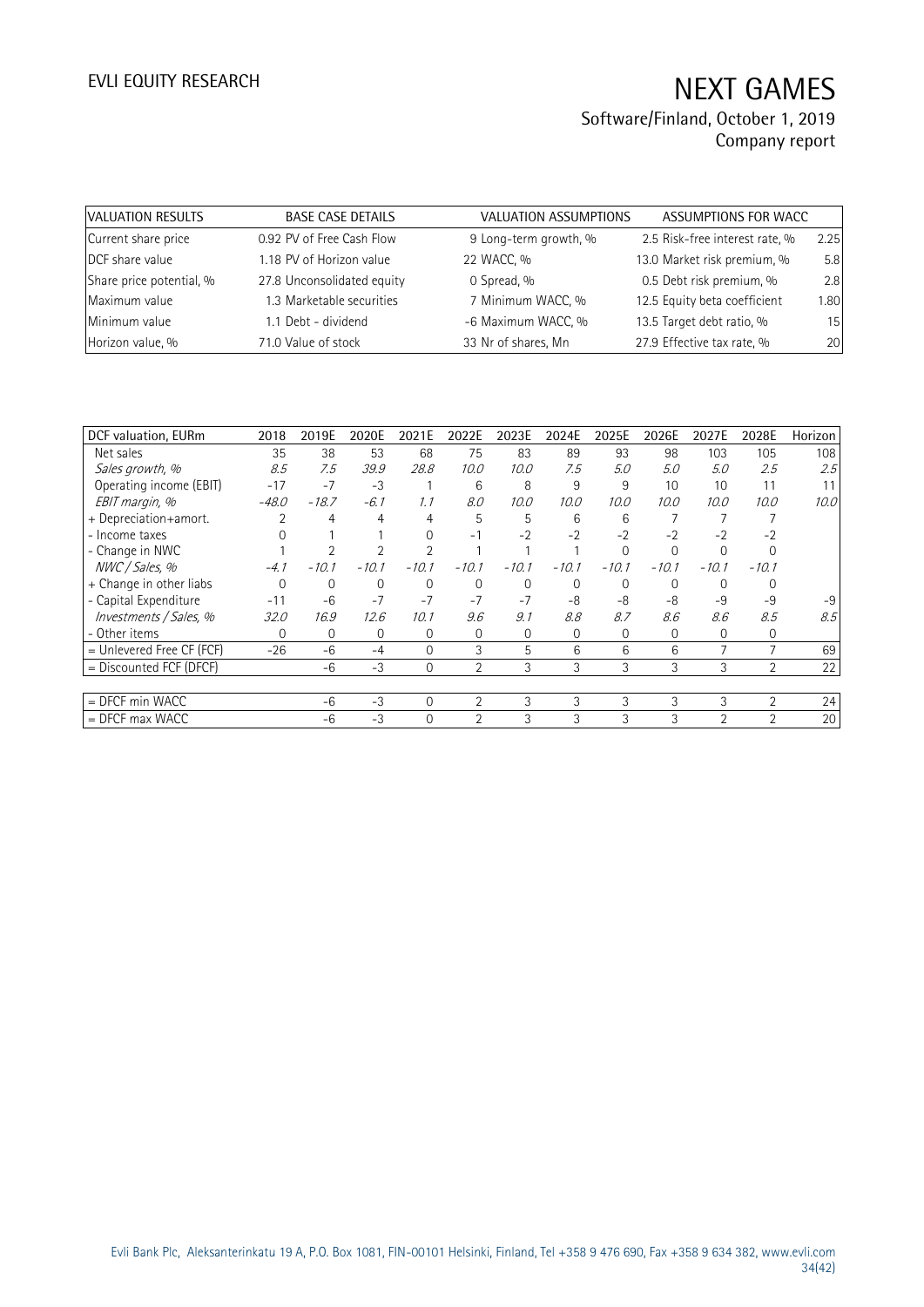| INTERIM FIGURES                      |             |              |                |              |              |             |          |         |                 |                |                |                     |
|--------------------------------------|-------------|--------------|----------------|--------------|--------------|-------------|----------|---------|-----------------|----------------|----------------|---------------------|
| EVLI ESTIMATES, EURm                 | 201801      | 201802       | 201803         | 201804       | 2018         | 201901      | 201902   | 2019Q3E | 2019Q4E         | 2019E          | 2020E          | 2021E               |
| Net sales                            | 5           | 6            | 13             | 11           | 35           | 10          | 9        | 9       | 10 <sup>°</sup> | 38             | 53             | 68                  |
| EBITDA                               | $-2$        | $-2$         | $-10$          | $-1$         | $-15$        | $-1$        | $\Omega$ | $-1$    | $-1$            | $-3$           | $\overline{1}$ | 5                   |
| EBITDA margin (%)                    | $-50.9$     | $-41.8$      | $-71.2$        | $-7.8$       | $-43.3$      | $-14.7$     | $-1.6$   | $-7.6$  | $-10.5$         | $-8.7$         | 1.0            | 7.4                 |
| EBIT                                 | $-3$        | $-2$         | $-10$          | $-2$         | $-17$        | $-2$        | $-1$     | $-2$    | $-2$            | $-7$           | $-3$           | $\mathbf{1}$        |
| EBIT margin (%)                      | $-52.3$     | $-43.0$      | $-77.0$        | $-14.3$      | $-48.0$      | $-24.4$     | $-11.7$  | $-18.4$ | $-20.1$         | $-18.7$        | $-6.1$         | 1.1                 |
| Net financial items                  | 0           | $\mathbf{0}$ | $\mathbf 0$    | $\mathbf{0}$ | $\mathbf{0}$ | $\mathbf 0$ | 0        | 0       | $\mathbf{0}$    | $\mathbf{0}$   | $\mathbf{0}$   | $\mathbf 0$         |
| Pre-tax profit                       | $-2$        | $-2$         | $-10$          | $-2$         | $-17$        | $-3$        | $-1$     | $-2$    | $-2$            | $-8$           | $-4$           | $\mathsf{O}\xspace$ |
| Tax                                  | $\mathbf 0$ | $\Omega$     | $\overline{0}$ | 0            | $-1$         |             | $\Omega$ | 0       | $\Omega$        | $\overline{2}$ | $\mathbf{1}$   | $\overline{0}$      |
| Tax rate (%)                         | $-15.4$     | $-15.8$      | $-2.0$         | $-12.5$      | $-6.9$       | 20.0        | 20.0     | 20.0    | 20.0            | 20.0           | 20.0           | 20.0                |
| Net profit                           | $-3$        | $-3$         | $-11$          | $-2$         | $-18$        | $-2$        | $-1$     | $-1$    | $-2$            | $-6$           | $-3$           | $\mathbf{0}$        |
| EPS                                  | $-0.15$     | $-0.15$      | $-0.57$        | $-0.10$      | $-0.97$      | $-0.07$     | $-0.03$  | $-0.05$ | $-0.06$         | $-0.22$        | $-0.10$        | 0.01                |
| EPS adjusted (diluted no. of shares) | $-0.15$     | $-0.15$      | $-0.57$        | $-0.10$      | $-0.97$      | $-0.07$     | $-0.03$  | $-0.05$ | $-0.06$         | $-0.22$        | $-0.10$        | 0.01                |
| Dividend per share                   | 0.00        | 0.00         | 0.00           | 0.00         | 0.00         | 0.00        | 0.00     | 0.00    | 0.00            | 0.00           | 0.00           | 0.00                |
| SALES, EURm                          |             |              |                |              |              |             |          |         |                 |                |                |                     |
| Next Games                           | 5           | 6            | 13             | 11           | 35           | 10          | 9        | 9       | 10 <sup>°</sup> | 38             | 53             | 68                  |
| Total                                | 5           | 6            | 13             | 11           | 35           | 10          | 9        | 9       | 10 <sup>°</sup> | 38             | 53             | 68                  |
| SALES GROWTH, Y/Y %                  |             |              |                |              |              |             |          |         |                 |                |                |                     |
| Next Games                           | $-56.2$     | $-33.2$      | 110.4          | 70.5         | 8.5          | 105.3       | 65.1     | $-34.9$ | $-12.6$         | 7.5            | 39.9           | 28.8                |
| Total                                | $-56.2$     | $-33.2$      | 110.4          | 70.5         | 8.5          | 105.3       | 65.1     | $-34.9$ | $-12.6$         | 7.5            | 39.9           | 28.8                |
| EBIT, EURm                           |             |              |                |              |              |             |          |         |                 |                |                |                     |
| Next Games                           | $-3$        | $-2$         | $-10$          | $-2$         | $-17$        | $-2$        | $-1$     | $-2$    | $-2$            | $-7$           | $-3$           | $\mathbf{1}$        |
| Total                                | $-3$        | $-2$         | $-10$          | $-2$         | $-17$        | $-2$        | $-1$     | $-2$    | $-2$            | $-7$           | $-3$           | $\mathbf{1}$        |
| EBIT margin, %                       |             |              |                |              |              |             |          |         |                 |                |                |                     |
| Next Games                           | $-52.3$     | $-43.0$      | $-77.0$        | $-14.3$      | $-48.0$      | $-24.4$     | $-11.7$  | $-18.4$ | $-20.1$         | $-18.7$        | $-6.1$         | 1.1                 |
| Total                                | $-52.3$     | $-43.0$      | $-77.0$        | $-14.3$      | $-48.0$      | $-24.4$     | $-11.7$  | $-18.4$ | $-20.1$         | $-18.7$        | $-6.1$         | 1.1                 |
|                                      |             |              |                |              |              |             |          |         |                 |                |                |                     |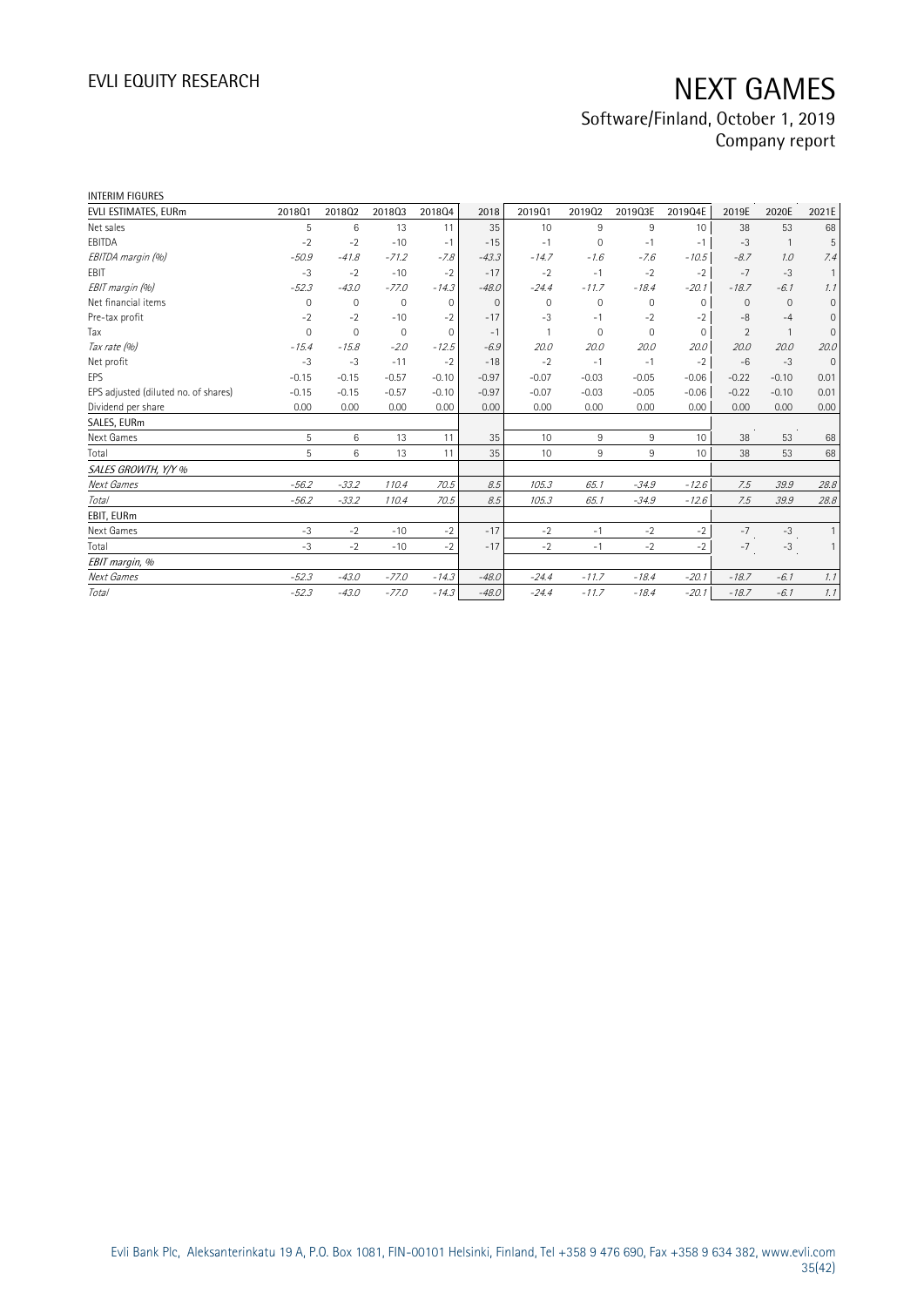| INCOME STATEMENT, EURm                   | 2014                | 2015                      | 2016                | 2017                        | 2018           | 2019E               | 2020E          | 2021E               |
|------------------------------------------|---------------------|---------------------------|---------------------|-----------------------------|----------------|---------------------|----------------|---------------------|
| Sales                                    | $\mathbb O$         | 10                        | 31                  | 32                          | 35             | 38                  | 53             | 68                  |
| Sales growth (%)                         | 0.0                 | 242,600.0                 | 220.5               | 4.4                         | 8.5            | 7.5                 | 39.9           | 28.8                |
| Costs                                    | $-4$                | $-16$                     | $-33$               | -37                         | $-50$          | $-41$               | $-52$          | $-63$               |
| Reported EBITDA                          | $-4$                | $-7$                      | $-2$                | $-5$                        | $-15$          | $-3$                | $\mathbf{1}$   | 5                   |
| Extraordinary items in EBITDA            | $\mathbf 0$         | $\mathbf 0$               | $\mathbf 0$         | 0                           | $\mathbf 0$    | $\mathbf 0$         | $\mathbf 0$    | $\overline{0}$      |
| EBITDA margin (%)                        | $-98,825.0$         | $-68.5$                   | $-6.3$              | $-14.4$                     | $-43.3$        | $-8.7$              | 1.0            | 7.4                 |
| Depreciation                             | $\circ$             | $\mathbf 0$               | $\mathsf{O}\xspace$ | 0                           | $-2$           | $-4$                | $-4$           | $-4$                |
| EBITA                                    | $-4$                | $-7$                      | $-2$                | $-5$                        | $-17$          | $-7$                | $-3$           | $\overline{1}$      |
| Goodwill amortization / writedown        | $\mathbf 0$         | $\mathbf 0$               | $\mathbf 0$         | 0                           | $\mathbf 0$    | $\mathbf 0$         | $\mathbf 0$    | $\mathbf 0$         |
| Reported EBIT                            | $-4$                | $-7$                      | $-2$                | $-5$                        | $-17$          | $-7$                | $-3$           | $\mathbf{1}$        |
| EBIT margin (%)                          | $-98,825.0$         | $-72.5$                   | $-7.0$              | $-15.6$                     | $-48.0$        | $-18.7$             | $-6.1$         | 1.1                 |
| Net financials                           | $\circ$             | $\mathbf 0$               | $\mathbf 0$         | $-1$                        | $\mathbb O$    | $\mathbf 0$         | $\mathbf 0$    | $\mathbf 0$         |
| Pre-tax profit                           | $-4$                | $-7$                      | $-2$                | $-6$                        | $-17$          | -8                  | $-4$           | $\overline{0}$      |
| Extraordinary items                      | $\mathbf 0$         | $\mathbf 0$               | $\mathbf 0$         | 0                           | $\mathbf 0$    | $\mathbf 0$         | $\mathbf 0$    | $\overline{0}$      |
| Taxes                                    | $\mathbf{0}$        | $\mathbf 0$               | $\overline{2}$      | 0                           | $-1$           | $\overline{2}$      | 1              | $\overline{0}$      |
| Minority shares                          | 0                   | $\mathbf 0$               | $\mathsf{O}\xspace$ | 0                           | 0              | $\mathbf 0$         | 0              | $\mathbf 0$         |
| Net profit                               | $-4$                | $-7$                      | $\mathsf{O}\xspace$ | $-6$                        | $-18$          | $-6$                | $-3$           | 0                   |
| <b>BALANCE SHEET, EURm</b>               |                     |                           |                     |                             |                |                     |                |                     |
| Assets                                   |                     |                           |                     |                             |                |                     |                |                     |
| Fixed assets                             | $\mathbf{1}$        | 1                         | 3                   | 8                           | 18             | 20                  | 23             | 26                  |
| % of sales                               | 24,975              | $\mathcal G$              | 8                   | 26                          | 51             | 54                  | 44             | 38                  |
| Goodwill                                 | $\mathsf{O}\xspace$ | $\mathbf 0$               | $\overline{2}$      | 3                           | 3              | 3                   | 3              | 3                   |
| % of sales                               | 0                   | 0                         | $\boldsymbol{7}$    | 10                          | 9              | 9                   | 6              | 5                   |
| Inventory                                | 0                   | $\mathbf 0$               | $\mathsf{O}\xspace$ | 0                           | $\mathbf 0$    | $\mathsf{O}\xspace$ | 0              | $\overline{0}$      |
| % of sales                               | 0                   | 0                         | 0                   | 0                           | 0              | 0                   | 0              | 0                   |
| Receivables                              | 0                   | $\ensuremath{\mathsf{3}}$ | 6                   | 5                           | 6              | 5                   | 6              | 8                   |
| % of sales                               | 0                   | 34                        | 20                  | 15                          | 18             | 12                  | 12             | 12                  |
| Liquid funds                             | $\overline{2}$      | $\mathsf S$               | $\overline{4}$      | 26                          | $\overline{7}$ | 10                  | $\overline{7}$ | $\overline{7}$      |
| % of sales                               | 56,825              | 48                        | 12                  | 81                          | 21             | 27                  | 13             | 10                  |
| Total assets                             | 3                   | $9\,$                     | 17                  | 46                          | 36             | 40                  | 42             | 46                  |
| Liabilities                              |                     |                           |                     |                             |                |                     |                |                     |
| Equity                                   | $\overline{2}$      | 5                         | $\overline{7}$      | 39                          | 23             | 25                  | 22             | 22                  |
| % of sales                               | 59,025              | 48                        | 24                  | 121                         | 65             | 66                  | 41             | 33                  |
| Deferred taxes                           | 0                   | $\mathbf 0$               | $\mathsf{O}\xspace$ | 0                           | $\mathbf 0$    | $\mathbf 0$         | $\mathbf 0$    | $\mathbf 0$         |
| % of sales                               | 0                   | 0                         | 0                   | 0                           | 0              | $\mathcal O$        | 0              | 0                   |
| Interest bearing debt                    | $\mathsf{O}\xspace$ | 0                         | 1                   | 1                           | 6              | $\overline{7}$      | 8              | 9                   |
| % of sales                               | 3,825               | $\overline{4}$            | 3                   | $\mathcal{L}_{\mathcal{L}}$ | 16             | 18                  | 15             | 13                  |
| Non-interest bearing current liabilities | $\mathbf{1}$        | $\overline{4}$            | 9                   | 6                           | 8              | 8                   | 12             | 15                  |
| % of sales                               | 18,875              | 37                        | 28                  | 17                          | 22             | 22                  | 22             | 22                  |
| Other interest free debt                 | $\circ$             | $\mathbf 0$               | $\mathbf 0$         | 0                           | $\mathbf 0$    | $\mathbf 0$         | $\mathbf 0$    | $\mathbf 0$         |
| % of sales                               | $\mathcal O$        | $\overline{2}$            | 0                   | 0                           | 0              | 0                   | 0              | 0                   |
| <b>Total liabilities</b>                 | 3                   | 9                         | 17                  | 46                          | 36             | 40                  | 42             | 46                  |
| CASH FLOW, EURm                          |                     |                           |                     |                             |                |                     |                |                     |
| + EBITDA                                 | $-4$                | $-7$                      | $-2$                | $-5$                        | $-15$          | $-3$                | 1              | 5                   |
| - Net financial items                    | $\mathsf{O}\xspace$ | $\mathbf 0$               | $\mathbf 0$         | $-1$                        | $\mathbf 0$    | $\mathbf 0$         | 0              | $\mathbf 0$         |
| - Taxes                                  | 0                   | 0                         | 0                   | 0                           | 0              | 2                   | 1              | 0                   |
| - Increase in Net Working Capital        | $\mathbf{1}$        | $\mathbf 0$               | $\sqrt{2}$          | $-2$                        | 1              | $\overline{2}$      | $\overline{c}$ | $\overline{2}$      |
| $+/-$ Other                              | $\mathsf{O}\xspace$ | $\mathbf 0$               | $-1$                | 0                           | $\mathbf 0$    | $\mathsf{O}\xspace$ | 0              | $\mathsf{O}\xspace$ |
| = Cash flow from operations              | -3                  | $-7$                      | $-1$                | $-7$                        | $-15$          | $\mathbf 0$         | $\overline{c}$ | $\,6$               |
| - Capex                                  | $\mathsf{O}\xspace$ | $-1$                      | $-3$                | -8                          | $-11$          | -6                  | $-7$           | $-7$                |
| - Acquisitions                           | $\mathsf{O}\xspace$ | $\mathbf 0$               | $\mathsf 0$         | $\mathbf 0$                 | $\mathbf 0$    | $\mathbf 0$         | $\mathbf 0$    | $\mathbf 0$         |
| + Divestments                            | $\mathsf{O}\xspace$ | $\mathbf 0$               | $\mathsf 0$         | $\mathbf 0$                 | $\mathbf 0$    | $\mathbf 0$         | 0              | $\mathbf 0$         |
| = Net cash flow                          | -3                  | -8                        | $-1$                | $-15$                       | $-27$          | -6                  | $-4$           | $-1$                |
| +/- Change in interest-bearing debt      | $\mathsf{O}\xspace$ | $\mathbf 0$               | 1                   | $\mathbf 0$                 | 5              | $\mathbf{1}$        | 1              | $\mathbf{1}$        |
| +/- New issues/buybacks                  | 6                   | $\,9$                     | 3                   | 38                          | $\sqrt{2}$     | 8                   | 0              | $\mathsf{O}\xspace$ |
| - Paid dividend                          | 0                   | $\mathbf 0$               | 0                   | 0                           | $\mathbf 0$    | $\mathsf{O}\xspace$ | 0              | $\mathsf 0$         |
| +/- Change in loan receivables           | $\circ$             | 10                        | $\mathsf{O}\xspace$ | $\mathsf{O}\xspace$         | $\mathbf 0$    | $\mathbb O$         | $\mathbb O$    | $\mathsf 0$         |
| Change in cash                           | 3                   | 11                        | 3                   | 23                          | $-20$          | 3                   | $-3$           | $\mathsf{O}\xspace$ |
|                                          |                     |                           |                     |                             |                |                     |                |                     |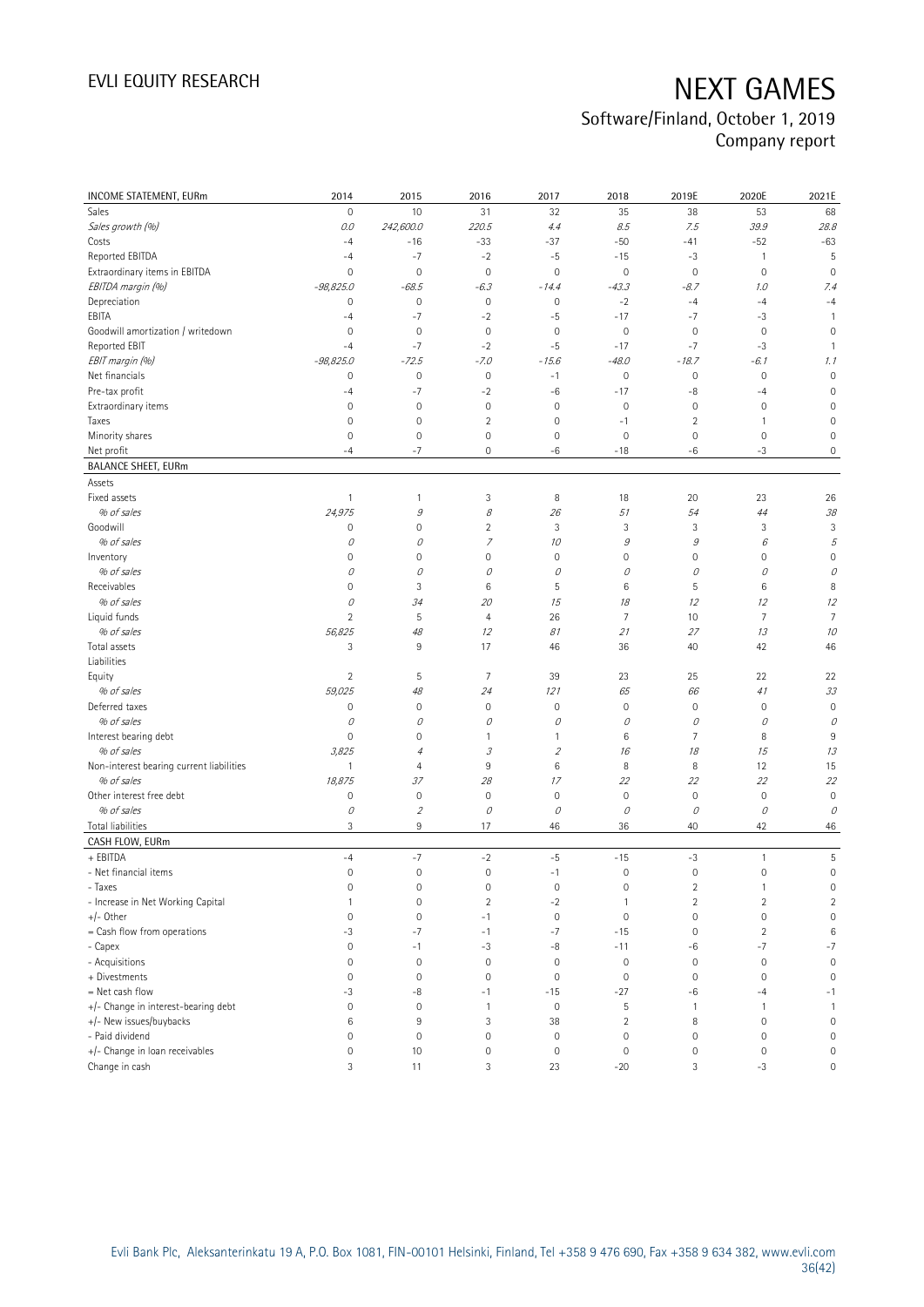| <b>KEY FIGURES</b>                  | 2015           | 2016           | 2017        | 2018        | 2019E       | 2020E               | 2021E          |
|-------------------------------------|----------------|----------------|-------------|-------------|-------------|---------------------|----------------|
| M-cap                               | $\overline{0}$ | $\mathbf 0$    | 168         | 20          | 26          | 26                  | 26             |
| Net debt                            | $-4$           | $-3$           | $-26$       | $-1$        | $-3$        | $\mathbf{1}$        | $\overline{2}$ |
| Enterprise value                    | $-4$           | $-3$           | 143         | 18          | 22          | 27                  | 27             |
| Sales                               | 10             | 31             | 32          | 35          | 38          | 53                  | 68             |
| EBITDA                              | $-7$           | $-2$           | $-5$        | $-15$       | $-3$        | $\mathbf{1}$        | 5              |
| EBIT                                | $-7$           | $-2$           | $-5$        | $-17$       | $-7$        | $-3$                | $\mathbf{1}$   |
| Pre-tax                             | $-7$           | $-2$           | $^{\rm -6}$ | $-17$       | -8          | $-4$                | $\mathbf 0$    |
| Earnings                            | $-7$           | $\mathbf 0$    | $-6$        | $-18$       | -6          | $-3$                | $\mathbf 0$    |
| Book value                          | 5              | $\overline{7}$ | 39          | 23          | 25          | 22                  | 22             |
| Valuation multiples                 |                |                |             |             |             |                     |                |
| EV/sales                            | $-0.4$         | $-0.1$         | 4.4         | 0.5         | 0.6         | 0.5                 | 0.4            |
| EV/EBITDA                           | 0.6            | 1.4            | $-30.4$     | $-1.2$      | $-6.8$      | 51.9                | 5.4            |
| EV/EBITA                            | 0.6            | 1.2            | $-28.1$     | $-1.1$      | $-3.2$      | $-8.3$              | 37.5           |
| EV/EBIT                             | 0.6            | 1.2            | $-28.1$     | $-1.1$      | $-3.2$      | $-8.3$              | 37.5           |
| EV/operating cash flow              | 0.6            | 3.2            | $-20.7$     | $-1.2$      | 44.3        | 9.9                 | 4.2            |
| EV/cash earnings                    | 0.6            | 1.4            | $-25.9$     | $-1.2$      | $-10.1$     | 30.9                | 6.0            |
| P/E                                 | 0.0            | 0.0            | $-30.1$     | $-1.1$      | $-4.3$      | $-8.9$              | 100.6          |
| P/E excl. goodwill                  | 0.0            | 0.0            | $-30.1$     | $-1.1$      | $-4.3$      | $-8.9$              | 100.6          |
| P/B                                 | 0.0            | 0.0            | 4.3         | 0.9         | 1.0         | 1.2                 | 1.2            |
| P/sales                             | 0.0            | 0.0            | 5.2         | 0.6         | 0.7         | 0.5                 | 0.4            |
| P/CF                                | 0.0            | 0.0            | $-24.4$     | $-1.3$      | 50.8        | 9.5                 | 4.0            |
| Target EV/EBIT                      | 0.0            | 0.0            | 0.0         | 0.0         | $-3.5$      | $-9.0$              | 40.6           |
| Target P/E                          | $O.O$          | 0.0            | 0.0         | O.O         | $-4.6$      | $-9.7$              | 109.3          |
| Target P/B                          | $O.O$          | 0.0            | 0.0         | O.O         | 1.1         | 1.3                 | 1.3            |
| Per share measures                  |                |                |             |             |             |                     |                |
| Number of shares                    | 2,449          | 3,325          | 18,219      | 18,503      | 27,909      | 27,909              | 27,909         |
| Number of shares (diluted)          | 2,449          | 3,325          | 18,219      | 18,503      | 27,909      | 27,909              | 27,909         |
| EPS                                 | $-2.81$        | 0.03           | $-0.34$     | $-0.97$     | $-0.22$     | $-0.10$             | 0.01           |
| EPS excl. goodwill                  | $-2.81$        | $-0.27$        | $-0.31$     | $-0.97$     | $-0.22$     | $-0.10$             | 0.01           |
| Cash EPS                            | $-2.65$        | $-0.60$        | $-0.30$     | $-0.82$     | $-0.08$     | 0.03                | 0.16           |
| Operating cash flow per share       | $-2.74$        | $-0.26$        | $-0.38$     | $-0.79$     | 0.02        | 0.10                | 0.23           |
| Capital employed per share          | 0.17           | 1.11           | 0.73        | 1.13        | 0.76        | 0.81                | 0.85           |
| Book value per share                | 1.90           | 2.22           | 2.16        | 1.24        | 0.89        | 0.79                | 0.80           |
| Book value excl. goodwill           | 1.90           | 1.55           | 1.98        | 1.06        | 0.77        | 0.67                | 0.68           |
| Dividend per share                  | 0.00           | 0.00           | 0.00        | 0.00        | 0.00        | 0.00                | 0.00           |
| Dividend payout ratio, %            | 0.0            | 0.0            | 0.0         | 0.0         | 0.0         | 0.0                 | 0.0            |
| Dividend yield, %                   | 0.0            | 0.0            | 0.0         | 0.0         | 0.0         | 0.0                 | 0.0            |
| Efficiency measures                 |                |                |             |             |             |                     |                |
| ROE                                 | $-196.2$       | 1.6            | $-26.2$     | $-58.0$     | $-25.3$     | $-12.3$             | 1.2            |
| <b>ROCE</b>                         | $-176.2$       | $-32.7$        | $-20.9$     | $-49.2$     | $-23.4$     | $-10.5$             | 2.4            |
| Financial ratios                    |                |                |             |             |             |                     |                |
| Capex/sales, %                      | 11.2           | 10.3           | 23.9        | 32.0        | 16.9        | 12.6                | 10.1           |
| Capex/depreciation excl. goodwill,% | 277.1          | 392.5          | 1,739.9     | 680.7       | 168.4       | 177.7               | 159.2          |
| Net debt/EBITDA, book-weighted      | 0.6            | 1.4            | 5.5         | 0.1         | 1.0         | 1.9                 | 0.3            |
| Debt/equity, market-weighted        | 0.0            | 0.0            | 0.0         | 0.3         | 0.3         | 0.3                 | 0.3            |
| Equity ratio, book-weighted         | 52.7           | 50.9           | 88.7        | 62.7        | 61.8        | 52.8                | 48.4           |
| Gearing                             | $-0.90$        | $-0.37$        | $-0.65$     | $-0.07$     | $-0.13$     | 0.05                | 0.08           |
| Number of employees, average        | $\mathbf 0$    | $\mathbf 0$    | $\mathbf 0$ | $\mathbf 0$ | $\mathbb O$ | $\mathbf 0$         | $\mathbf 0$    |
| Sales per employee, EUR             | 0              | $\mathbf 0$    | $\mathbf 0$ | 0           | $\mathbb O$ | $\mathsf{O}\xspace$ | $\mathbf 0$    |
| EBIT per employee, EUR              | 0              | $\mathbf 0$    | $\mathbf 0$ | 0           | $\mathbb O$ | $\mathsf{O}\xspace$ | $\mathbf 0$    |
|                                     |                |                |             |             |             |                     |                |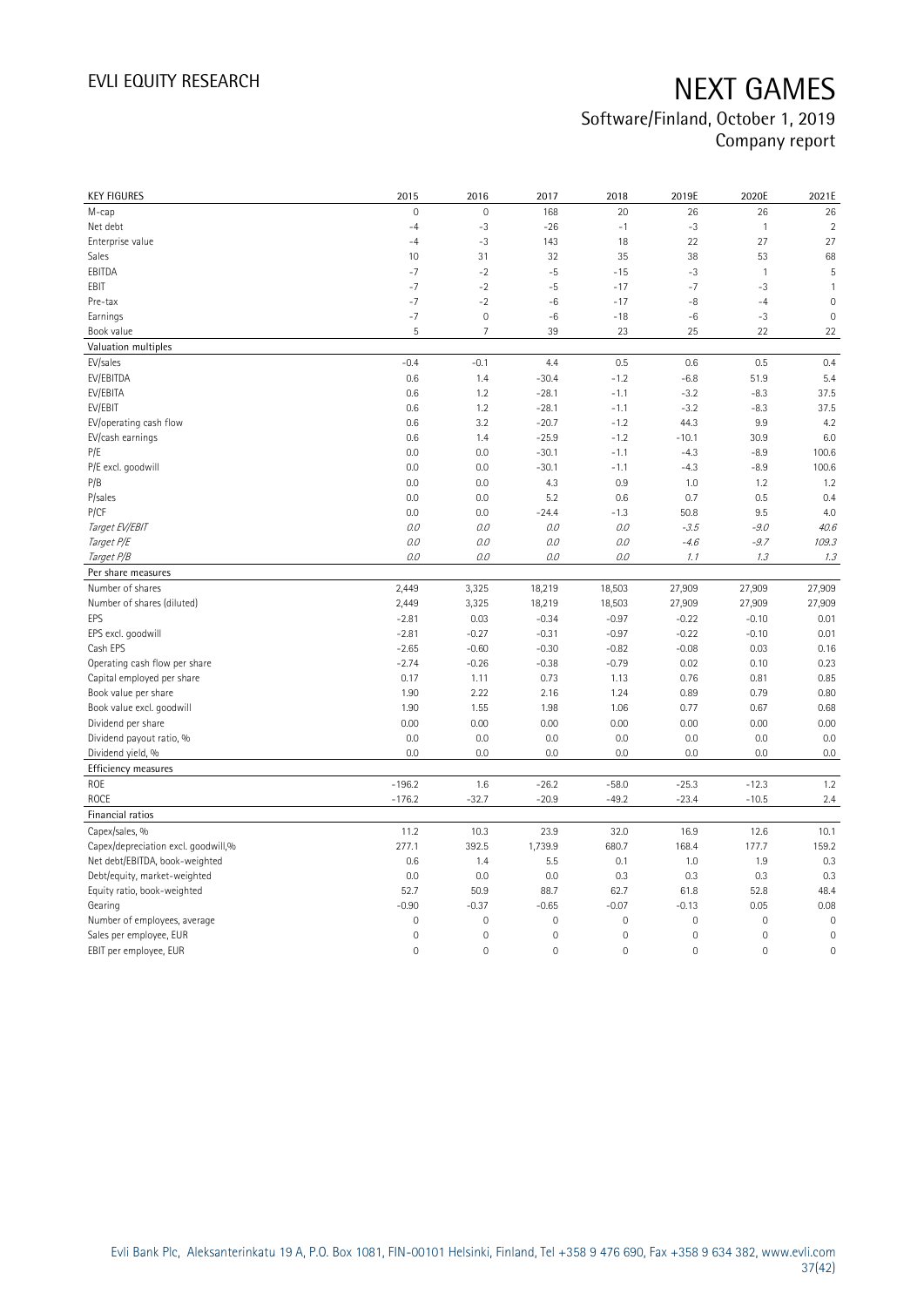COMPANY DESCRIPTION: Next Games is a Finland-based developer and publisher of licensed mobile games. The Company develops games in cooperation with the license owners of the entertainment products, for instance a television series. The company's current live games include The Walking Dead No Man's Land and the Walking Dead: Our World along with several new projects under development.

### INVESTMENT CASE:

| OWNERSHIP STRUCTURE                        | <b>SHARES</b> | <b>EURm</b> | 0/0   |
|--------------------------------------------|---------------|-------------|-------|
| Ovaskainen Jari Juhani Rainer              | 3,093,110     | 2.846       | 11.1% |
| IDG Ventures USA III, L.P.                 | 1,188,306     | 1.093       | 4.3%  |
| Hiitola Kalle Johannes                     | 942,896       | 0.867       | 3.4%  |
| Achrén Joakim Tomas Johan                  | 940,818       | 0.866       | 3.4%  |
| Achrén Mikael Jan Kennet                   | 862,622       | 0.794       | 3.1%  |
| Jumisko Jaakko Ensio                       | 845,246       | 0.778       | 3.0%  |
| Ilmarinen Mutual Pension Insurance Company | 546,224       | 0.503       | 2.0%  |
| Varma Mutual Pension Insurance Company     | 380,000       | 0.350       | 1.4%  |
| Nuard Ventures Oy                          | 364,000       | 0.335       | 1.3%  |
| Vaah Holdings Oy                           | 266,720       | 0.245       | 1.0%  |
| Ten largest                                | 9,429,942     | 8.676       | 34%   |
| Residual                                   | 18,478,758    | 17.000      | 66%   |
| Total                                      | 27,908,700    | 25.676      | 100%  |

### EARNINGS CALENDAR

November 01, 2019 Q3 report

OTHER EVENTS

### COMPANY MISCELLANEOUS CEO: Teemu Huuhtanen Aleksanterinkatu 9A, 00100 Helsinki

CFO: Annina Salvén Tel: IR: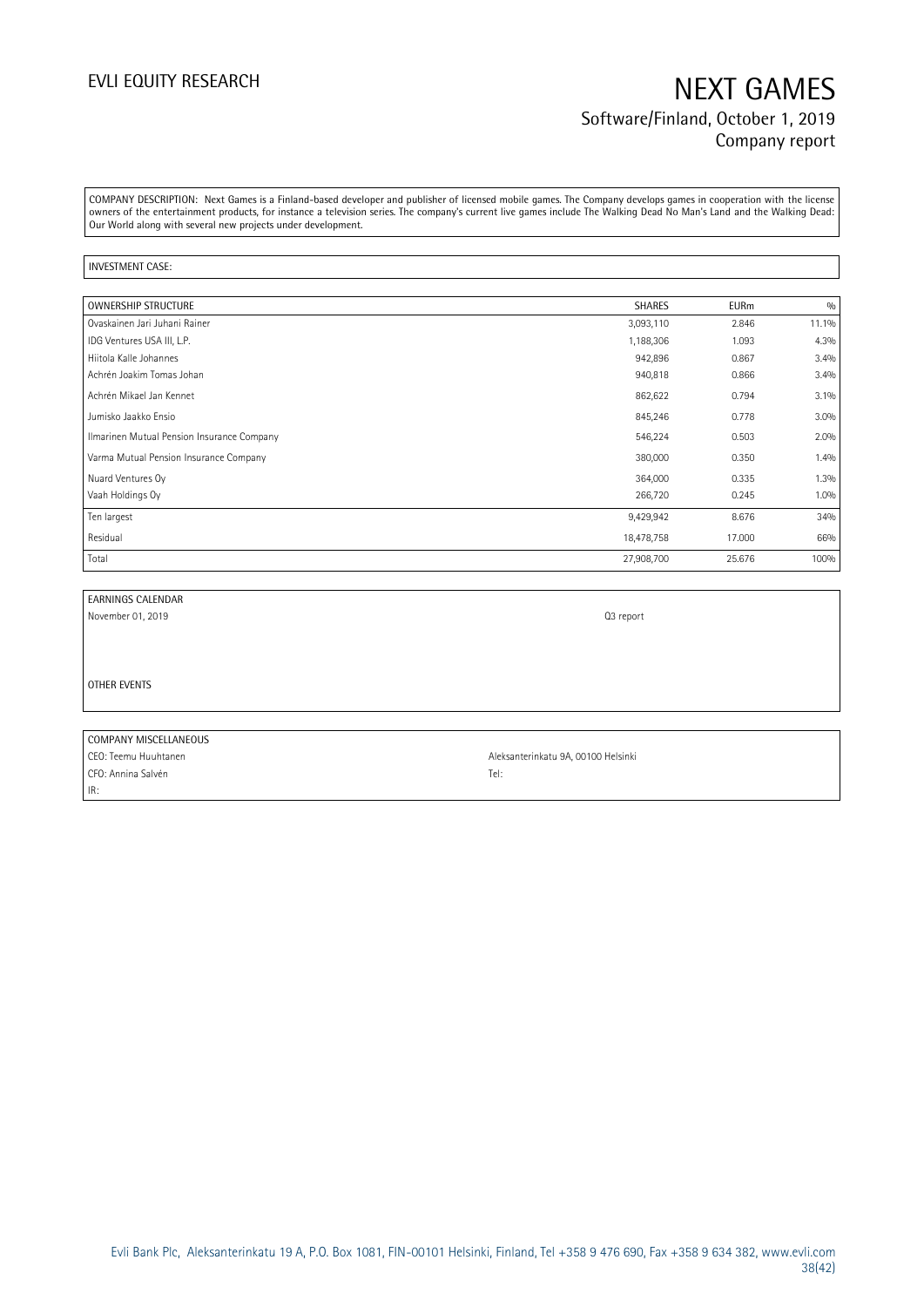## EVLI EQUITY RESEARCH NEXT GAMES Software/Finland, October 1, 2019

## Company report

### DEFINITIONS

| P/E                                                                              | EPS                                                                  |
|----------------------------------------------------------------------------------|----------------------------------------------------------------------|
|                                                                                  |                                                                      |
| Price per share                                                                  | Profit before extraordinary items and taxes                          |
| Earnings per share                                                               | $-$ income taxes $+$ minority interest                               |
|                                                                                  | Number of shares                                                     |
|                                                                                  |                                                                      |
| P/Sales                                                                          | <b>DPS</b>                                                           |
| Market cap                                                                       | Dividend for the financial period per share                          |
| Sales                                                                            |                                                                      |
| P/BV                                                                             | <b>CEPS</b>                                                          |
| Price per share                                                                  | Gross cash flow from operations                                      |
| Shareholders' equity + taxed provisions per share                                | Number of shares                                                     |
|                                                                                  |                                                                      |
| P/CF                                                                             | EV/Share                                                             |
| Price per share                                                                  | Enterprise value                                                     |
| Operating cash flow per share                                                    | Number of shares                                                     |
|                                                                                  |                                                                      |
| EV (Enterprise value)                                                            | Sales/Share                                                          |
| Market cap + net debt + minority interest at market value                        | Sales                                                                |
| - share of associated companies at market value                                  | Number of shares                                                     |
|                                                                                  |                                                                      |
| Net debt                                                                         | EBITDA/Share                                                         |
| Interest bearing debt - financial assets                                         | Earnings before interest, tax, depreciation and amortisation         |
|                                                                                  | Number of shares                                                     |
|                                                                                  |                                                                      |
| EV/Sales                                                                         | EBIT/Share                                                           |
| Enterprise value                                                                 | Operating profit                                                     |
| <b>Sales</b>                                                                     | Number of shares                                                     |
| EV/EBITDA                                                                        | EAFI/Share                                                           |
| Enterprise value                                                                 | Pretax profit                                                        |
| Earnings before interest, tax, depreciation and amortisation                     | Number of shares                                                     |
|                                                                                  |                                                                      |
| EV/EBIT                                                                          | Capital employed/Share                                               |
| Enterprise value                                                                 | Total assets - non interest bearing debt                             |
| Operating profit                                                                 | Number of shares                                                     |
|                                                                                  |                                                                      |
| Div yield, %                                                                     | Total assets                                                         |
| Dividend per share                                                               | <b>Balance sheet total</b>                                           |
| Price per share                                                                  |                                                                      |
|                                                                                  |                                                                      |
| Payout ratio, %<br>Total dividends                                               | Interest coverage (x)<br>Operating profit                            |
| Earnings before extraordinary items and taxes - income taxes + minority interest | Financial items                                                      |
|                                                                                  |                                                                      |
| Net cash/Share                                                                   | Asset turnover (x)                                                   |
| Financial assets - interest bearing debt                                         | Turnover                                                             |
| Number of shares                                                                 | Balance sheet total (average)                                        |
|                                                                                  |                                                                      |
| ROA, %                                                                           | Debt/Equity, %                                                       |
| Operating profit $+$ financial income $+$ extraordinary items                    | Interest bearing debt                                                |
| Balance sheet total - interest free short term debt                              | Shareholders' equity + minority interest + taxed provisions          |
| - long term advances received and accounts payable (average)                     |                                                                      |
|                                                                                  |                                                                      |
| ROCE, %                                                                          | Equity ratio, %                                                      |
| Profit before extraordinary items + interest expenses + other financial costs    | Shareholders' equity + minority interest + taxed provisions          |
| Balance sheet total - non interest bearing debt (average)                        | Total assets - interest free loans                                   |
|                                                                                  |                                                                      |
| ROE, %<br>Profit before extraordinary items and taxes - income taxes             | CAGR, %<br>Cumulative annual growth rate $=$ Average growth per year |
| Shareholders' equity + minority interest + taxed provisions (average)            |                                                                      |
|                                                                                  |                                                                      |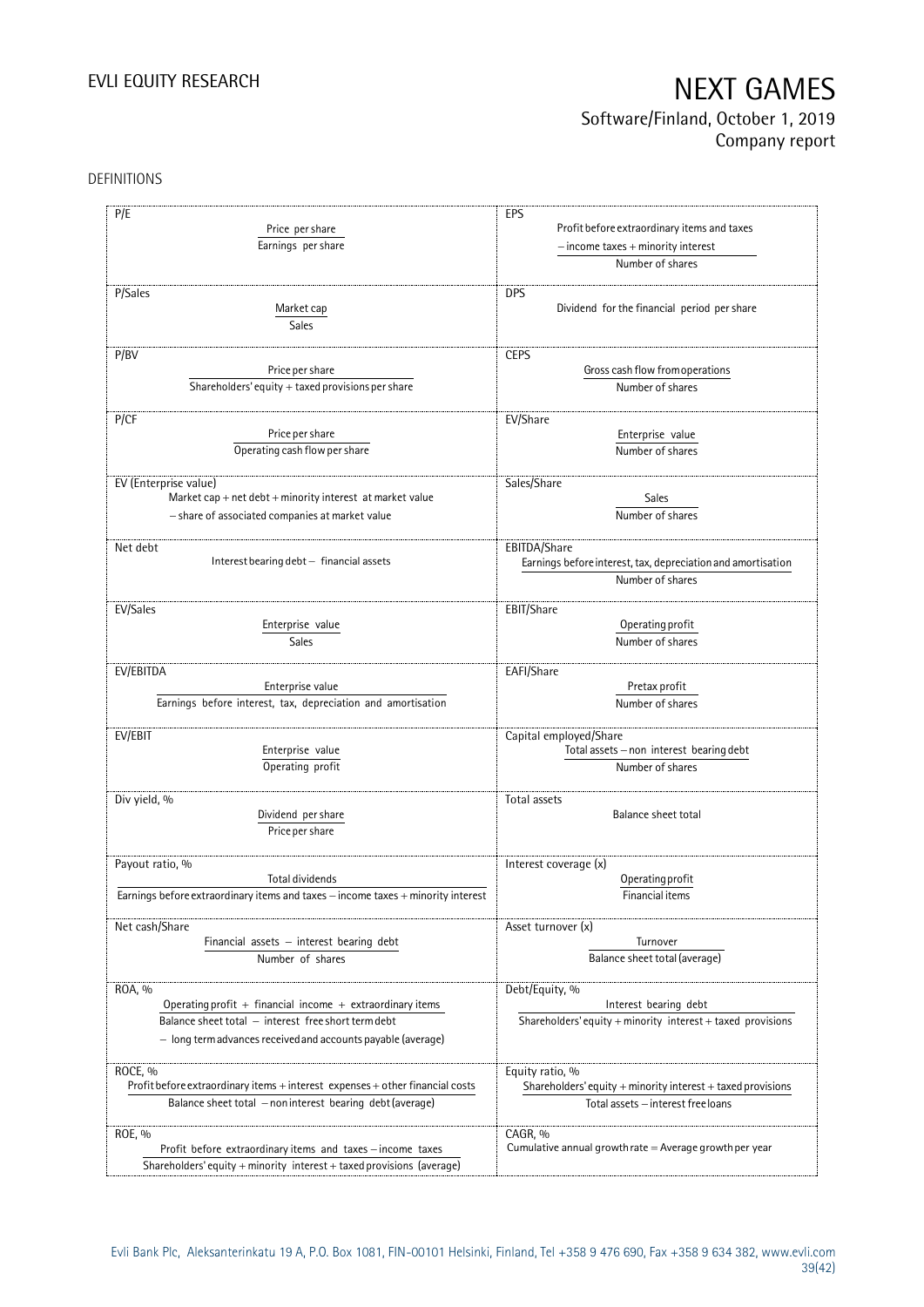### Important Disclosures

Evli Research Partners Plc ("ERP") uses 12-month target prices. Target prices are defined by utilizing analytical techniques based on financial theory including (but not limited to) discounted cash flow analysis and comparative valuation. The selection of valuation methods depends on different circumstances. Target prices may be altered on the basis of new information coming to light in the underlying company or changes in interest rates, changes in foreign exchange rates, other securities prices or market indices or outlook for the aforementioned factors or other factors that may change the conditions of financial markets. Recommendations and changes by analysts are available at <https://research.evli.com/JasperAllModels.action?authParam=key;461&authParam=x;G3rNagWrtf7K&authType=3> Investment recommendations are defined as follows: Target price compared to share price Recommendation<br>  $\leq -10\%$  $\langle 5, 10, 10 \rangle$  SELL<br> $\langle -10, 10, 10 \rangle$  SELL  $-10 - (+10) \%$  HOL<br>  $> 10 \%$  RIJY  $> 10\%$ ERP's investment recommendation of the analyzed company is updated at least 2 timer per year. 60% 53% 50% 39% 40% 30% 20% 8% 10%  $0%$ Sell Hold Buy

The graph above shows the distribution of ERP's recommendations of companies under coverage in 1st of February 2019. If recommendation is not given, it is not mentioned here.

### Name(s) of the analyst(s): Salokivi

This research report has been prepared by Evli Research Partners Plc ("ERP" or "Evli Research"). ERP is a subsidiary of Evli Bank Plc. Production of the investment recommendation has been concluded on 1.10.2019, 9.00. This report has been published on 1.10.2019, 9:30.

None of the analysts contributing to this report, persons under their guardianship or corporations under their control have a position in the shares of the company or related securities.

The date and time for any price of financial instruments mentioned in the recommendation refer to the previous trading day's closing price(s) unless otherwise stated in the report.

Each analyst responsible for the content of this report assures that the expressed views accurately reflect the personal views of each analyst on the covered companies and securities. Each analyst assures that (s)he has not been, nor are or will be, receiving direct or indirect compensation related to the specific recommendations or views contained in this report.

Companies in the Evli Group, affiliates or staff of companies in the Evli Group, may perform services for, solicit business from, hold long or short positions in, or otherwise be interested in the investments (including derivatives) of any company mentioned in the publication or report.

Neither ERP nor any company within the Evli Group have managed or co-managed a public offering of the company's securities during the last 12 months prior to, received compensation for investment banking services from the company during the last 12 months prior to the publication of the research report.

ERP may pursue an assignment from the issuer(s) of the financial instruments mentioned in the recommendation or this report. These assignments may have a limited economic or financial impact on ERP and/or Evli. Under such assignments ERP may perform services including, but not limited to, arranging investor meetings or –events, investor relations communication advisory and production of research material.

ERP has signed an agreement with the issuer of the financial instruments mentioned in the recommendation, which includes production of research reports. This assignment has a limited economic and financial impact on ERP and/or Evli. Under the assignment ERP performs services including, but not limited to,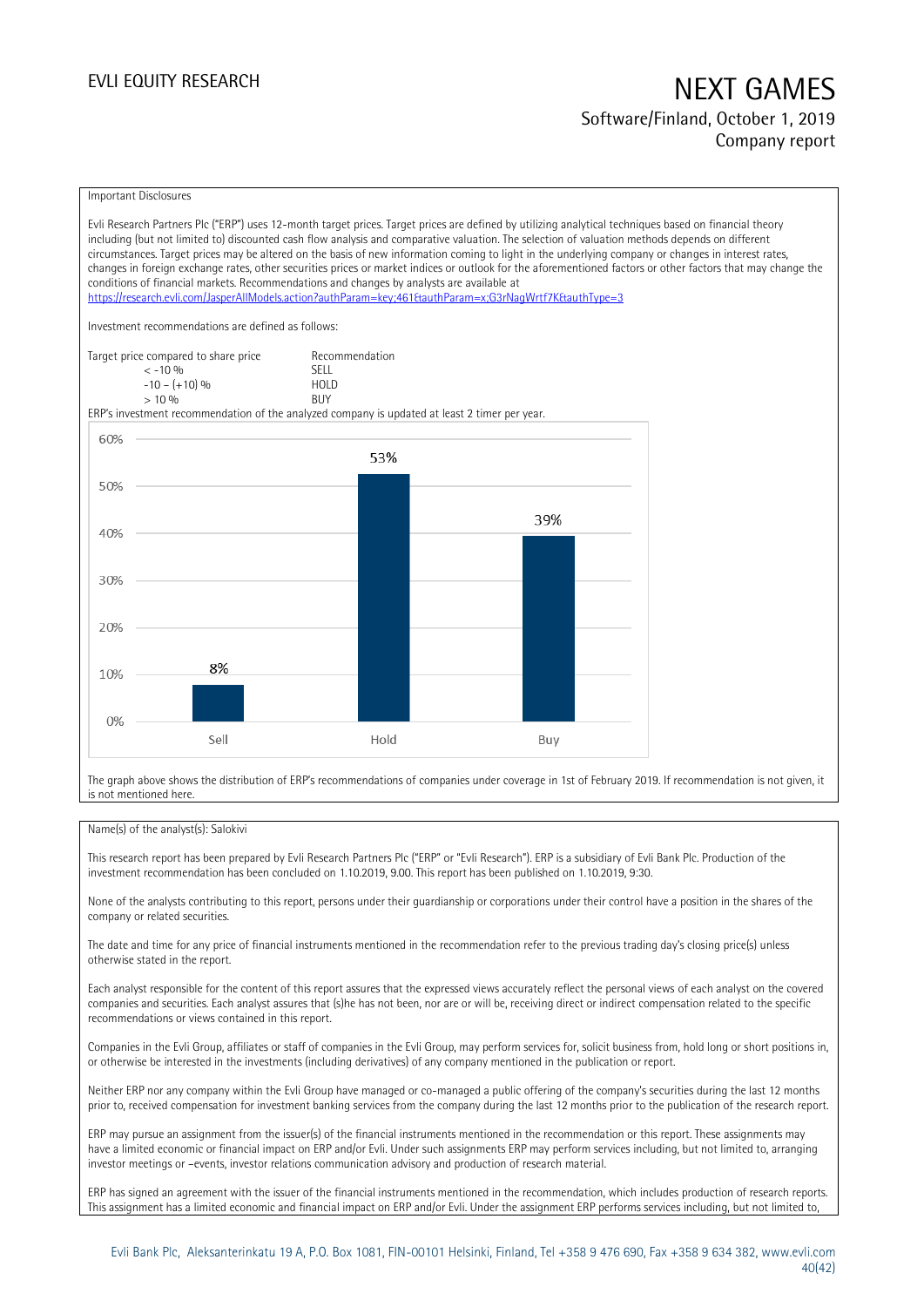arranging investor meetings or –events, investor relations communication advisory and production of research material.

ERP or another company within the Evli Group does not have an agreement with the company to perform market making services.

For the prevention and avoidance of conflicts of interests with respect to this report, there is an information barrier (Chinese wall) between Investment Research and Corporate Finance units concerning unpublished investment banking services to the company. The remuneration of the analyst(s) is not tied directly or indirectly to investment banking transactions performed by Evli Bank Plc or any company within Evli Group.

This report has not been disclosed to the company prior to its dissemination.

This report is provided and intended for informational purposes only and may not be used or considered under any circumstances as an offer to sell or buy any securities or as advice to trade any securities.

This report is based on sources ERP considers to be correct and reliable. The sources include information providers Reuters and Bloomberg, stock-exchange releases from the companies and other company news, Statistics Finland and articles in newspapers and magazines. However, ERP does not guarantee the materialization, correctness, accuracy or completeness of the information, opinions, estimates or forecasts expressed or implied in the report. In addition, circumstantial changes may have an influence on opinions and estimates presented in this report. The opinions and estimates presented are valid at the moment of their publication and they can be changed without a separate announcement. Neither ERP nor any company within the Evli Group are responsible for amending, correcting or updating any information, opinions or estimates contained in this report. Neither ERP nor any company within the Evli Group will compensate any direct or consequential loss caused by or derived from the use of the information represented in this publication.

All information published in this report is for the original recipient's private and internal use only. ERP reserves all rights to the report. No part of this publication may be reproduced or transmitted in any form or by any means, electronic, mechanical, photocopying, recording or otherwise, or stored in any retrieval system of any nature, without the written permission of ERP.

This report or its copy may not be published or distributed in Australia, Canada, Hong Kong, Japan, New Zealand, Singapore or South Africa. The publication or distribution of this report in certain other jurisdictions may also be restricted by law. Persons into whose possession this report comes are required to inform themselves about and to observe any such restrictions.

Evli Bank Plc is not registered as a broker-dealer with the U. S. Securities and Exchange Commission ("SEC"), and it and its analysts are not subject to SEC rules on securities analysts' certification as to the currency of their views reflected in the research report. Evli Bank is not a member of the Financial Industry Regulatory Authority ("FINRA"). It and its securities analysts are not subject to FINRA's rules on Communications with the Public and Research Analysts and Research Reports and the attendant requirements for fairness, balance and disclosure of potential conflicts of interest. This research report is only being offered in U.S. by Auerbach Grayson & Company, LLC (Auerbach Grayson) to Major U.S. Institutional Investors and is not available to, and should not be used by, any U.S. person or entity that is not a Major U.S. Institutional Investor. Auerbach Grayson is a broker-dealer registered with the U.S. Securities and Exchange Commission and is a member of the FINRA. U.S. entities seeking more information about any of the issuers or securities discussed in this report should contact Auerbach Grayson. The securities of non-U.S. issuers may not be registered with or subject to SEC reporting and other requirements.

ERP is not a supervised entity but its parent company Evli Bank Plc is supervised by the Finnish Financial Supervision Authority.